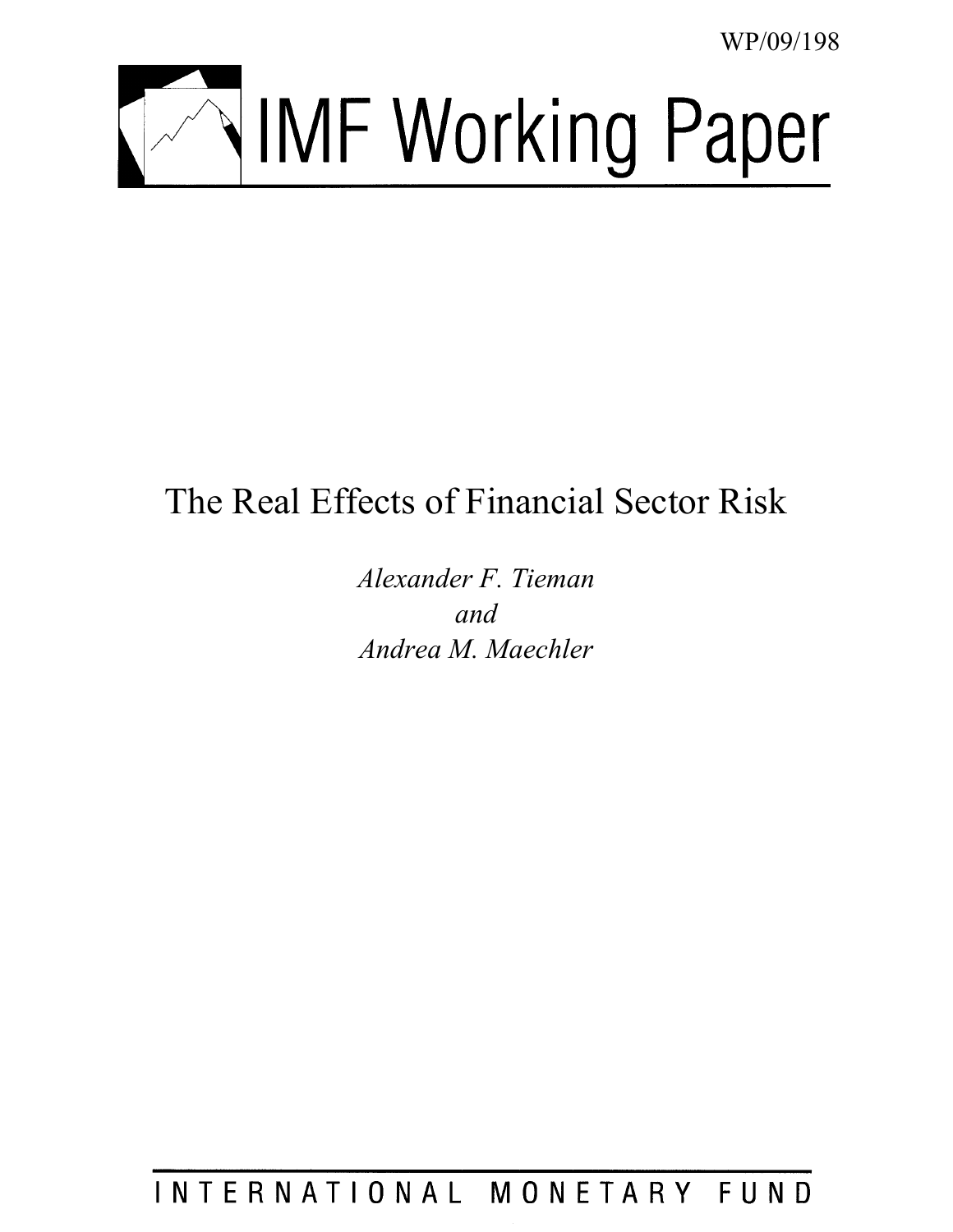#### **IMF Working Paper**

#### Monetary and Capital Markets Department

#### The Real Effects of Financial Sector Risk<sup>1</sup>

#### **Prepared by Alexander F. Tieman and Andrea M. Maechler**

Authorized for distribution by Mark Swinburne

September 2009

#### **Abstract**

#### **This Working Paper should not be reported as representing the views of the IMF.**

The views expressed in this Working Paper are those of the author(s) and do not necessarily represent those of the IMF or IMF policy. Working Papers describe research in progress by the author(s) and are published to elicit comments and to further debate.

This paper estimates the magnitude of key effects on the real economy from financial sector stress. We focus on the short-run feedback effect from market-based indicators of financial sector risk to the real economy through the credit channel, and estimate this effect on an economy-wide (macro) level, as well as on the level of individual large banks. Both estimates yield significant feedback effects of substantial magnitude. The estimates are consistent with other work in this area. Our results suggest *that* prudential supervision could be enhanced by taking into account the feedback effects of financial instability in the real economy. *We* also propose a way to integrate feedback effects into stress tests in order to improve realism and accuracy or macroeconomic stress scenarios, as well as a metric to interpret stress testing results.

JEL Classification Numbers: C33, E44, G01

 $\overline{a}$ 

Keywords: financial sector risk, feedback effects, second-round effects, credit growth

Authors' E-Mail Addresses: atieman@imf.org; amaechler@imf.org

<sup>&</sup>lt;sup>1</sup> The authors would like to thank Martin Cihak, Mark Swinburne, and seminar participants at the IMF and at the

 $3<sup>rd</sup>$  Bundesbank-IMF stress testing conference in Berlin for valuable comments.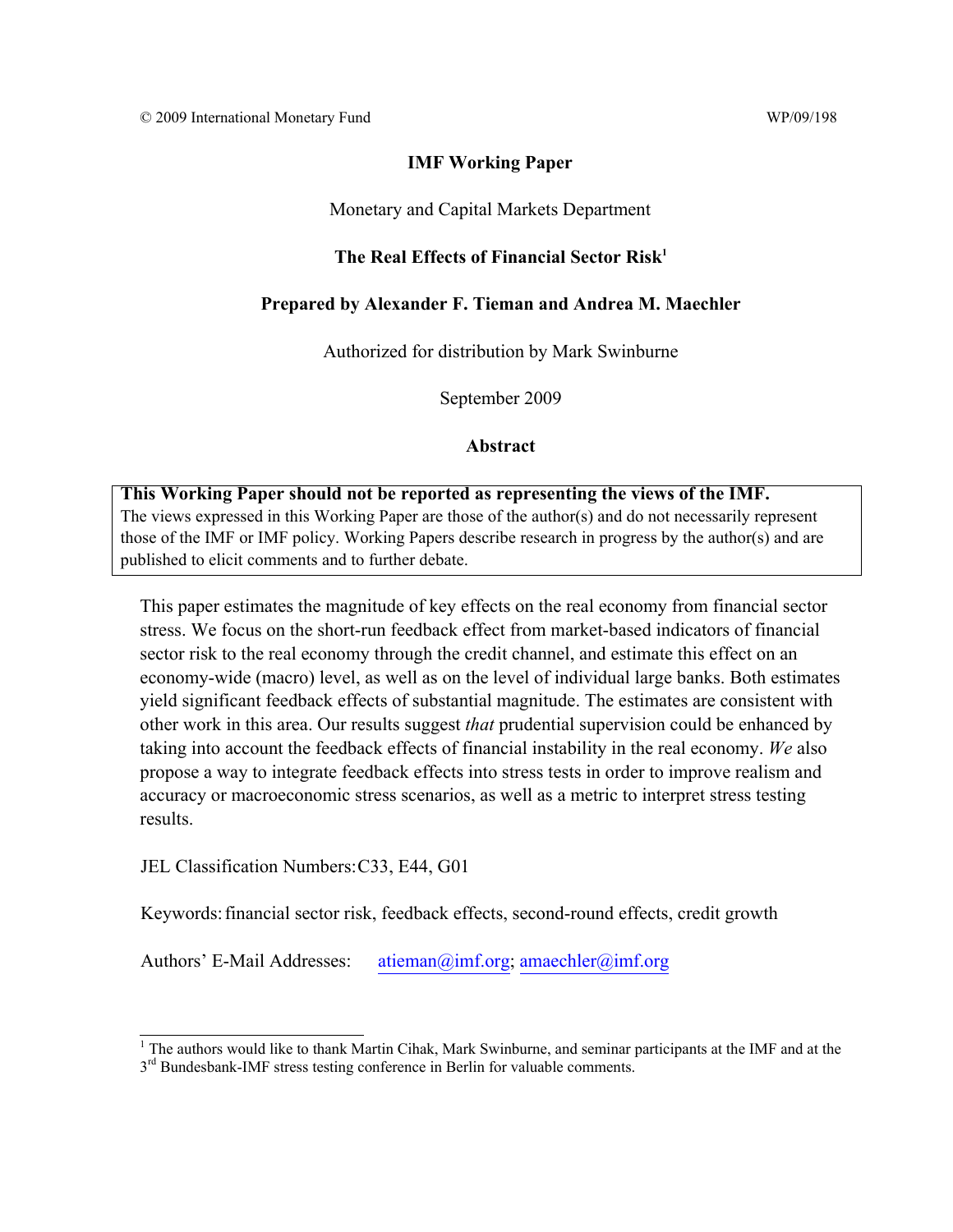|                           | Contents                                                                                                                                                         | Page |
|---------------------------|------------------------------------------------------------------------------------------------------------------------------------------------------------------|------|
|                           |                                                                                                                                                                  |      |
|                           |                                                                                                                                                                  |      |
|                           |                                                                                                                                                                  |      |
|                           |                                                                                                                                                                  |      |
|                           |                                                                                                                                                                  |      |
|                           |                                                                                                                                                                  |      |
| Tables<br>1.<br>2.        | Macroeconomic Regressions-Distance-to-Default Indicators and Implied Effect on<br>Bank-Specific Regressions-Distance-to-Default Indicators and Implied Effect on |      |
| Figures<br>1.<br>2.<br>3. |                                                                                                                                                                  |      |
| Box<br>1.                 |                                                                                                                                                                  |      |
| Appendix                  |                                                                                                                                                                  | 20   |
| 1.                        | <b>Appendix Tables</b>                                                                                                                                           |      |
| 2.                        |                                                                                                                                                                  |      |
| 3.                        | Macroeconomic Panel Regression Results for Private Sector Credit Using EDF123                                                                                    |      |
| 4.                        | Macroeconomic Panel Regression Results for Private Sector Credit Using EDF523                                                                                    |      |
| 5.                        | Macroeconomic Panel Regression Results for Private Sector Credit Using DD24                                                                                      |      |
| 6.                        | Macroeconomic Panel Regression Results for Private Sector Credit Using                                                                                           |      |
|                           |                                                                                                                                                                  |      |
| 7.                        | Macroeconomic Panel Regression Results for Private Sector Credit Using                                                                                           | .25  |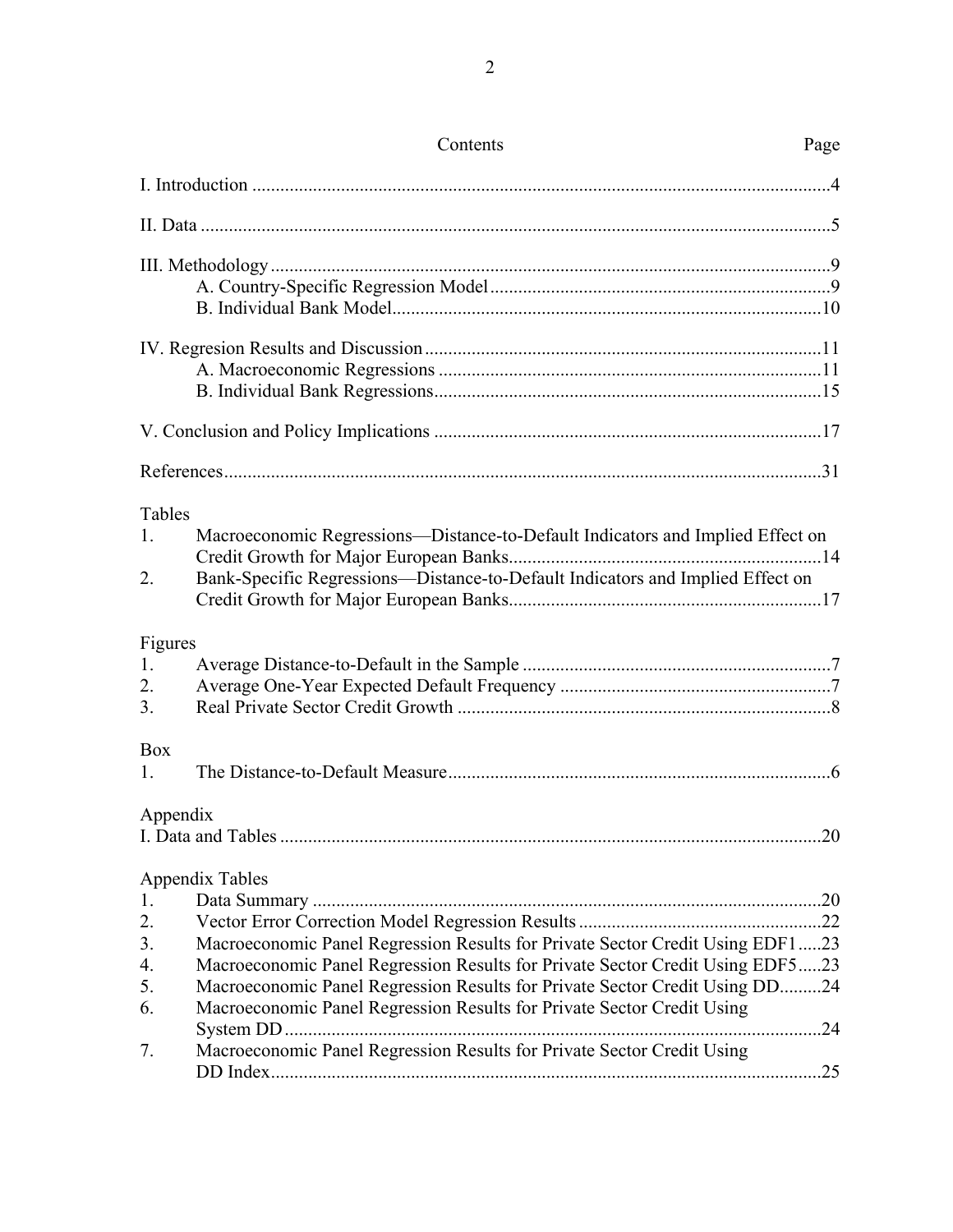| 8.  | Macroeconomic Panel Regression Results for Private Sector Credit Using     |     |
|-----|----------------------------------------------------------------------------|-----|
|     | Average Weighted DD                                                        | 25  |
| 9.  | Macroeconomic Panel Regression Results for Private Sector Credit Using     |     |
|     | Average Weighted EDF1                                                      | .26 |
| 10. | Macroeconomic Panel Regression Results for Private Sector Credit Using     |     |
|     | Average Weighted EDF5.                                                     | 26  |
| 11. |                                                                            |     |
| 12. |                                                                            |     |
| 13. |                                                                            | .28 |
| 14. |                                                                            | .28 |
| 15. | Bank Specific Panel Regression Results Using EDF1 and Competition Controls | 29  |
| 16. | Bank-Specific Panel Regression Results Using EDF5 and Competion Controls.  | .29 |
| 17. | Bank-Specific Panel Regression Results Using DD and Competition Controls30 |     |
| 18. |                                                                            |     |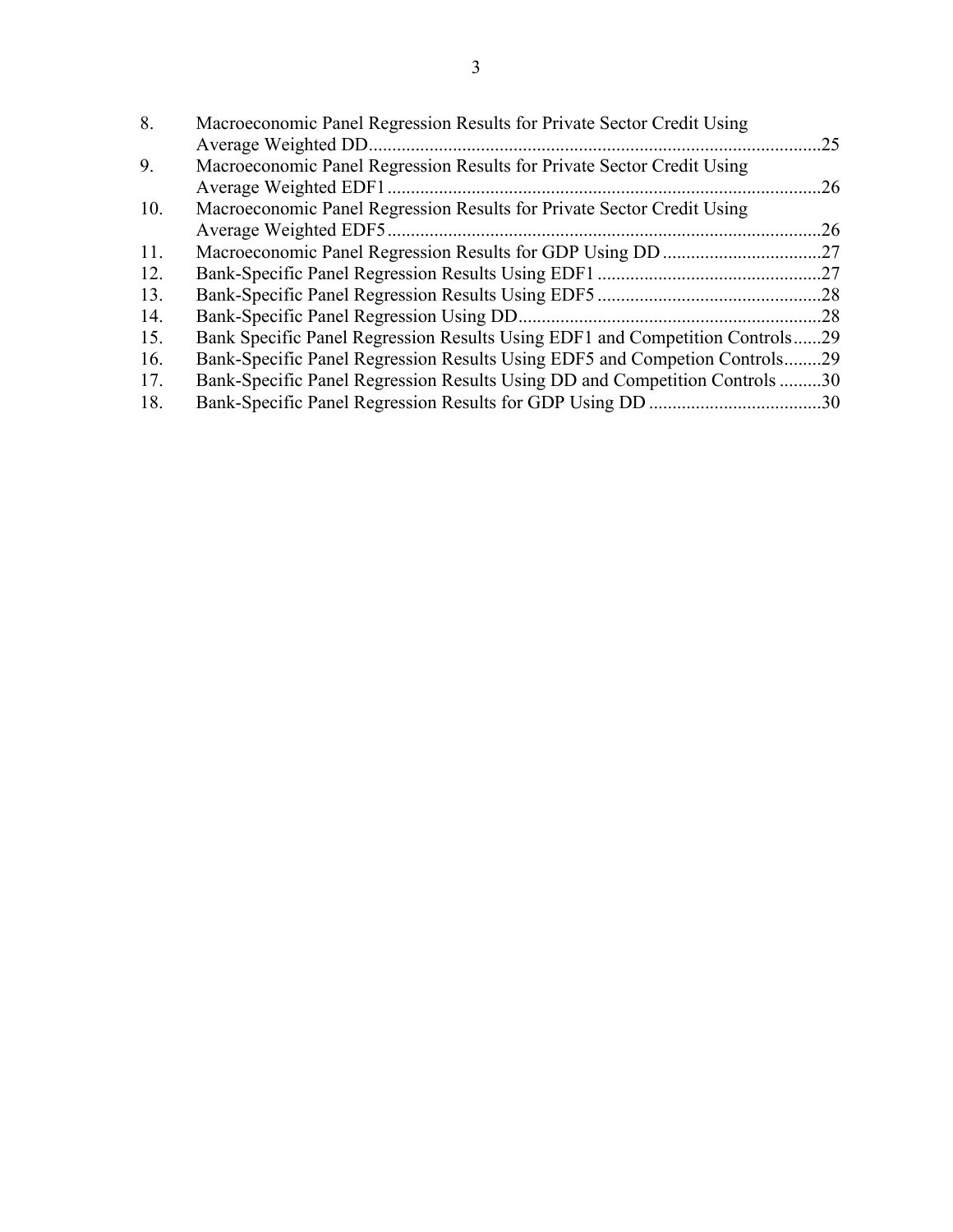#### **I. INTRODUCTION**

This paper estimates the effects on the real economy from financial sector stress. Motivating the topic of inquiry of this research has progressively become easier over the last year. The crisis is clearly showing that real effects of financial sector turmoil can be large and, quite possibly, prolonged. In addition, international contagion from financial distress in one country to that in another, and its adverse feedback effect to that country's real economy is evident.

The real effects of financial sector stress have been recognized at least since Bagehot (1873). They have been studied extensively on the back of the 1930s depression (comprehensively discussed in, e.g., Bernanke, 1983), and the more recent Asian crisis of the late 1990s (e.g., the books by Noland and others, 1998; and Hunter and others, 1999, and the references therein). These studies have led to a better understanding of the nature of financial sector risk. One of the recurring conclusions of the Asian crisis episode has been that financial systems, and banks in particular, did not adequately manage the risks in their portfolios. At the same time, supervisors and other policymakers failed to identify the buildup of risks in these institutions. Finally, bank-based financial crises, in contrast to, say, balance of payment or currency crises, tend to have a much more severe and prolonged effect on the real economy.

To date, a large part of financial stability work focuses on identifying the factors that contribute to financial sector risk and assessing and monitoring changes in financial institutions' risk profiles. The subsequent feedback loop, in which financial sector risk influences the real macro environment through the credit channel, usually remains unmodeled. To the extent research has focused on the influence of financial variables on the real economy, this has mostly been confined to variables related to stock market performance and the yield curve (see below for some references). Explicit financial sector risk variables, or risk variables pertaining to individual institutions, are normally not taken into account. This paper tries to help fill this gap by examining how financial stress affects credit growth to the private sector and GDP.

The objective of this paper is to model the feedback loop from financial system stress to the real economy and empirically estimate its magnitude. Based on a sample of mature European economies, we provide in-sample and out-of-sample predictions of declines in credit growth based on observed market-based indicators of increases in financial sector fragility. We focus on the short-run feedback effect from market-based indicators of financial sector risk to the real economy through the credit channel. This short-run feedback effect is estimated on an economy-wide (macro) level, as well as on the level of credit supplied by key individual large banks. Both estimates yield significant feedback effects of substantial magnitude.

A better understanding of the adverse feedback loops between financial stress and the broader economy is the first step toward a "macroprudential" approach to financial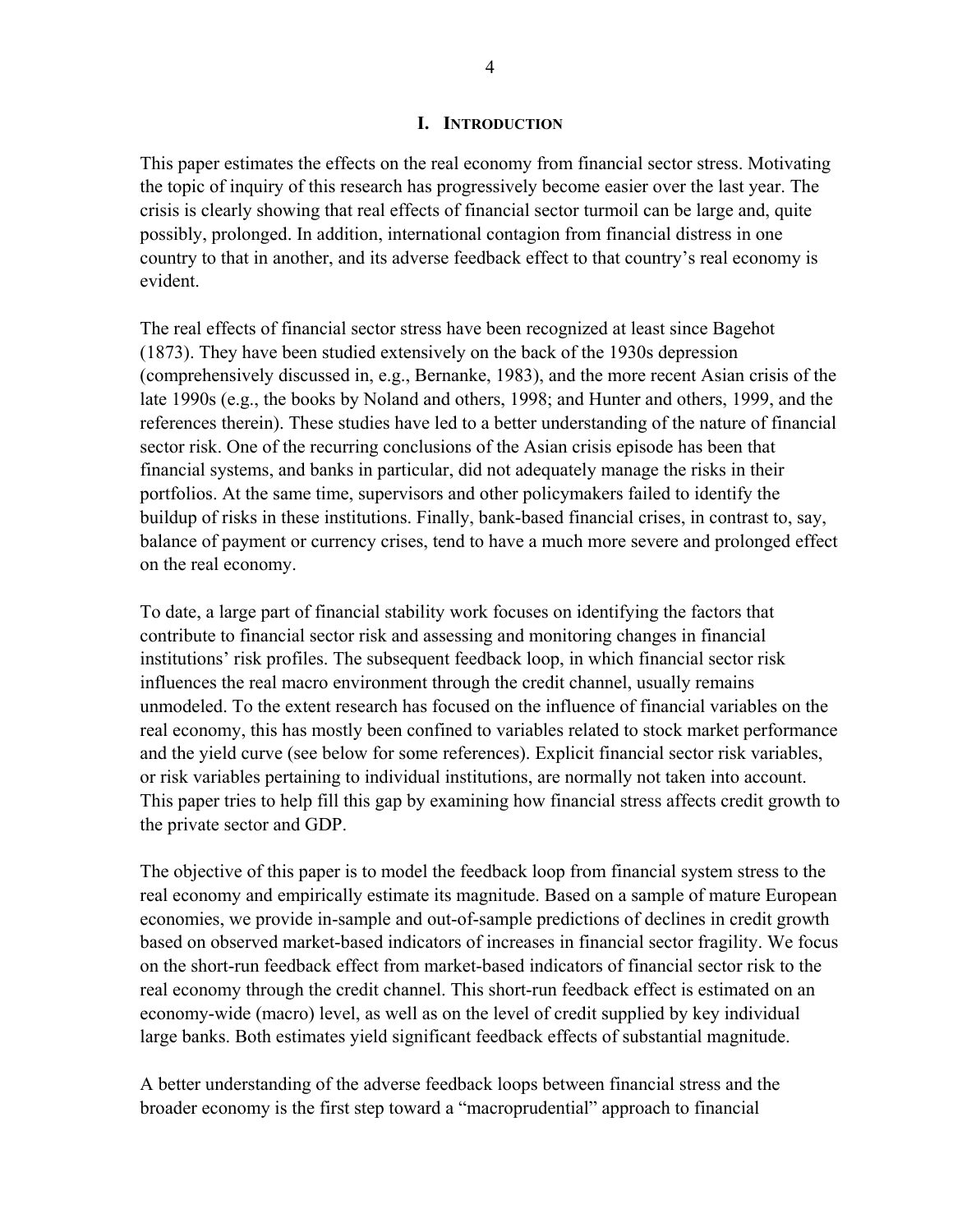supervision. One of the key lessons of the current global financial crisis is the need to better internalize the cost of systemic risk resulting from financial strains. This requires a novel approach that helps mitigate the pro-cyclical tendencies of asset prices and risk and takes better account of various types of spillovers, while continuing to monitor the health of individual institutions. The current model contributes to this effort, by shedding light on how financial risk is linked to economic activity. The model can be employed in several ways. For instance, it allows for examining how financial sector strain may spillover to other countries, thus providing a richer cost-benefit analysis of cross-border systemic risk. In addition, it would allow stress test in which the usual assumption of unchanged behavior by financial institutions is replaced by a feedback effect from financial sector strain to credit and output. This way, the model would add realism to macroeconomic stress tests.

To our knowledge this is among one of the first papers focusing on the feedback effects from financial sector fragility variables in this way, and on Europe in particular. The academic and empirical literature on the credit channel thus far has mainly focused on transmission from monetary policy to bank lending. In addition, most of the literature on the credit channel looks at the United States (see, e.g., Bernanke and Blinder, 1988; and Bernanke and Gertler, 1995, for an overview). Studies that do specifically focus on Europe, such as, e.g., Altunbas, Fazylov, and Molyneux (2002) or Angeloni and Ehrmann (2003) have not generated unambiguous conclusions. A recent study by Cihak and Koeva Brooks (2008) models real effects from losses in the banking system and stock price developments in the Euro area. It does find real effects from financial sector turmoil in the second half of 2007 to the Euro area's real economy, in the order of magnitude of 0.2–0.3 percentage point of GDP. Other studies have modeled the cross-border co-movement between output and financial variables (see, e.g., Esponiza, Fornari, and Lombardi, 2008; or Bayoumi and Swinston, 2007). However, they are generally confined to financial variables related to stock market performance (and volatility), and the yield curve.

The structure of this paper is as follows. Section II describes the data. Section III describes the methodology we use and the two different models we estimate using panel regressions. Section IV describes the regression outcomes and discusses these. Section IV places the results in a broader context and concludes.

#### **II. DATA**

We focus on major Western European economies for which both macroeconomic, as well as financial sector data are readily available. Our sample includes seven countries: France, Germany, Italy, Spain, Sweden, Switzerland, and the United Kingdom, and focuses on the largest banks in each of these countries (a total of 26 banks). The period covered is 1991–2007, over which we perform regression analysis on quarterly data.

For each country, we first construct several economy-wide and bank-specific financial sector risk variables. These variables are all based either on a simple Merton-type distance-to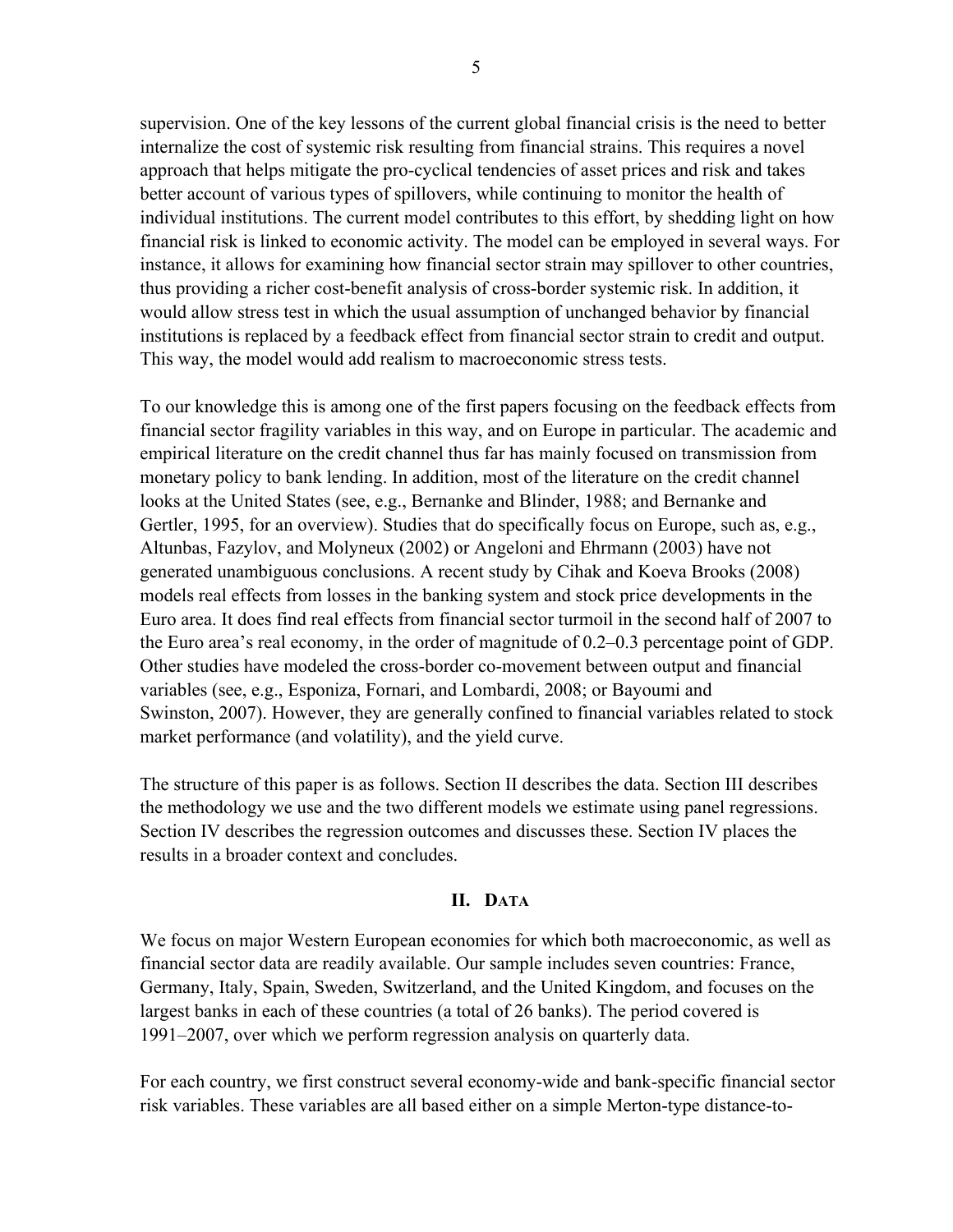default (DD) (Box 1) model, or on Moody's KMV expected default frequency (EDF) (Figures 1 and 2).<sup>2</sup> In both cases we construct economy-wide risk measures by averaging the DDs and EDFs of individual large banks in the specific country. Although there is considerable variation across indicators, we find that, in both cases, the period 2004 to mid-2007 is characterized by low risk, as reflected by (almost) uniformly high DD indicators or, conversely, low EDFs. We also construct a system-wide DD, based on a hypothetical superbank comprising of all banks in the system, as well as a DD index, based on the DataStream banking sector index for a particular country. For the EDFs we use both the one-year EDF as well as the five-year EDF. In the regressions for individual banks, their respective individual DDs and EDFs, rather than economy-wide aggregates, are used.

#### **Box 1. The Distance-to-Default Measure**

The basic structural valuation model by Black and Scholes (1973) and Merton (1974)—hereafter BSM underpins the DD measure used in this paper. In the BSM model, equity is viewed as a call option on a company's assets, with strike price equal to the current book value of total liabilities. When the value of assets is less than the strike price, its equity value is zero. The market value of assets is not observable, but can be estimated using equity prices and accounting measures of liabilities. The DD measures used here are estimated with the methodology described in Vassalou and Xing (2004) using daily equity data and annual accounting data. The formula for DD is:

$$
DD_t = \frac{\ln(V_t/L_t) + \mu}{\sigma},
$$

where V<sub>t</sub> and L<sub>t</sub> are respectively the (market-based) value of assets and (accounting) value of liabilities, and  $\mu$ and  $\sigma$  are the mean and variance of the company's stock price respectively. As a proxy for implied volatility  $\sigma$ , we employ the rolling 12-month historical volatility.

We use different variations of our risk estimates. First, in addition to bank-specific DDs, we also construct several system-wide indicators. In particular, we compute an asset-weighted DD (DD-aw), a simple averages DD (DD-av), a system-wide DD based on the DataStream banking sector index (DD-index), and a system or portfolio DD (DD-system). The DDsystem is constructed by creating a hypothetical "superbank" comprising all the banks in the system of a particular country. For these firms, accounting and equity values are simply added up, as if they are all part of a single super-firm. Subsequently, the DD for this imaginary super-firm is calculated as above. The DD-system can be viewed as a risk profile measure tracking the evolution of the joint risks of failure of the firms composing a portfolio (see also De Nicoló and others, 2005).

<u>.</u>

 $2 \text{ Moody's KMV EDFs}$  are also based on Merton-like calculations, after which a database of historic defaults is used to translate the model-implied risk-neutral probabilities to real world (i.e., risk averse) expected default frequencies (i.e., probabilities of default).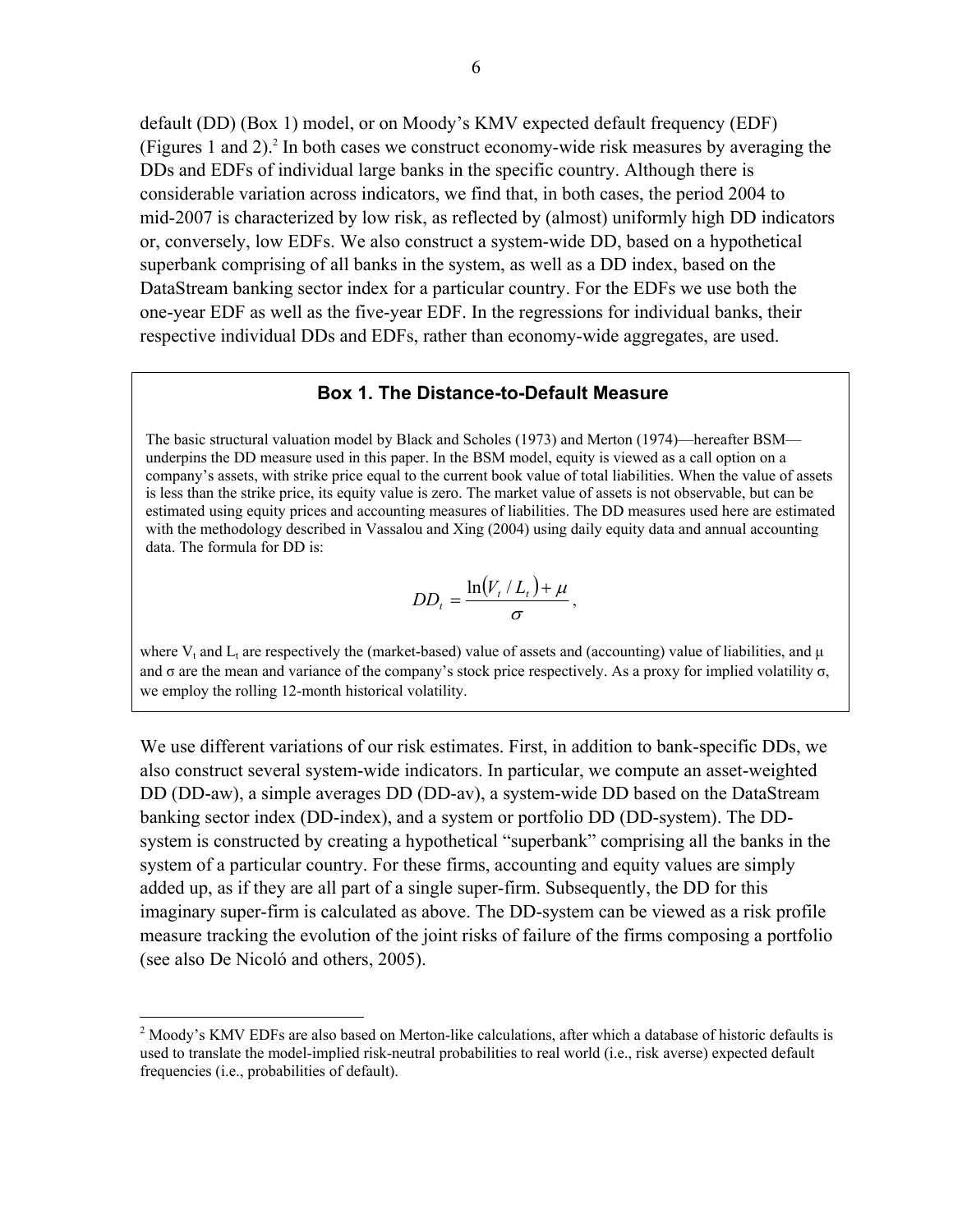

**Figure 1. Average Distance-to-Default in the Sample**







The macroeconomic data we collect consists of real GDP and real private sector credit, calculated as nominal variables deflated by the GDP deflator, and economy-wide interest rates (interbank rates and marginal rates of new lending). For the regressions on individual banks we use total loans from banks' balance sheet as the equivalent to private sector credit, and total net interest income divided by total loans as a proxy for the average interest rate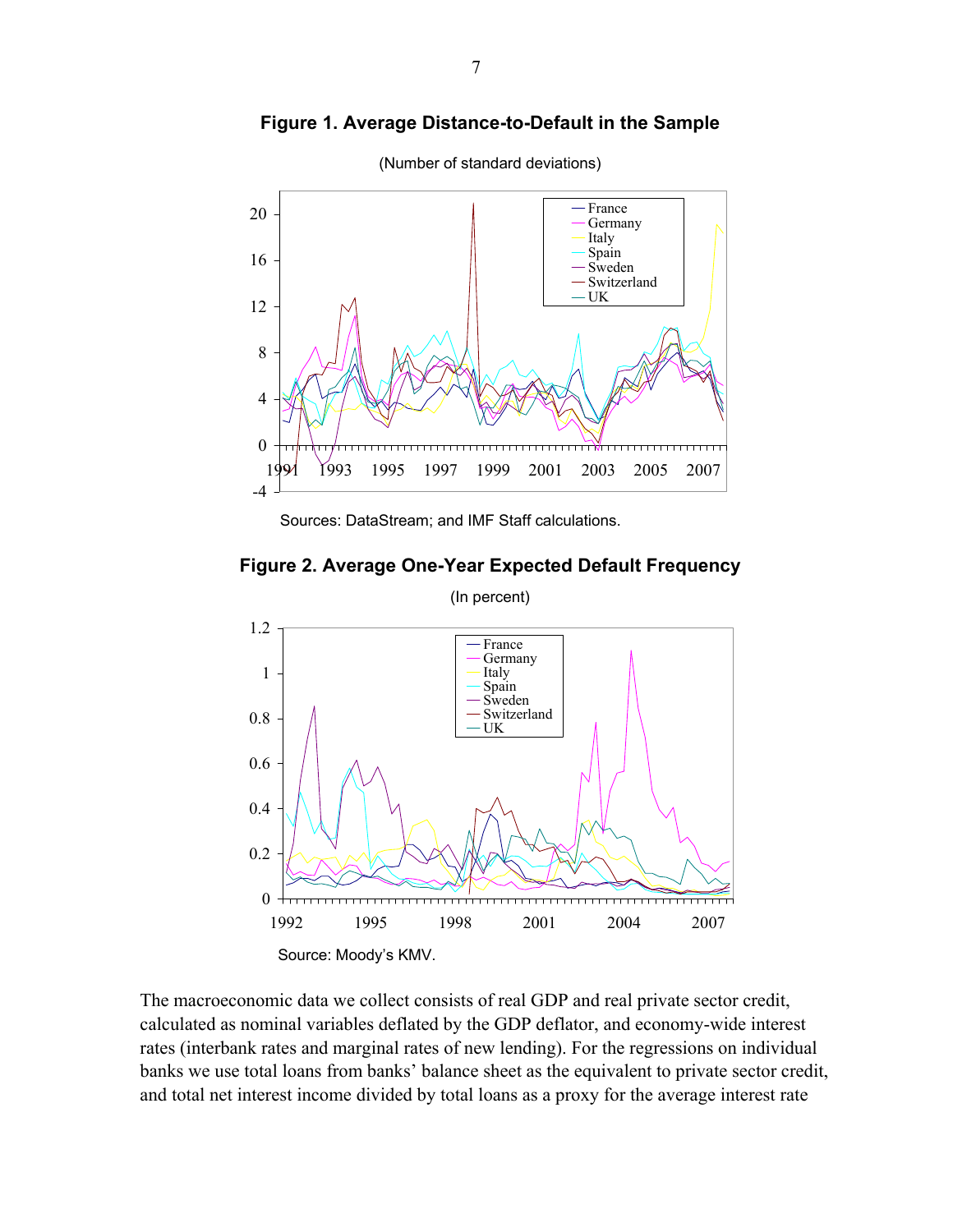each bank charges. Note that this implies that off-balance sheet credit extension is not taken into account. Off-balance sheet items do, however, influence our risk variables to the extent that they influence the market value of assets. Real private sector credit growth is depicted in Figure 3. Credit growth is clearly higher on average in the post-2000 years of the sample (at 6.3 percent per year) compared to the 1990s (2.8 percent), even when abstracting from the crisis-related decline in Sweden in the early 1990s (3.5 percent vs. 6.0 percent).



**Figure 3. Real Private Sector Credit Growth**

Source: International Financial Statistics.

In addition to the pure macroeconomic data, we employ several control variables. To control for changes in house prices, we use the house price indices from Global Insight. As a control for stock market valuations and volatility, we use the Dow Jones Stoxx 600 stock index of the largest European companies, the V-DAX new index of 30-day implied volatility in the DAX (the European equivalent of the Chicago Board of Exchange's VIX), and the iTtraxx Crossover CDS index of European sub-investment grade names. We also construct a control variable that indicates the relative size of the financial sector, by dividing total financial sector assets by GDP.

All macroeconomic data is available on a quarterly frequency. Financial markets data is available daily, while accounting variable are available annually. Our data sources are the IMF's International Financial Statistics (IFS), DataStream, and Bloomberg. In order to get to quarterly frequencies for all data, the daily data was collapsed by taking the last observation of the quarter, while the annual accounting data was assumed to remain constant over the year. A complete overview of the data, including summary statistics and sources, can be found in Appendix Table 1.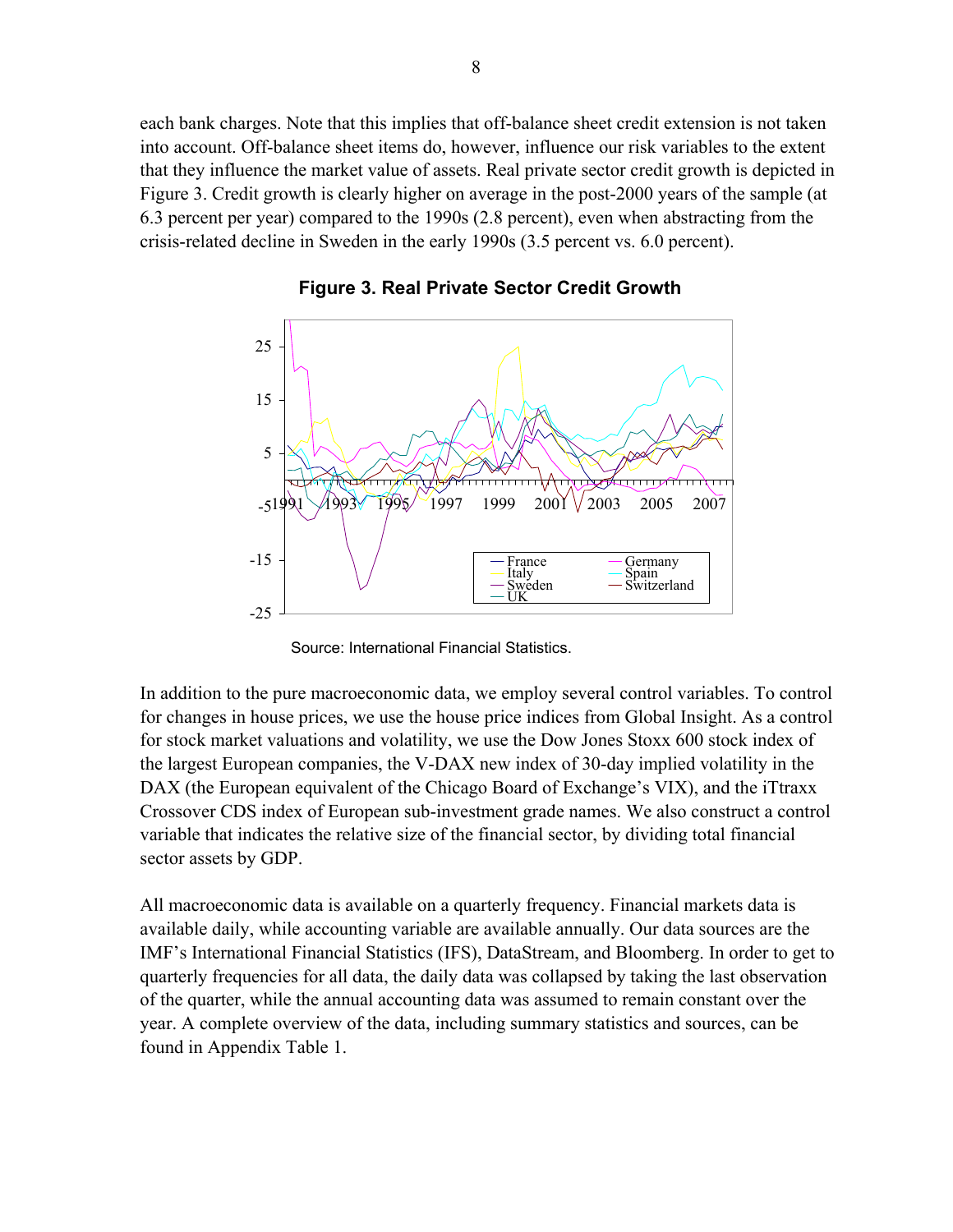#### **III. METHODOLOGY**

In our analysis of the feedback effect from financial sector risk to the real economy, we focus solely on the credit channel. As argued in a substantial body of research on this transmission channel<sup>3</sup>, we believe credit to be the main variable through which financial risk affects the broader economy. This focus is justified by the fact that in many real life cases in the past banks under stress have curtailed their supply of credit, with often destabilizing real economy effects.

We first estimate a vector error-correction model to establish whether a cointegrating relationship exists between credit and GDP ( Appendix B and Table B.2). This allows us to confirm that financial risk plays a significant role in the short-term dynamics around the cointegrating relationship between credit and GDP. Given these results, our main regression models employ two equations: credit as a function of financial sector risk variables (and controls, including lagged GDP growth), and GDP growth as a function of (lagged) credit. This central regression model is employed on macroeconomic data in a panel regression across countries, as well as on bank-specific data in a panel of large banks from the same countries.

#### **A. Country-Specific Regression Model**

Next, we address the nonstationary nature of several variables. Specifically, stationarity is rejected for credit, GDP, the DJStoxx 600, housing prices, and our measure of the relative size of the financial sector, whereas it is not rejected for the risk variables and interest rates. Except for the asset size variable, non-stationarity would be expected. Figure 3 shows how over the period 1991–2007 credit growth was on average considerably above GDP growth, whereas financial sector assets have generally grown relative to GDP, confirming the non-stationary nature of this variable. We difference the non-stationary variables and use lags of the differenced series in our subsequent analysis. We use four quarter differences to account for seasonality in the data. Moreover, we lag the differenced variables so as to prevent simultaneity problems.

We proceed to estimate a system of simultaneous equations  $(1)$ , which captures the impact of financial risk on bank lending, while accounting for the endogenous relationship between GDP and credit:

$$
\Delta C_t = \alpha_1 + \beta_1 R_t + \beta_2 I_t + \gamma_1 \Delta_4 GDP_{t-1} + \gamma_2 \Delta_4 DJ_t + \gamma_3 \Delta_4 H_{t-1} + \gamma_4 \Delta_4 S_{t-1} + \varepsilon_t
$$
  
\n
$$
\Delta_4 GDP_t = \alpha_2 + \delta \Delta_4 C_{t-1} + \eta_t
$$
 (1)

<sup>&</sup>lt;sup>3</sup> See Section I for a brief discussion of some of this material.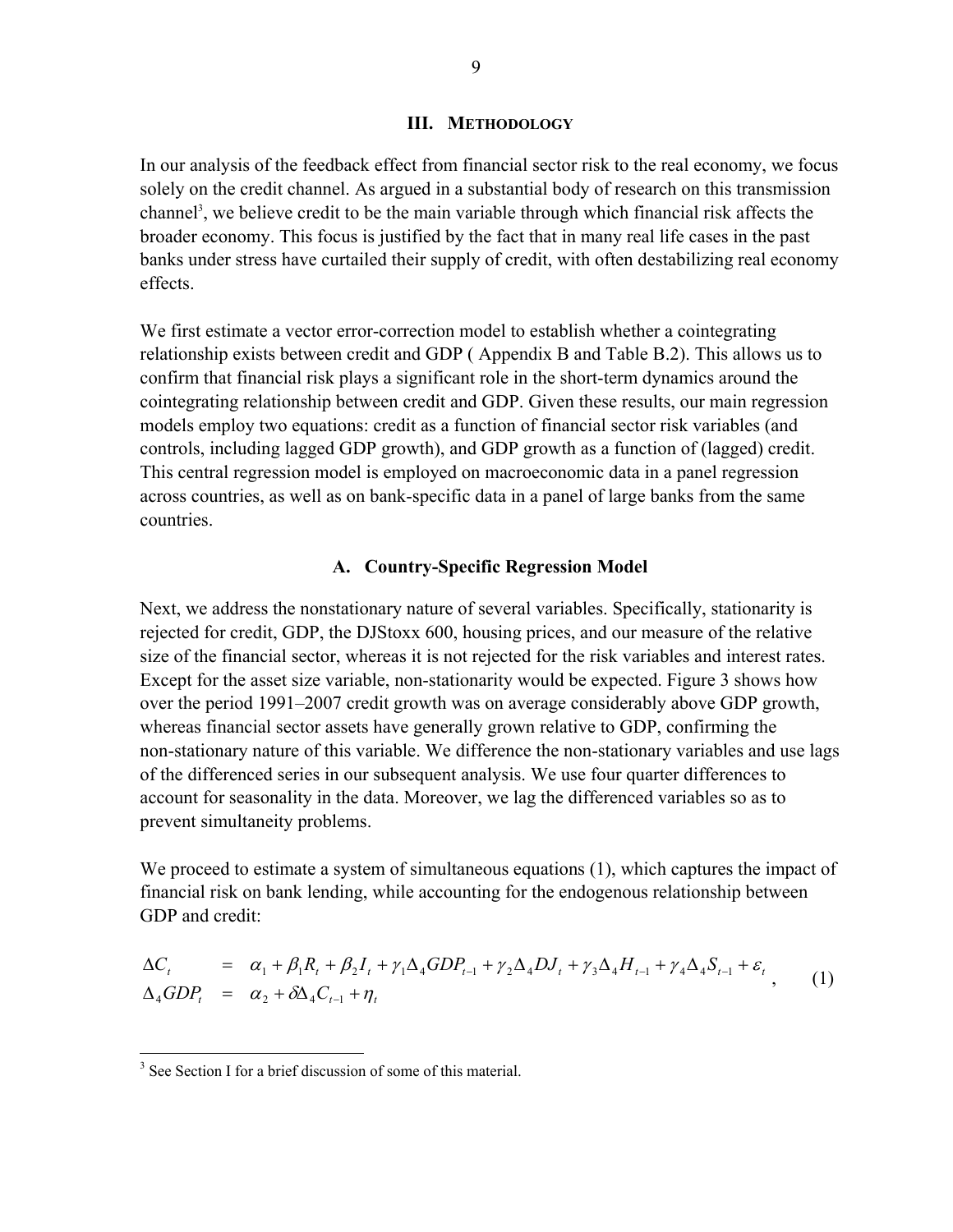| where               |                                                                                                                                                                               |
|---------------------|-------------------------------------------------------------------------------------------------------------------------------------------------------------------------------|
| $\mathcal{A}_u C_t$ | = the growth rate of credit to the private sector at time $t$ over the last $u$<br>quarters, $4$                                                                              |
| $R_t$               | $=$ a financial risk measure at time t,                                                                                                                                       |
| $I_t$               | $=$ interest rates at time t,                                                                                                                                                 |
| $\Delta_u GDP_t$    | = the growth rate of real gross domestic product at time t over the last $u$<br>Quarters <sup>5</sup> .                                                                       |
| $\Delta_uDJ_t$      | = the growth rate of the DJStoxx 600 index at time t over the last u quarters <sup>5</sup> ,                                                                                  |
| $\Delta_u H_t$      | $=$ the growth of the Global Insights housing price index at time t over the last<br>$u$ quarters <sup>5</sup> ,                                                              |
| $\Delta_u S_t$      | = the growth of the relative size of the financial sector at time $t$ , defined as<br>total financial sector assets divided by GDP, over the last $u$ quarters <sup>5</sup> . |

We employ a panel consisting of the seven countries in the sample. All variables are expressed in natural logarithms and all nominal variables have been deflated using the GDP deflator.

Various other control variables have been employed. Specifically, indices of implied volatility<sup>5</sup>, as well as national stock exchange indices were used. The estimated coefficients for these control variables either yielded insignificant results or were dropped due to strong collinearity with our risk measures. For example, implied volatility is a major driver of DD. In addition, in period of market turbulence, the volatility of an individual stock will often display a high correlation with volatility of the index. Volatility and national stock market indices were subsequently omitted from the regressions.

Macroeconomic regression results can be found in Tables 3–11. The tables contain the results for all combinations of the dependent variable private sector credit with the different financial sector fragility variables (EDF1, EDF5, DD, DD index, DD-System, weighted average DD, weighted average EDF1, weighted average EDF5). Regressions are run with different control variable (house price, DJ Stoxx 600, size of financial sector) individually, and with several combinations of the controls. The results are discussed in Section IV.

## **B. Individual Bank Model**

The same basic model specification is used on a bank-specific level. The panel for the individual bank regressions consists of 26 large banks from the 7 countries in the sample. On this panel, we estimate the same model (1) as above. All variables are indexed by both time and an index  $j = 1, \ldots, 26$ , indicating each individual bank. The dependent variable  $\Delta C_{it}$  is the growth rate of total loans on bank *j*'s balance sheet. This is a close equivalent to private

<u>.</u>

 $^4$  *u* is omitted for  $u = 1$ , i.e.,  $\Delta C_t$  is the first difference of credit, or the quarterly credit growth rate.

<sup>&</sup>lt;sup>5</sup> The German VDAX-new index of 30-day implied volatility in the DAX and the U.S. CBOE VIX index of 30-day implied volatility in the S&P500.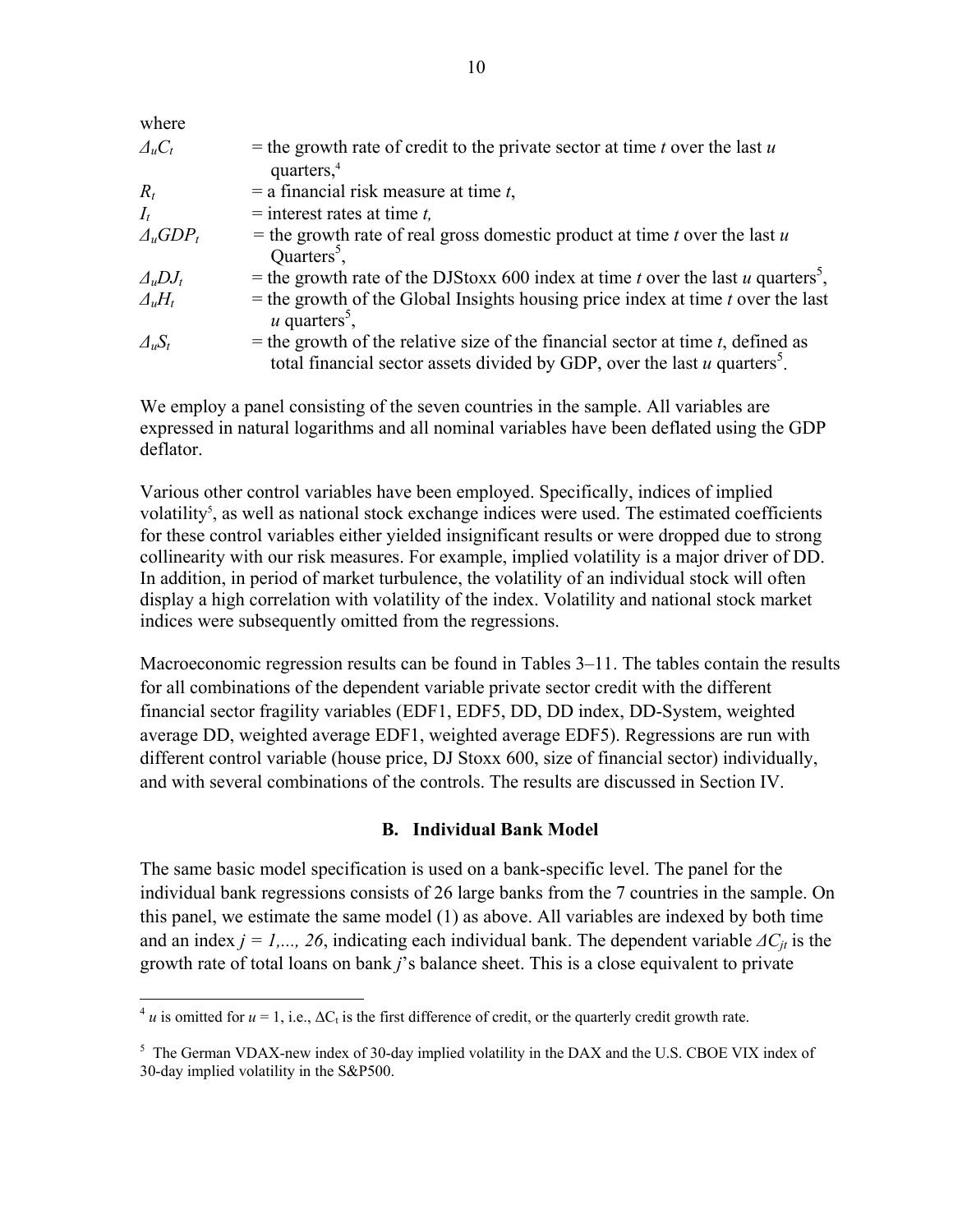sector credit, which is available for individual institutions. The interest rate variable  $I_{it}$  is the average interest rate bank *j* charges on its loans, calculated by dividing total interest income by total loans. In some of the regressions, we added a "competition" variable that captures how a bank in a given country reacts to changes in the risk profile of its peers in the same country. It consists of the average fragility of a bank's domestic peers, measured as the average-weighted EDF1, EDF5, and DD for the other banks in the same country. All other variables are the same as in the macro regressions, except that by construction we only use the bank-specific risk measures (DD and EDF) (i.e., no weighted averages or system-wide indicators). The results are given in Tables 12–18 and are discussed in Section IV below.

#### **IV. REGRESION RESULTS AND DISCUSSION**

#### **A. Macroeconomic Regressions**

The macroeconomic panel regressions show that financial sector fragility has a significant effect on credit and GDP growth. This holds for all different specifications of the risk variables, mostly at the 1 percent uncertainty level (See Appendix Tables 3–11). For Moody's KMV's EDFs, the relation is negative and significant at the 1 percent level (i.e., a higher probability of default is related to lower credit growth). This result holds for both the one-year EDF and the five-year EDF, and for both the asset-weighted EDF as well as the simple average EDF. For the DD risk measures, much the same holds: the estimated coefficients show significance at the 1 percent level, for the simple average DD, the assetweighted DD, as well as the DD based in the banking index (DD-index), and the DD based on the portfolio consisting of all banks in a country (DD-system), suggesting that credit growth is lower when banks are closer to their default barrier (i.e., when DD is lower). These results are for the pre-crisis period up to 2007, and would likely come out even stronger if data on the ongoing crisis would be included.

The estimated magnitude of the coefficient is stable across the risk variables and specifications. For the EDFs, the coefficient estimate on the five-year EDF is slightly higher compared to the one-year EDF, which might be explained by the higher relative variance of the one-year EDF compared to the five-year EDF. Estimates show little sensitivity to using simple average rather than asset-weighted average EDFs. For the DDs, results are similar, with estimated coefficients stable across the different specifications of DD (DD-aw versus DD-avs, versus the DD-index and the DD-system).

The interest rate variable is significant at the 5 percent level in most specifications, with a negative coefficient. This holds both for the interbank rate, as well as for the IFS countrywide rate on new loans. Higher interest rates are hence associated with significantly lower credit growth, as expected from theory. More importantly, a price effect of loans can hence be distinguished clearly from a volume effect, and the volume effect found above remains after price effects have been taken into account.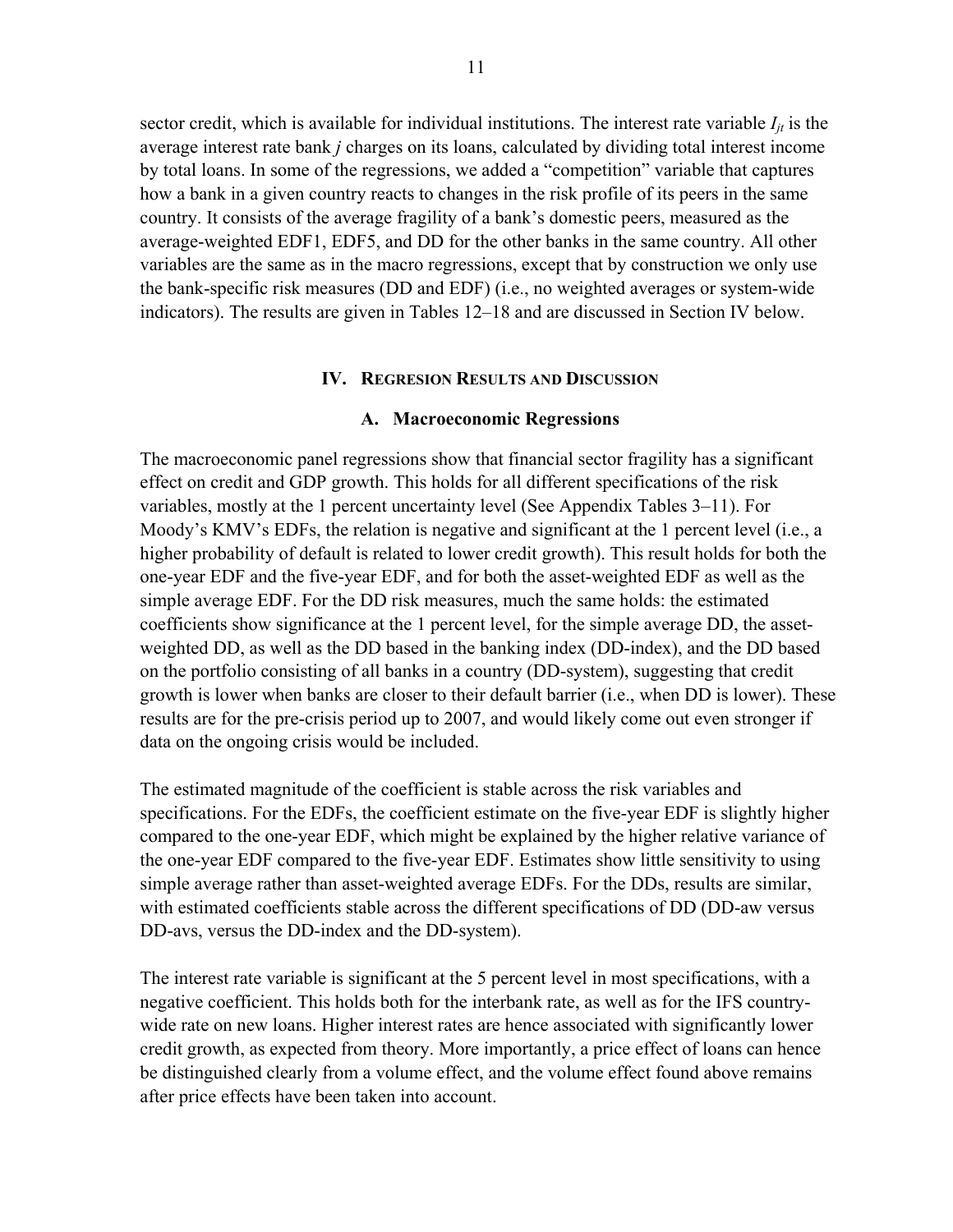12

A number of macroeconomic and financial sector control variables are generally found to be significant. Controlling for GDP in the credit equation mostly yields a highly significant coefficient estimate. In the equations where EDF is used as the financial sector risk variable, the significance of the GDP growth variable in the credit equation varies from 1 percent to an insignificant coefficient, depending on the number and nature of other control variables employed. Using DD as the risk variable, GDP growth is always a significant control variable, mostly at the 1 percent significance level. House prices are generally found to be significant at the 1 percent level. However, including the control for house prices in several cases results in the lower significance for the GDP growth control variable. This is unsurprising, as, over the sample period, strong GDP and house price growth tend to occur simultaneously. The relative size of the financial sector, measured as total financial sector assets over GDP, is a significant control variable (at the 1 or 5 percent level) in the estimations where the EDFs are used as risk variables. In the DD regressions, however, it is generally not significant at even the 10 percent level. The DJ Stoxx 600 index of large European corporates does not come up with a coefficient significantly different from zero. Other control variables, such as the VDAX-New volatility index or the iTraxx crossover CDS index also yield insignificant coefficient estimates (these results have been omitted in the tables).

The signs of the estimated coefficients for the controls are as expected. Credit growth is positively associated with GDP growth. Higher growth in house prices is associated with higher credit growth, which would be explained by increased mortgage lending. A bigger expansion of the financial sector relative to GDP is also associated positively with credit growth. Here, the explanation might partially be tautological, as many of the financial sector assets that define the size of the sector actually consist of loans, which would show up in credit figures.

The results are generally robust. A change in the exact specification of the regression equation does not alter the results much. We have employed different lag structures for both the dependent variable as well as the various explanatory variables, including the controls, and found that the size of the coefficient estimate does not differ much, and that it generally remains significant.<sup>6</sup>

1

<sup>&</sup>lt;sup>6</sup> We have also assessed the robustness of the results against a change in the dependent variable. When using domestic credit instead of private sector credit, we find that the results are fairly robust. The same relationship between risk and credit holds, and coefficient estimates are of the correct sign and the same order of magnitude. However, many coefficient estimates lose significance. As domestic credit is a much broader category than private sector credit, and most bank credit in the countries under study is provided to the private sector, we interpret this result as indicating that private sector credit is the more relevant variable influenced by financial sector health. The domestic credit estimation results are omitted for this reason.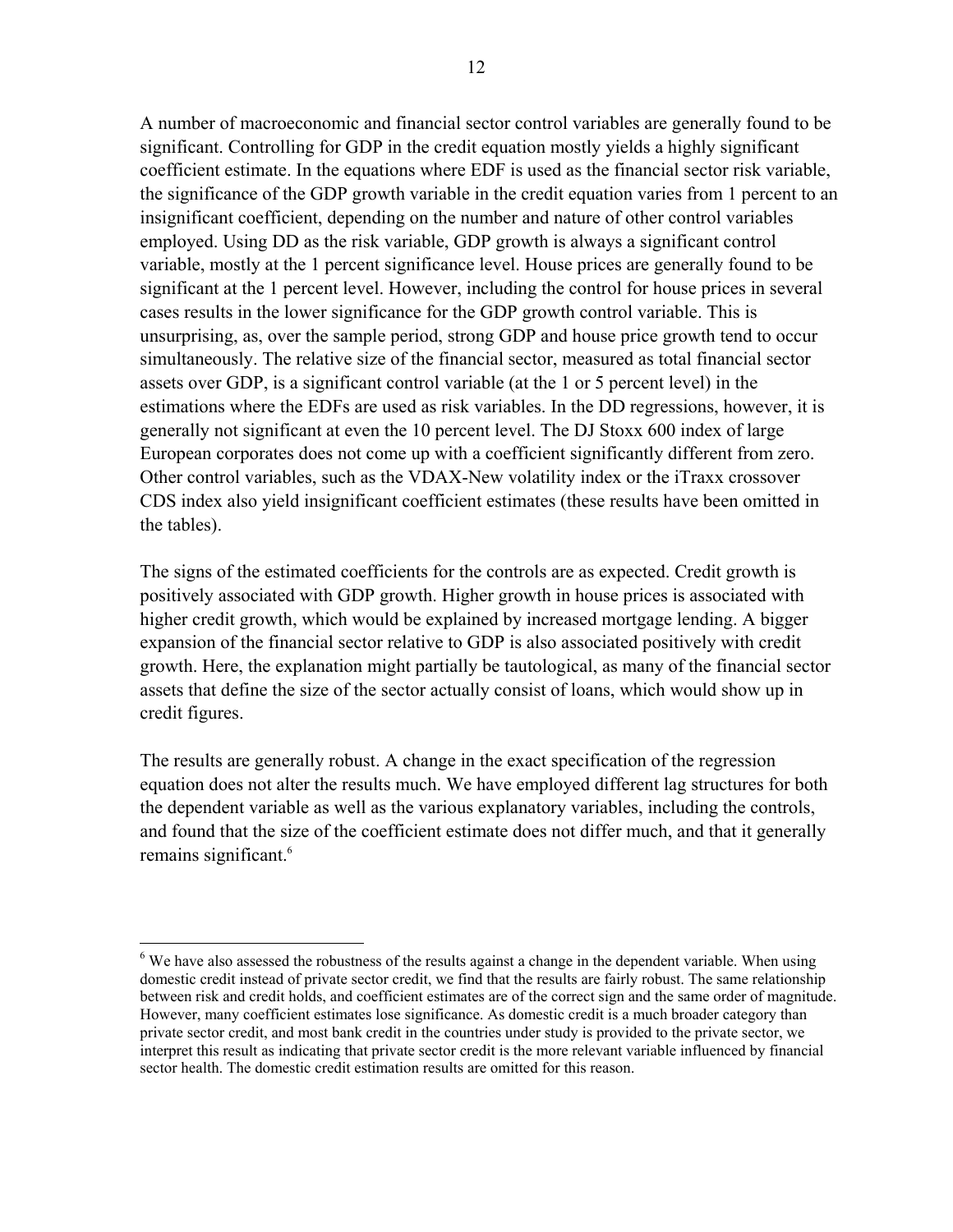Our preferred regression equation for the macro regression panel is the one including controls for GDP and house prices, but excluding the DJ Stoxx 600. The control for the relative size of the financial sector could be included in the EDF regressions, where it is significant, but we prefer not to include it in the DD regressions, where it has no significance. We generally prefer the regressions using the interbank interest rate instead of the long rate. Even though both rates are generally significant and of the correct sign, the interbank rate is more responsive to changes and most loans would be based on the (short) interbank rate rather than the long-term rate. Our preferred regressions are highlighted in the regression tables. The fit of our preferred regression equations is reasonable, with  $R^2$  between 0.14 and 0.21 depending on the exact specification. For models in first difference, this is well within range of normal values for the fraction of variance explained by the regression equation.

Our results allow us to compute the model-implied reduction in credit growth associated with financial distress. To get a better feel for the implications of the coefficient estimate, we calculated the increase in EDFs and decrease in DDs between July 1 and December 31, 2007 (i.e., in sample), and between July 1, 2007 and July 1, 2008 (i.e., out of sample), and the associated model-implied reduction in real credit growth (Table 1). Between July and end 2007, the increased financial sector risk as perceived by the market, would lead real credit growth to decrease by 0.4 percentage point in real terms on average in the countries in our sample. Set against an average real credit growth of 4.4 percent over the period 1991– 2006, this implies a decrease of some 10 percent. Over the period July 2007 to July 2008, credit growth would decrease by 1.7 percentage point on average across the banks in the sample (based on the DD regression).<sup>7</sup> This translates into a 32 percent average model-implied reduction in credit growth across countries (see Table 1). For some countries, the estimated reductions in credit growth are much steeper, at around 60 percent for France and Sweden, and 200 percent (i.e., a credit contraction equivalent to 100 percent of average annual growth, or some 1.9 percent) in Switzerland.<sup>8</sup>

According to our estimates, such reductions in credit growth would impact GDP growth substantially. The average decrease in DD between July and end-2007 would reduce real GDP growth by around 0.2 percentage points, while a decrease in DD as seen between July 2007 and July 2008 would lower GDP growth by around 1.0 percentage point

<u>.</u>

 $<sup>7</sup>$  For these calculations, we employ the coefficient value form our preferred specification of the regression</sup> equation, which is 0.00648.

<sup>&</sup>lt;sup>8</sup> A caveat that applies here is that the decreases in DD seen over the period from July 2007 are steeper than experienced in-sample. Hence these decreases take the estimates outside of the range of values for which the model is validated. In particular, non-linearities related to the estimation of relationships in natural logarithms increase when DD estimates reach values close to zero.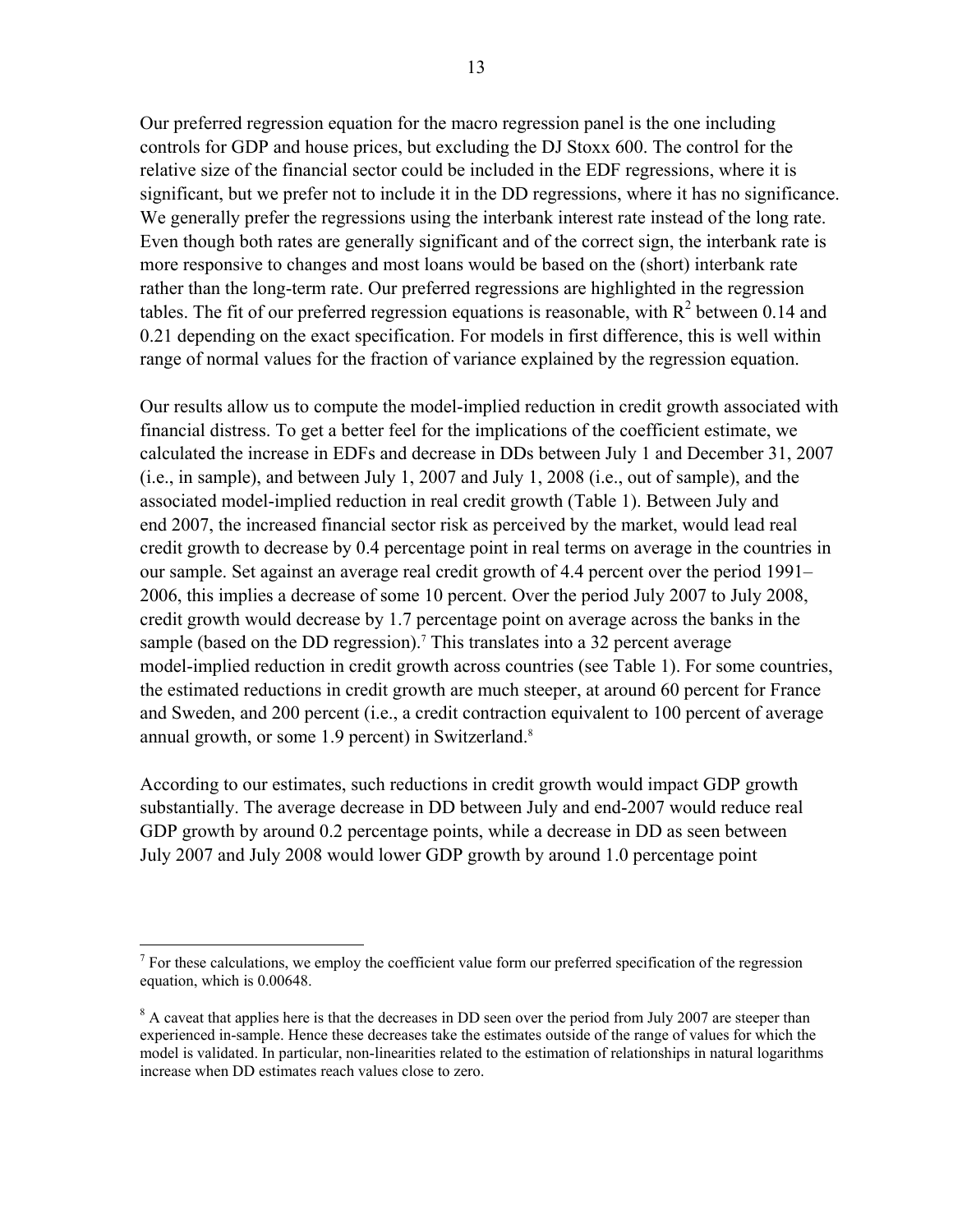(See Table 1).<sup>9</sup> For Switzerland, our estimates predict financial stress to reduce GDP growth by some 2.2 percentage point, enough to bring it into negative territory by most estimates.

| Table 1. Macroeconomic Regressions—Distance-to-Default Indicators and Implied Effect on |  |
|-----------------------------------------------------------------------------------------|--|
| Credit Growth for Major European Banks                                                  |  |

|                                                      | 6/29/2007   | 12/31/2007      | 6/30/2008       | Percentage Decrease | Percentage Decrease | <b>Implied Annual Decrease</b> | Implied Annual Decrease |      | Average Credit   | <b>Implied Annual Decrease</b> |
|------------------------------------------------------|-------------|-----------------|-----------------|---------------------|---------------------|--------------------------------|-------------------------|------|------------------|--------------------------------|
|                                                      |             |                 |                 | July 2007-December  | July 2007-June 2008 | in Real Credit Growth          | in Real Credit Growth   |      | Growth 1991-2006 | in Real GDP Growth             |
|                                                      |             |                 |                 | 2007                |                     | Jun.-Dec. 2007                 | Jun., 2007-Jun. 2008    |      |                  | Jul. 2007-Jul. 2008            |
|                                                      |             |                 |                 |                     |                     | (percentage point)             | (percentage point)      |      |                  | percentage point)              |
|                                                      |             |                 |                 |                     |                     |                                |                         |      |                  |                                |
|                                                      |             |                 |                 |                     |                     |                                |                         | Real | Nominal          |                                |
| <b>BNP PARIBAS</b>                                   | 6.3         | 3.3             | 1.4             | $-48$               | $-77$               | $-0.4$                         | $-1.0$                  |      |                  | $-0.5$                         |
| <b>CREDIT AGRICOLE</b>                               | 5.0         | 2.2             | 0.4             | $-55$               | $-92$               | $-0.5$                         | $-1.6$                  |      |                  | $-0.9$                         |
| <b>SOCIETE GENERALE</b>                              | 5.9         | 1.9             | 0.1             | $-68$               | $-98$               | $-0.7$                         | $-2.7$                  |      |                  | $-1.5$                         |
| <b>FRANCE SYSTEM</b>                                 | 6.3         | 2.7             | 1.0             | $-57$               | $-83$               | $-0.5$                         | $-1.2$                  |      |                  | $-0.7$                         |
| <b>FRANCE AVERAGE 1/</b>                             | 5.7         | 2.5             | 0.6             | $-57$               | $-89$               | $-0.6$                         | $-1.8$                  | 2.9  | 4.6              | $-1.0$                         |
| <b>SWEDBANK</b>                                      | 6.2         | 2.6             | 0.1             | $-59$               | $-99$               | $-0.6$                         | $-3.1$                  |      |                  | $-1.7$                         |
| <b>NORDEA BANK</b>                                   | 5.7         | 4.8             | 1.7             | $-16$               | $-70$               | $-0.1$                         | $-0.8$                  |      |                  | $-0.4$                         |
| <b>SEBA</b>                                          | 5.2         | 1.9             | 0.0             | $-64$               | $-99$               | $-0.7$                         | $-3.4$                  |      |                  | $-1.9$                         |
| <b>SVENSKA HANDBKN.</b>                              | 5.7         | 4.8             | 2.6             | $-15$               | $-54$               | $-0.1$                         | $-0.5$                  |      |                  | $-0.3$                         |
| <b>SWEDEN SYSTEM</b>                                 | 6.2         | 3.6             | 1.3             | $-42$               | $-80$               | $-0.4$                         | $-1.0$                  |      |                  | $-0.6$                         |
| <b>SWEDEN AVERAGE</b>                                | 5.7         | 3.5             | 1.1             | $-38$               | $-81$               | $-0.4$                         | $-1.9$                  | 3.2  | 5.6              | $-1.1$                         |
| $UBS$ 2/                                             | 6.2         | 2.0             | $-0.8$          | $-68$               | $-113$              | $-0.7$                         | $-4.5$                  |      |                  | $-2.5$                         |
| <b>CREDIT SUISSE</b>                                 | 6.6         | 2.5             | 0.1             | $-63$               | $-99$               | $-0.6$                         | $-3.1$                  |      |                  | $-1.8$                         |
| <b>SWITZERLAND SYSTEM 2</b>                          | 6.8         | 2.3             | $-0.4$          | $-66$               | $-105$              | $-0.7$                         | $-4.5$                  |      |                  | $-2.5$                         |
| <b>SWITZERLAND AVERAGE 1/2/</b>                      | 6.4         | 2.2             | $-0.4$          | $-66$               | $-106$              | $-0.7$                         | $-3.8$                  | 19   | 3.2              | $-2.2$                         |
| <b>BANCO ESPANOL DE</b>                              | 7.0         | 2.8             | 0.9             | $-60$               | $-88$               | $-0.6$                         | $-1.4$                  |      |                  | $-0.8$                         |
| <b>BANCO POPULAR ES</b>                              | 8.9         | 4.5             | 1.8             | $-49$               | $-80$               | $-0.4$                         | $-1.0$                  |      |                  | $-0.6$                         |
| <b>BANCO SANTANDER</b>                               | 7.0         | 5.7             | 3.4             | $-18$               | $-52$               | $-0.1$                         | $-0.5$                  |      |                  | $-0.3$                         |
| <b>BBV ARGENTARIA</b>                                | 6.6         | 4.7             | 2.2             | $-29$               | $-67$               | $-0.2$                         | $-0.7$                  |      |                  | $-0.4$                         |
| <b>SPAIN SYSTEM</b>                                  | 7.5         | 5.5             | 3.0             | $-27$               | $-60$               | $-0.2$                         | $-0.6$                  |      |                  | $-0.3$                         |
| <b>SPAIN AVERAGE 1/</b>                              | 7.4         | 4.4             | 2.0             | $-39$               | $-72$               | $-0.3$                         | $-0.9$                  | 8.1  | 12.7             | $-0.5$                         |
| <b>BARCLAYS</b>                                      | 5.6         | 1.3             | 0.1             | $-77$               | $-99$               | $-1.0$                         | $-3.0$                  |      |                  | $-1.7$                         |
| HBOS2/                                               | 7.2         | 2.4             | $-0.8$          | $-67$               | $-111$              | $-0.7$                         | $-4.5$                  |      |                  | $-2.5$                         |
| <b>HSBC HDG</b>                                      | 7.6         | 5.4             | 3.3             | $-30$               | $-56$               | $-0.2$                         | $-0.5$                  |      |                  | $-0.3$                         |
| LLOYDS TSB GP.                                       | 7.6         | 3.2             | 0.5             | $-58$               | $-93$               | $-0.6$                         | $-1.7$                  |      |                  | $-1.0$                         |
| RYL.BK.OF SCTL. 2/                                   | 5.1         | 1.5             | $-0.1$          | $-71$               | $-101$              | $-0.8$                         | $-4.5$                  |      |                  | $-2.5$                         |
| <b>STD.CHARTERED</b>                                 | 6.9         | 4.8             | 2.4             | $-30$               | $-65$               | $-0.2$                         | $-0.7$                  |      |                  | $-0.4$                         |
| <b>UK SYSTEM</b>                                     | 7.8         | 3.2             | 1.3             | $-59$               | $-83$               | $-0.6$                         | $-1.1$                  |      |                  | $-0.7$                         |
| <b>UK AVERAGE 1/</b>                                 | 6.7         | 3.1             | 0.9             | $-55$               | $-88$               | $-0.6$                         | $-2.5$                  | 5.4  | 8.6              | $-1.4$                         |
| <b>BANKGESELLSCHAFT</b>                              | 4.9         | 4.7             | 4.7             | $\overline{4}$      | $\overline{4}$      | 0.0                            | 0.0                     |      |                  | 0.0                            |
| BAYER.HYPO-UND-V                                     | 8.5         | 9.3<br>2.8      | 7.9<br>0.6      | 9<br>$-59$          | $-7$<br>$-92$       | 0.1<br>$-0.6$                  | 0.0<br>$-1.6$           |      |                  | 0.0                            |
| COMMERZBANK                                          | 6.8         |                 |                 |                     |                     |                                |                         |      |                  | $-0.9$                         |
| <b>DEUTSCHE BANK</b>                                 | 7.2         | 3.5             | 0.3             | $-51$               | $-97$               | $-0.5$                         | $-2.2$                  |      |                  | $-1.2$                         |
| <b>GERMANY SYSTEM</b><br><b>GERMANY AVERAGE 1/</b>   | 10.0<br>6.9 | 5.9<br>5.1      | 2.3<br>3.4      | $-41$<br>$-26$      | $-77$<br>$-50$      | $-0.3$<br>$-0.3$               | $-1.0$<br>$-1.0$        | 4.3  | 5.0              | $-0.5$<br>$-0.6$               |
| <b>UNICREDITO ITALIANO</b>                           | 6.3         | 3.4             | 1.2             | $-45$               | $-82$               | $-0.4$                         | -1.1                    |      |                  | $-0.6$                         |
| <b>SAN PAOLO IMI</b>                                 | 10.2        |                 |                 |                     |                     |                                |                         |      |                  |                                |
|                                                      | 6.1         | $\cdots$        | $\sim$          | $\sim$              | $\sim$              | $\sim$                         | $\sim$                  |      |                  | $\sim$                         |
| CAPITALIA                                            |             | 5.7             | 11.2            | $-6$                | 82<br>$-53$         | 0.0                            | 0.4                     |      |                  | 0.2                            |
| <b>BANCA INTESA</b><br><b>BANCA MONTE DEI PASCHI</b> | 7.6<br>7.2  | 6.3<br>4.1      | 3.6<br>2.2      | $-17$<br>$-44$      | $-69$               | $-0.1$<br>$-0.4$               | $-0.5$<br>$-0.8$        |      |                  | $-0.3$<br>$-0.4$               |
| <b>BCA.NAZ.LAVORO</b>                                | 29.2        |                 |                 |                     |                     |                                |                         |      |                  |                                |
| <b>ITALY SYSTEM</b>                                  | 10.1        | $\cdots$<br>6.4 | $\cdots$<br>3.4 | $\cdots$<br>$-36$   | <br>$-66$           | $\cdots$<br>$-0.3$             | $\cdots$<br>$-0.7$      |      |                  | $\cdots$<br>$-0.4$             |
| <b>ITALY AVERAGE 1/</b>                              | 11.1        | 4.9             | 4.5             | $-28$               | $-30$               | $-0.2$                         | $-0.5$                  | 5.3  | 8.9              | $-0.3$                         |
| <b>Unweighted Average</b>                            | 6.6         | 3.8             | 1.9             | $-43.0$             | $-71.7$             | $-0.4$                         | $-1.7$                  | 4.4  | 6.9              | $-1.0$                         |
|                                                      |             |                 |                 |                     |                     |                                |                         |      |                  |                                |

1/ Simple average across banks 2/ DD below zero set at 0.1 for calculation purposes.

Source: Datastream, author's calculations

<u>.</u>

These estimated reductions in credit and GDP growth, on average, are still smaller than what has been experienced in the "great recession" year-to-date. The discrepancy can be explained by the unusual severity of the current crisis compared to the relatively benign economic environment in Western Europe during the last two decades. In addition, several caveats surround our estimates (see below). Still, our estimates indicate significant and pronounced effects, and illustrate the importance of financial sector stability on credit extension and growth.

Our estimates must be interpreted with caution, as they only capture the short-term direct effects of increased financial sector risk on credit and GDP growth. Several multiplier

<sup>&</sup>lt;sup>9</sup> These results are based on regressions of financial risk variables directly on GDP. Equivalent to our credit regressions, our preferred regression equation employs long-term interest rates and house prices as controls. Table 11 presents the regression outcomes. The coefficient value used for these calculations is 0.00368.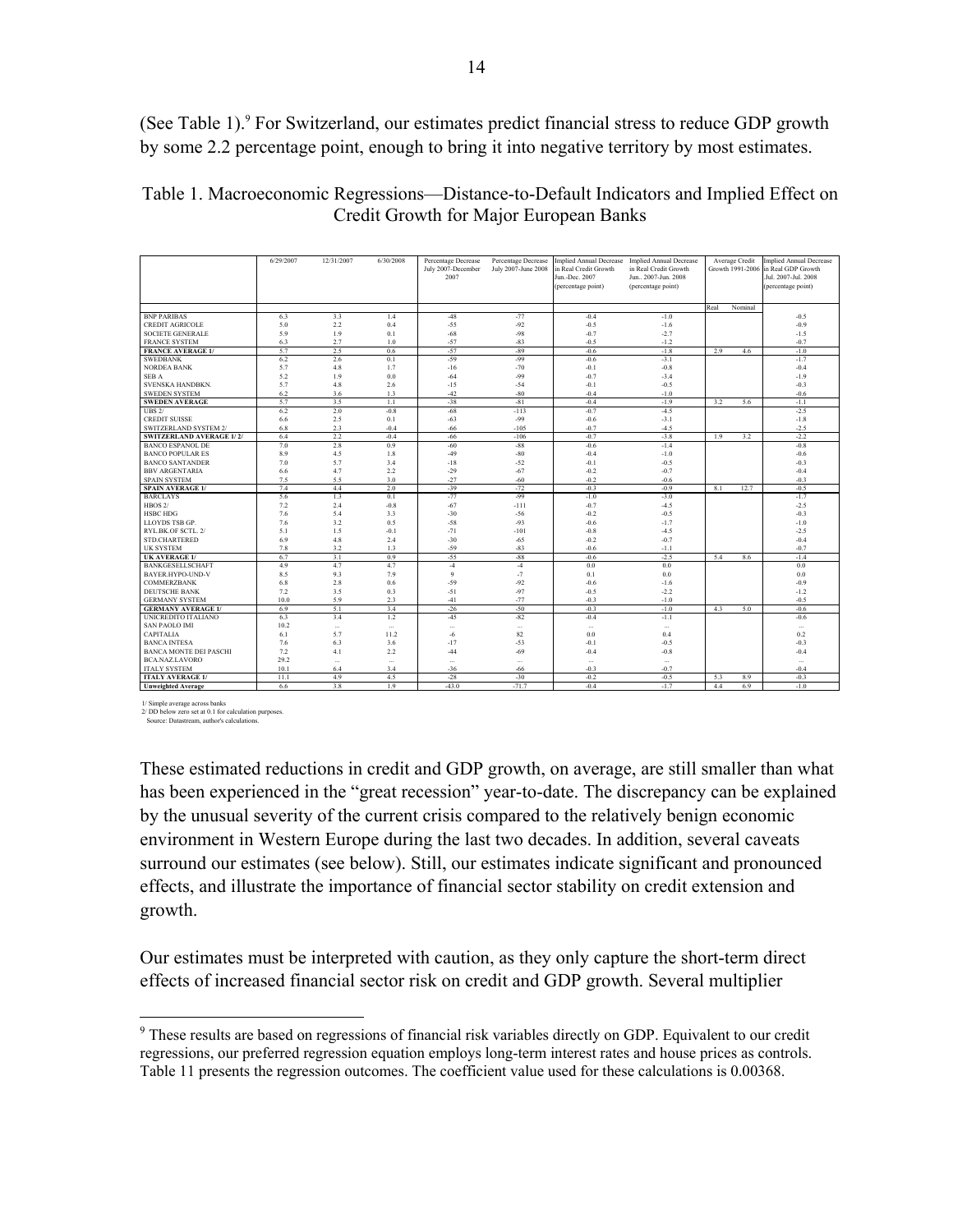effects, through, e.g., lower investment, may increase these effects in the medium- to longerrun. In addition, although the period over which the relationships are estimated contains economic downturns, it does not contain a major crisis, which could further exacerbate the real effect of a global financial stress, especially if unleashing a general loss of confidence or herd behavior. Hence, using the estimation results to gauge what would happen in a crisis is surrounded by caveats that could possibly be reduced by including data from crisis periods. Nonetheless, the effects illustrated by the models are likely to underestimate the true effects in a crisis, as additional factors such a loss of confidence or animal spirits often play a role there. Redoing the estimations by including data from the current crisis will therefore likely yield stronger effects, which would come closer to actual losses in output and credit growth.

Our results present a concrete way to interpret stress testing outcomes. Often, the outcome of stress tests are presented in terms of (additional) losses for the banks, insurance companies, or pension funds, while implications for financial stability and hence the financial system as a whole are discussed qualitatively. The broader implications for credit and GDP growth, and hence economic welfare, normally are not analyzed. Such an approach could be characterized as somewhere half way between the traditional microprudential approach of supervision and a macroprudential perspective. Modeling the feedback loop from financial sector stress to the real economy, and hence to economic welfare, enables a more complete macroprudential analysis. In addition, it enables estimates of costs in terms of foregone output. Such costs could potentially be weighted against the costs of fiscal and financial rescue packages to come up with a rough cost-benefit analysis for policy actions. Quantifying these fiscal costs presents a problem in itself, and could be attempted by estimating a link between banks' capital and our risk variables, thus enabling estimates of the cost of reducing financial sector risk. Such analysis is left for future work.

## **B. Individual Bank Regressions**

The bank-specific panel regressions paint a similar picture to the macro regressions. Effects of the financial fragility variables are found to be significant and substantial, with coefficient estimates in the same range (Tables 12–18). The significance of the different control variables differs somewhat, leading to the inclusion of different control variables in our preferred regression equation. Estimated effects on real bank credit from the increase in financial sector fragility are substantially larger than the effects found in the macroeconomic regressions. However, effects on GDP growth are of the same order of magnitude.

All three risk variables yield broadly similar significant coefficient estimates. The significance of both the one- and the five-year expected default frequencies is robust across specifications and the coefficient estimates always have the expected (negative) sign. The significance of the DD measure is also at the 1 percent level in our preferred specification, but in several other specification employing additional or different control variables, has a lower significance of 5 percent or lower.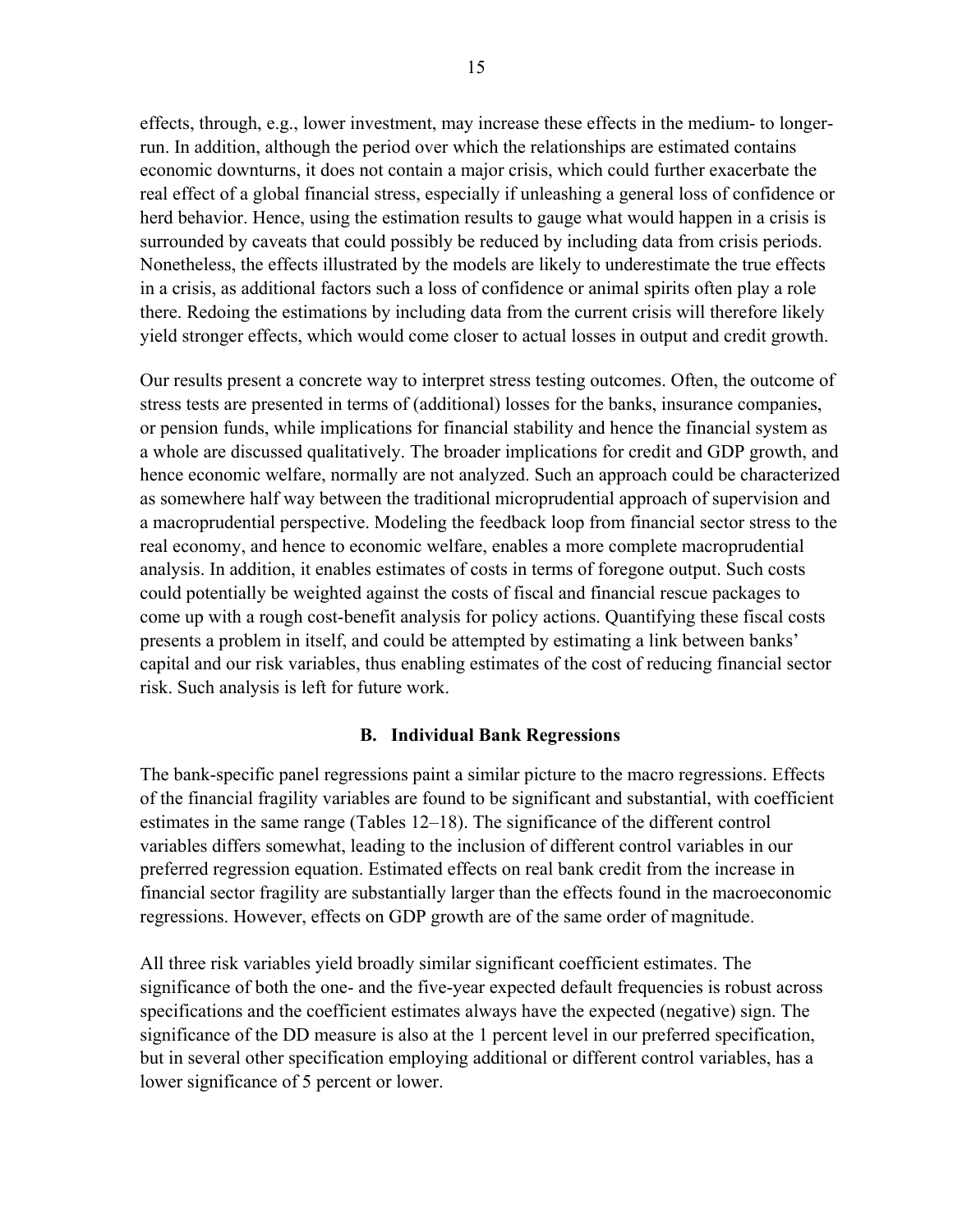We use the same control variables as in our macro regressions, with the addition of a competition variable. Lagged GDP growth is universally found to have a significant coefficient estimate, and is included as a control in all regressions. In addition, in the EDF1 and EDF5, as well as in the DD regressions, both the DJ Stoxx index and the size of the financial sector are significant. The house price index is not significant in the EDF1 and EDF 5 regression, but is significant in the DD regressions. We hence include the DJ Stoxx and the size variables in the EDF regressions. For the specification of the DD regression, we prefer to stick closely to the specification in the macroeconomic regressions, and therefore include only the house price index as a control variable. The control variable indicating the financial health of a banks' direct competition (in the form of the EDF or DD of its domestic competitors) turns out to have some significance in the EDF1 regressions, but none in the DD and EDF5 regressions (See Appendix Tables 15–17). We hence elect to drop it.

Our preferred specification of the EDF1 and EDF5 regression equations therefore includes controls for the DJ Stoxx index, the financial sector size and GDP, but not the house price or competition variables. For the DD regressions, we prefer the specification including controls for the house prices and GDP, but no other controls. The  $\mathbb{R}^2$  for these regressions is generally very good, in the range of 0.40-0.45 for the EDF regression. However, for the DD regressions, the fit is less well with  $R^2$  in the order of 0.02–0.10.

The bank-specific estimation results imply significant and pronounced effects on bank credit and real growth. Analogous to above, using the decline in DD between July 2007 and July 2008, our model predict a decline in real bank credit growth by a little below 10 percentage points (Table 2) on average over the countries in our sample. In Switzerland, the country experiencing the largest decline in DD, the decline in real bank credit would be more than double that, at 21 percentage points. The implied decline in GDP growth, though, is very similar to that found in the macroeconomic regressions. The July 2007–2008 decline in DD would results in a decline in GDP growth by 1.1 percentage point, and up to 2.5 percentage point (for Switzerland).

The effect on bank credit found here is larger than the effect on private sector credit found in the macroeconomic regressions, which hints at some replacement of bank credit by other credit during a downturn. This is natural in an environment where the banks specifically are experiencing problems, but the broader market is not or at least less so. In a more universal market crisis such as the currently great recession, such replacement is likely to be very modest, as market access is very limited for most borrowers. The ultimate effect on real GDP growth found in the bank-specific regressions is similar to the effect found through the macroeconomic model.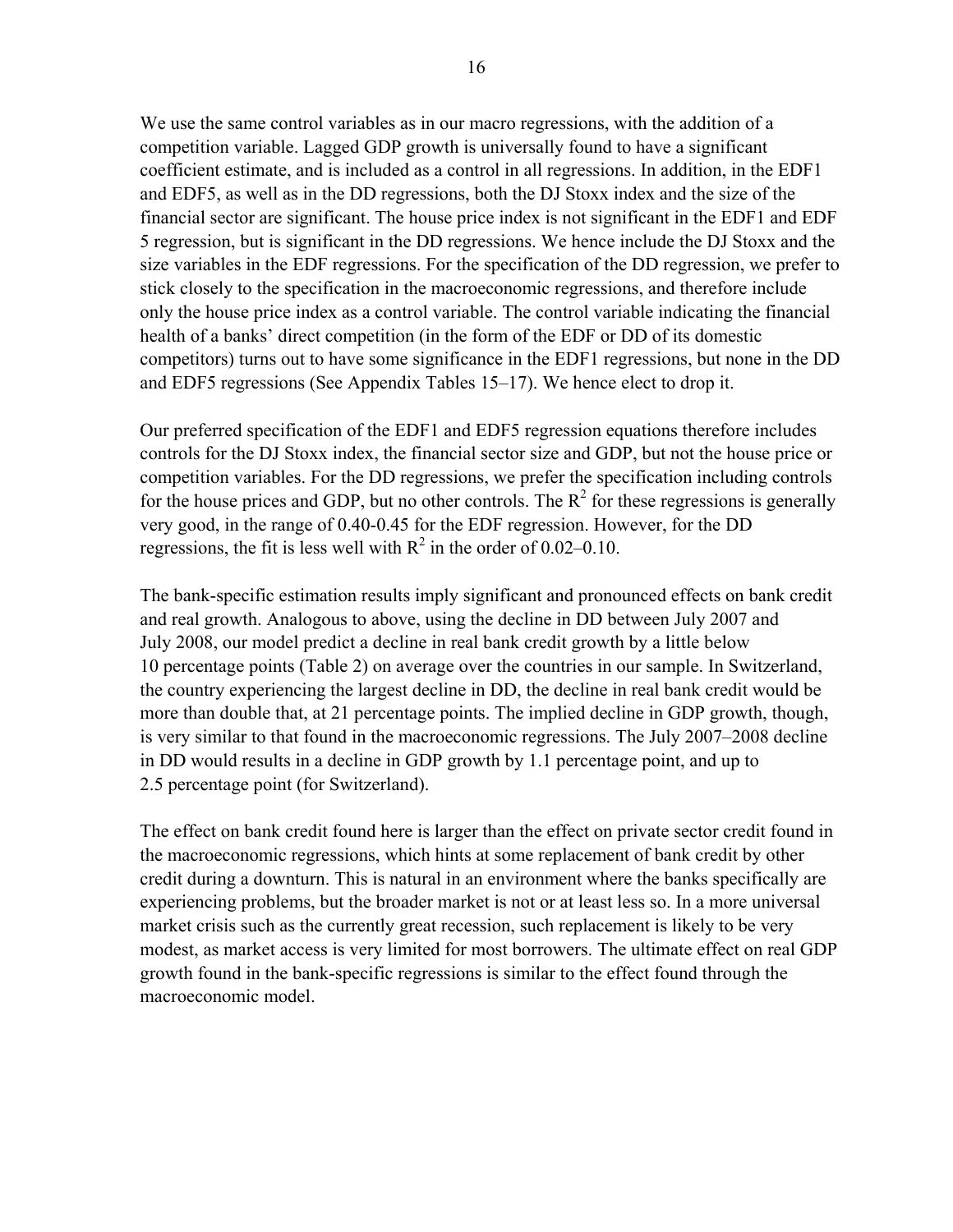|                                 | 6/29/2007 | 12/31/2007 | 6/30/2008 | Percentage Decrease<br>Jul. 2007-Dec. 2007 | Percentage Decrease Jul.<br>2007 - Jul. 2008 | Implied Annual Decrease<br>in Real Credit Growth<br>Jul. 2007 - Jul. 2008<br>(percentage point) | <b>Implied Annual Decrease</b><br>in Real GDP Growth<br>Jul. 2007 - Jul. 2008<br>(percentage point) |
|---------------------------------|-----------|------------|-----------|--------------------------------------------|----------------------------------------------|-------------------------------------------------------------------------------------------------|-----------------------------------------------------------------------------------------------------|
|                                 |           |            |           |                                            |                                              |                                                                                                 |                                                                                                     |
| <b>BNP PARIBAS</b>              | 6.3       | 3.3        | 1.4       | $-48$                                      | $-77$                                        | $-5.3$                                                                                          | $-0.6$                                                                                              |
| <b>CREDIT AGRICOLE</b>          | 5.0       | 2.2        | 0.4       | $-55$                                      | $-92$                                        | $-9.0$                                                                                          | $-1.1$                                                                                              |
| <b>SOCIETE GENERALE</b>         | 5.9       | 1.9        | 0.1       | $-68$                                      | $-98$                                        | $-14.8$                                                                                         | $-1.7$                                                                                              |
| <b>FRANCE SYSTEM</b>            | 6.3       | 2.7        | 1.0       | $-57$                                      | $-83$                                        | $-6.4$                                                                                          | $-0.8$                                                                                              |
| <b>FRANCE AVERAGE 1/</b>        | 5.7       | 2.5        | 0.6       | $-57$                                      | $-89$                                        | $-9.7$                                                                                          | $-1.1$                                                                                              |
| <b>SWEDBANK</b>                 | 6.2       | 2.6        | 0.1       | $-59$                                      | $-99$                                        | $-16.9$                                                                                         | $-2.0$                                                                                              |
| <b>NORDEA BANK</b>              | 5.7       | 4.8        | 1.7       | $-16$                                      | $-70$                                        | $-4.3$                                                                                          | $-0.5$                                                                                              |
| <b>SEBA</b>                     | 5.2       | 1.9        | 0.0       | $-64$                                      | $-99$                                        | $-18.6$                                                                                         | $-2.2$                                                                                              |
| SVENSKA HANDBKN.                | 5.7       | 4.8        | 2.6       | $-15$                                      | $-54$                                        | $-2.8$                                                                                          | $-0.3$                                                                                              |
| <b>SWEDEN SYSTEM</b>            | 6.2       | 3.6        | 1.3       | $-42$                                      | $-80$                                        | $-5.7$                                                                                          | $-0.7$                                                                                              |
| <b>SWEDEN AVERAGE</b>           | 5.7       | 3.5        | 1.1       | $-38$                                      | $-81$                                        | $-10.6$                                                                                         | $-1.3$                                                                                              |
| <b>UBS 2/</b>                   | 6.2       | 2.0        | $-0.8$    | $-68$                                      | $-113$                                       | $-24.7$                                                                                         | $-2.9$                                                                                              |
| <b>CREDIT SUISSE</b>            | 6.6       | 2.5        | 0.1       | $-63$                                      | $-99$                                        | $-17.2$                                                                                         | $-2.0$                                                                                              |
| SWITZERLAND SYSTEM 2/           | 6.8       | 2.3        | $-0.4$    | $-66$                                      | $-105$                                       | $-24.7$                                                                                         | $-2.9$                                                                                              |
| <b>SWITZERLAND AVERAGE 1/2/</b> | 6.4       | 2.2        | $-0.4$    | $-66$                                      | $-106$                                       | $-21.0$                                                                                         | $-2.5$                                                                                              |
| <b>BANCO ESPANOL DE</b>         | 7.0       | 2.8        | 0.9       | $-60$                                      | $-88$                                        | $-7.5$                                                                                          | $-0.9$                                                                                              |
| <b>BANCO POPULAR ES</b>         | 8.9       | 4.5        | 1.8       | $-49$                                      | $-80$                                        | $-5.8$                                                                                          | $-0.7$                                                                                              |
| <b>BANCO SANTANDER</b>          | 7.0       | 5.7        | 3.4       | $-18$                                      | $-52$                                        | $-2.6$                                                                                          | $-0.3$                                                                                              |
| <b>BBV ARGENTARIA</b>           | 6.6       | 4.7        | 2.2       | $-29$                                      | $-67$                                        | $-4.0$                                                                                          | $-0.5$                                                                                              |
| <b>SPAIN SYSTEM</b>             | 7.5       | 5.5        | 3.0       | $-27$                                      | $-60$                                        | $-3.3$                                                                                          | $-0.4$                                                                                              |
| <b>SPAIN AVERAGE 1/</b>         | 7.4       | 4.4        | 2.0       | $-39$                                      | $-72$                                        | $-5.0$                                                                                          | $-0.6$                                                                                              |
| <b>BARCLAYS</b>                 | 5.6       | 1.3        | 0.1       | $-77$                                      | $-99$                                        | $-16.5$                                                                                         | $-1.9$                                                                                              |
| HBOS <sub>2</sub> /             | 7.2       | 2.4        | $-0.8$    | $-67$                                      | $-111$                                       | $-24.7$                                                                                         | $-2.9$                                                                                              |
| <b>HSBC HDG</b>                 | 7.6       | 5.4        | 3.3       | $-30$                                      | $-56$                                        | $-2.9$                                                                                          | $-0.3$                                                                                              |
| LLOYDS TSB GP.                  | 7.6       | 3.2        | 0.5       | $-58$                                      | $-93$                                        | $-9.6$                                                                                          | $-1.1$                                                                                              |
| RYL.BK.OF SCTL. 2/              | 5.1       | 1.5        | $-0.1$    | $-71$                                      | $-101$                                       | $-24.7$                                                                                         | $-2.9$                                                                                              |
| STD.CHARTERED                   | 6.9       | 4.8        | 2.4       | $-30$                                      | $-65$                                        | $-3.8$                                                                                          | $-0.4$                                                                                              |
| <b>UK SYSTEM</b>                | 7.8       | 3.2        | 1.3       | $-59$                                      | $-83$                                        | $-6.3$                                                                                          | $-0.7$                                                                                              |
| <b>UK AVERAGE 1/</b>            | 6.7       | 3.1        | 0.9       | $-55$                                      | $-88$                                        | $-13.7$                                                                                         | $-1.6$                                                                                              |
| <b>BANKGESELLSCHAFT</b>         | 4.9       | 4.7        | 4.7       | $-4$                                       | $-4$                                         | $-0.2$                                                                                          | 0.0                                                                                                 |
| BAYER.HYPO-UND-V                | 8.5       | 9.3        | 7.9       | 9                                          | $-7$                                         | $-0.3$                                                                                          | 0.0                                                                                                 |
| <b>COMMERZBANK</b>              | 6.8       | 2.8        | 0.6       | $-59$                                      | $-92$                                        | $-9.0$                                                                                          | $-1.1$                                                                                              |
| <b>DEUTSCHE BANK</b>            | 7.2       | 3.5        | 0.3       | $-51$                                      | $-97$                                        | $-12.0$                                                                                         | $-1.4$                                                                                              |
| <b>GERMANY SYSTEM</b>           | 10.0      | 5.9        | 2.3       | $-41$                                      | $-77$                                        | $-5.3$                                                                                          | $-0.6$                                                                                              |
| <b>GERMANY AVERAGE 1/</b>       | 6.9       | 5.1        | 3.4       | $-26$                                      | $-50$                                        | $-5.4$                                                                                          | $-0.6$                                                                                              |
| UNICREDITO ITALIANO             | 6.3       | 3.4        | 1.2       | $-45$                                      | $-82$                                        | $-6.1$                                                                                          | $-0.7$                                                                                              |
| <b>SAN PAOLO IMI</b>            | 10.2      | $\ldots$   | $\ldots$  |                                            | $\cdots$                                     | $\cdots$                                                                                        | $\cdots$                                                                                            |
| <b>CAPITALIA</b>                | 6.1       | 5.7        | 11.2      | $-6$                                       | 82                                           | 2.2                                                                                             | 0.3                                                                                                 |
| <b>BANCA INTESA</b>             | 7.6       | 6.3        | 3.6       | $-17$                                      | $-53$                                        | $-2.7$                                                                                          | $-0.3$                                                                                              |
| <b>BANCA MONTE DEI PASCHI</b>   | 7.2       | 4.1        | 2.2       | $-44$                                      | $-69$                                        | $-4.2$                                                                                          | $-0.5$                                                                                              |
| <b>BCA.NAZ.LAVORO</b>           | 29.2      | $\cdots$   | $\ldots$  | $\ldots$                                   | $\ldots$                                     |                                                                                                 | $\ldots$                                                                                            |
| <b>ITALY SYSTEM</b>             | 10.1      | 6.4        | 3.4       | $-36$                                      | -66                                          | $-3.8$                                                                                          | $-0.5$                                                                                              |
| <b>ITALY AVERAGE 1/</b>         | 11.1      | 4.9        | 4.5       | $-28$                                      | $-30$                                        | $-2.7$                                                                                          | $-0.3$                                                                                              |
| <b>Unweighted Average</b>       | 6.6       | 3.8        | 1.9       | $-43$                                      | $-72$                                        | $-9.6$                                                                                          | $-1.1$                                                                                              |

#### Table 2. Bank-Specific Regressions—Distance-to-Default Indicators and Implied Effect on Credit Growth for Major European Banks

1/ Simple average across banks

2/ DD below zero set at 0.1 for calculation purposes.

Source: Datastream, author's calculations.

#### **V. CONCLUSION AND POLICY IMPLICATIONS**

Our analysis finds that reductions in credit growth as a result of financial sector fragility are substantial. Between July and end 2007, the increased financial sector risk as perceived by the market, would lead real credit growth to decrease by 0.4 percentage point in real terms in the countries in our sample. Set against an average real credit growth of 4.4 percent over the period 1991–2006, this implies a decrease of some 10 percent. When taking account of further turmoil in the first half of 2008, i.e., looking out of sample at the impact over the period July 2007–July 2008, using estimated coefficients, the total impact on real credit growth amounts to a decrease of 32 percent. Individual countries and banks in our sample experience even more severe impacts, in some cases leading to a significant credit contraction. Similar effects are found for GDP. We estimate that the increase in financial fragility over the period July 2007 to July 2008 could have a negative impact on GDP growth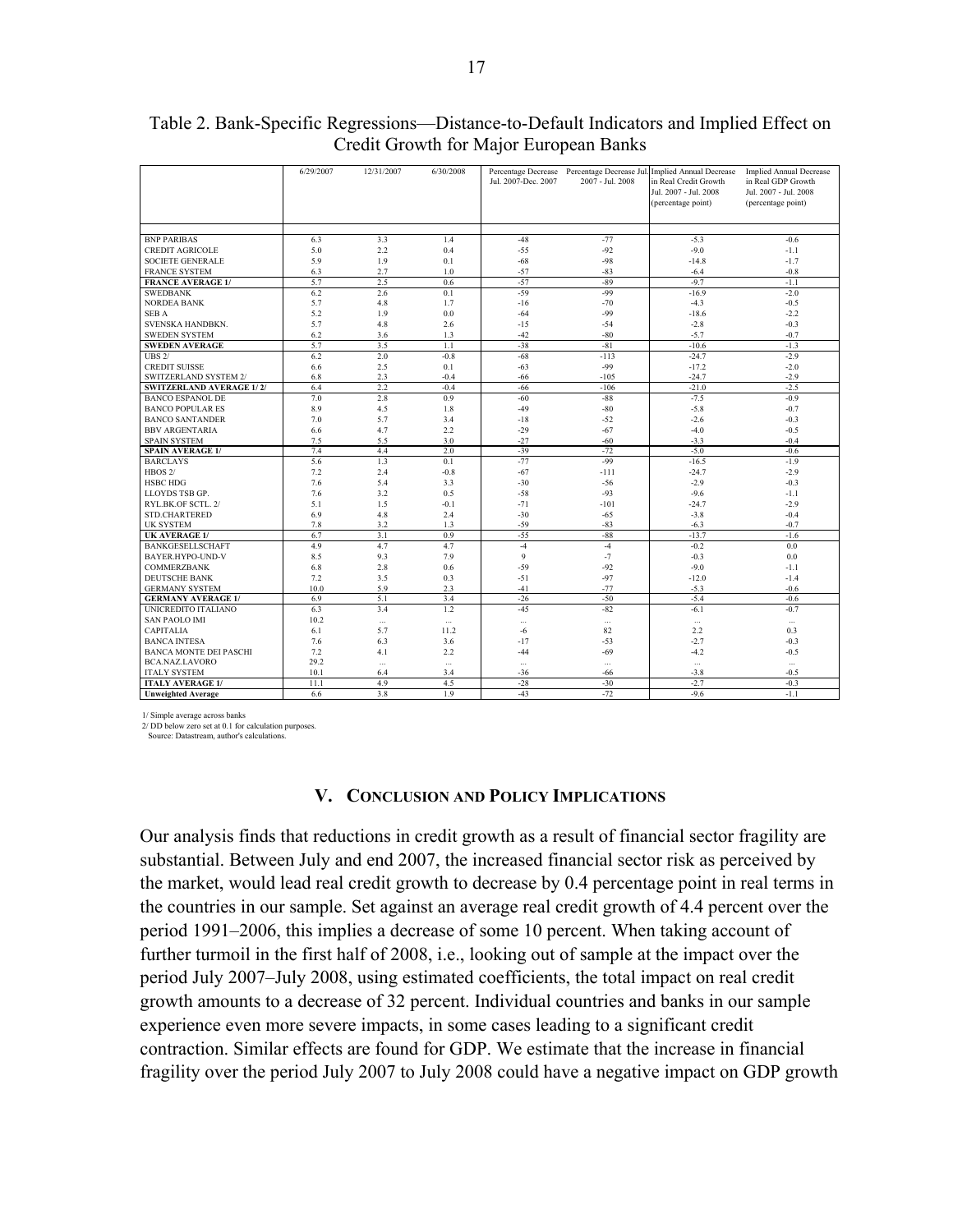of over 1 percentage point on average, ranging up to 2.5 percentage points for specific countries.

Various other (unmodeled) channels and multiplier effects can result in effects even larger than found here. For example, our estimated effects are based on estimates calibrated to data from noncrises periods. In other words, these effects are the noncrisis component of the total effects, which could be substantially larger during crises due to added factors such as loss of confidence or other multiplier effects. Our results hence suggest that during a crisis, credit could decrease substantially.

Quantifying the real economic impact of financial sector fragility is important for several reasons. First, our results clearly illustrate that certain real economic variables depend on financial sector risk variables, and that these risk variables play an important role in the credit channel. Most models of the credit channel to date do not take such risk variables into account and hence may be missing an important link. Second, estimates of the real economic impact of financial sector fragility can serve to inform policy makers about costs and benefit estimates of certain financial sector policies. Third, quantifying the real economic impact of financial sector stress can serve to improve macroprudential stress tests.

The policy implications of employing a model like ours are twofold. First, our results suggest prudential supervision could be enhanced and broadened by taking the effects of financial instability on the real economy into account. A narrow "macroprudential" approach, which focuses on financial stability and contagious defaults, misses the essential element that when fragility in the system increases, there are substantial economic costs long before any banks come close to default. Such costs should be taken into account in macroprudential analysis, by focusing more on co-movements in fragility in different financial institutions, even in the range where most institutions are nowhere near their respective default barriers. Such analysis might show, for instance, that counter cyclical capital ratios (i.e., shoring up financial institutions' capital base in good times, while relaxing capital adequacy ratios in bad times) might be preferable from a social welfare point of view compared to waiting until firms come close to their minimum regulatory capital ratio. Second, our results could be of interest to fiscal policy makers, as they could serve as a better benchmark to estimate the real costs of financial sector stress. By assuming or estimating a link between banks' capital and our risk variables, the benefit of fiscal measures that increase financial sector stability could be quantified. Of course, any such benefits should be weighted against possible costs, such a moral hazard that could emerge when stability is enhanced by distorting incentives.

Our results can also be used to inform stress tests for the banking system directly. Stress tests aim at quantifying the resilience of the financial system to extreme but plausible shocks. They are regularly performed by many banks' risk management departments, as well as by supervisory and financial stability authorities. They also are a main ingredient of financial system stability assessments under the International Monetary Fund-World Bank Financial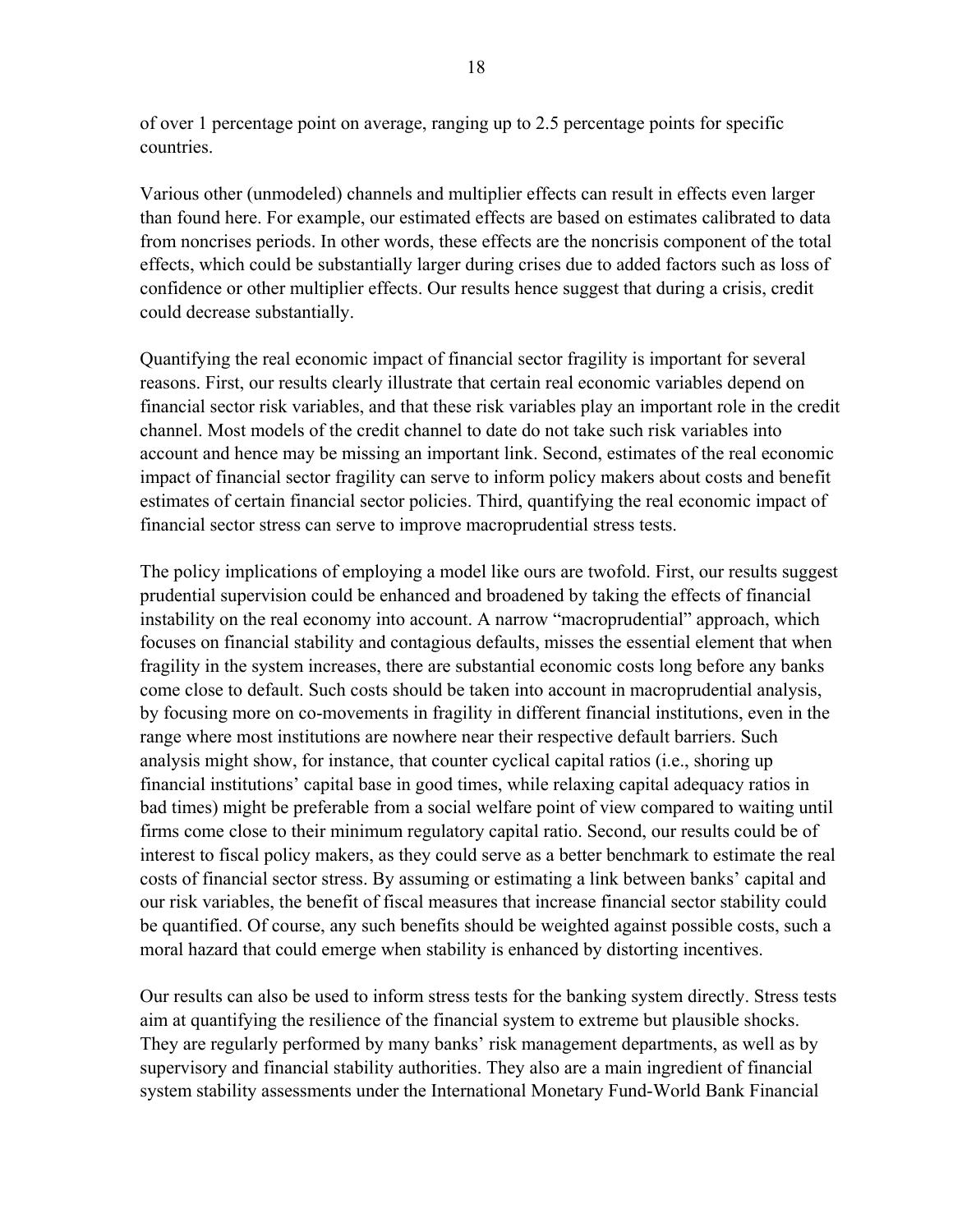Sector Assessment Program (FSAP).<sup>10</sup> In recent years, FSAP stress tests have focused on the impact of medium-term macroeconomic shock scenarios (often over a three-year horizon) on the health of individual financial institutions and the system as a whole. The macro scenarios are translated into financial risk variables, such as changes in banks' capital adequacy ratios and probabilities of default for specific credit portfolios.

Such stress tests, however, normally assume that institutions do not react to the shocks. In reality, financial institutions of course do react to a radically different environment after an extreme shock. Most importantly, banks often choose to shrink their credit portfolios or at least grow them less rapidly. Our work has shown the magnitude of such a feedback effect in Europe. The feedback effect can thus be quantified and included in the macro stress scenarios, improving their realism and accuracy. Assuming adequate data availability, this approach can be applied to other countries and institutions.<sup>11</sup>

In addition, our results provide a useful metric for interpreting stress testing results. They serve to translate financial sector losses, the often used metric for stress testing results, to actual output losses. As output is the ultimately relevant variable in many policy decisions, such a translation bring the results a step closer to the actual policy debate. Even when stress test results are not directly related to any policy debate, knowledge about potential output losses can serve to put macroprudential issues on the policy agenda.

1

<sup>&</sup>lt;sup>10</sup> For more detailed information on the FSAP, see http://www.imf.org/external/np/fsap/fsap.asp.

 $11$  The construction of reliable risk indicators from market data rests on data availability. An evironment with illiquid or clearly inefficient markets might hence prohibit dependeable and consistent estimation of the feedback effect. In addition, the quality of the macroeconomic statistics used should be adequate.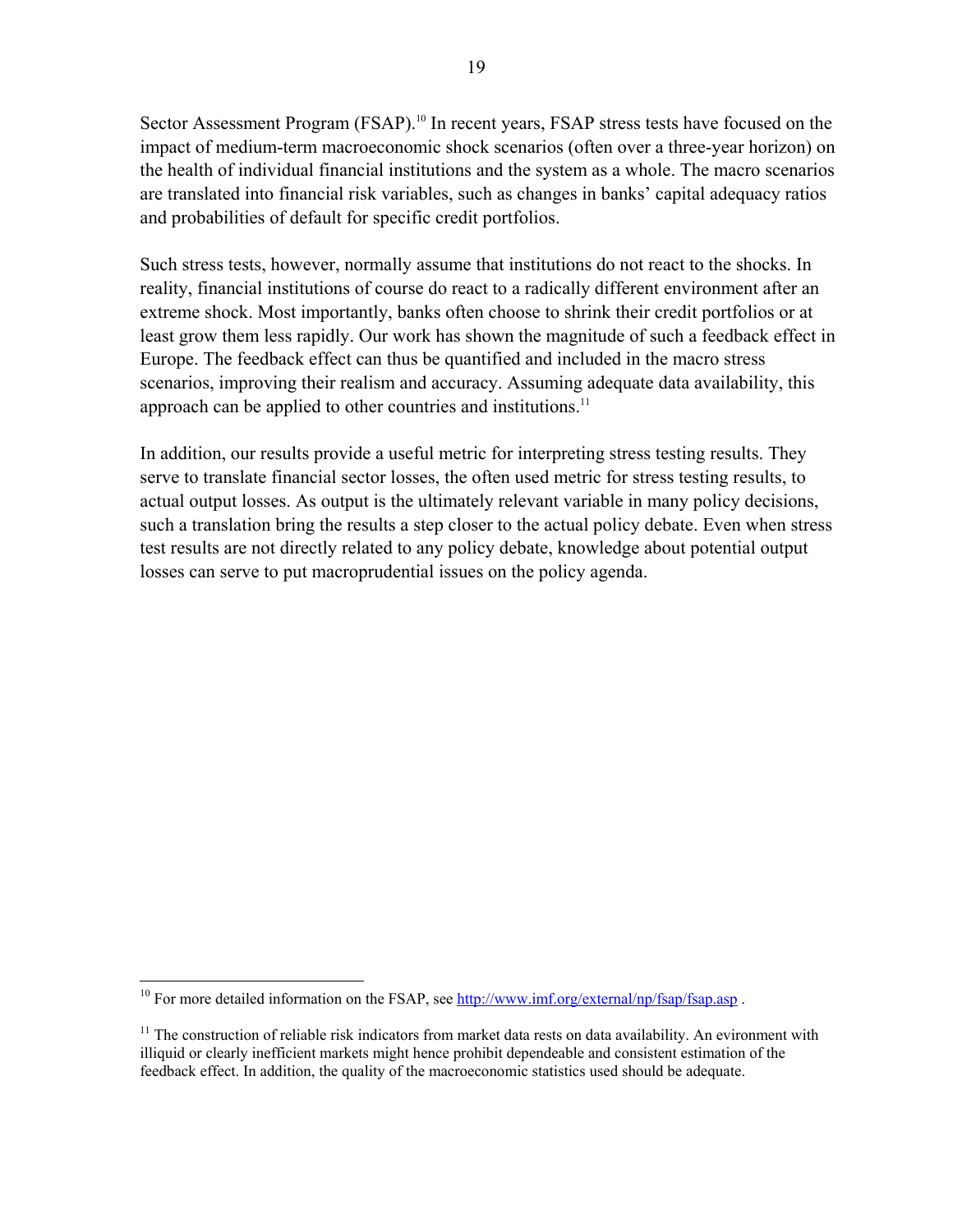## APPENDIX I. DATA AND TABLES

## **A. Data**

# Table 1. Data Summary

|                     |                           | France    | Germany   | Italy               | Spain                                     | Sweden    | Switzerland | U.K.                |  |  |  |  |  |  |
|---------------------|---------------------------|-----------|-----------|---------------------|-------------------------------------------|-----------|-------------|---------------------|--|--|--|--|--|--|
|                     | Average                   | 4.6       | 5.0       | 4.7                 | 6.3                                       | 4.4       | 5.5         | 5.1                 |  |  |  |  |  |  |
| DD                  | <b>Standard Deviation</b> | 1.5       | 2.2       | 3.3                 | 2.1                                       | 2.3       | 3.5         | 1.8                 |  |  |  |  |  |  |
|                     | Availability              | 1991-2007 | 1991-2007 | 1991-2007           | 1991-2007                                 | 1991-2007 |             | 1991-2007 1991-2007 |  |  |  |  |  |  |
|                     | Source                    |           |           |                     | DataStream and IMF Staff calculations     |           |             |                     |  |  |  |  |  |  |
|                     | Average                   | 0.10      | 0.22      | 0.14                | 0.15                                      | 0.19      | 0.15        | 0.15                |  |  |  |  |  |  |
| EDF1                | <b>Standard Deviation</b> | 0.08      | 0.22      | 0.09                | 0.14                                      | 0.20      | 0.13        | 0.09                |  |  |  |  |  |  |
|                     | Availability              | 1992-2007 | 1992-2007 | 1992-2007           | 1992-2007                                 | 1992-2007 |             | 1998-2007 1992-2007 |  |  |  |  |  |  |
|                     | Source                    |           |           |                     | Moody's KMV                               |           |             |                     |  |  |  |  |  |  |
|                     | Average                   | 0.19      | 0.33      | 0.23                | 0.21                                      | 0.27      | 0.25        | 0.22                |  |  |  |  |  |  |
| EDF <sub>5</sub>    | <b>Standard Deviation</b> | 0.10      | 0.23      | 0.12                | 0.16                                      | 0.21      | 0.14        | 0.10                |  |  |  |  |  |  |
|                     | Availability              | 1992-2007 | 1992-2007 | 1992-2007           | 1992-2007                                 | 1992-2007 |             | 1998-2007 1992-2007 |  |  |  |  |  |  |
|                     | Source                    |           |           |                     | Moody's KMV                               |           |             |                     |  |  |  |  |  |  |
|                     | Average                   | 1214210   | 2075328   | 786                 | 629854                                    | 1465      | 652         | 1206                |  |  |  |  |  |  |
| PS Cred             | <b>Standard Deviation</b> | 269980    | 457760    | 339                 | 431340                                    | 1035      | 86          | 534                 |  |  |  |  |  |  |
|                     | Availability              | 1991-2007 | 1991-2007 | 1991-2007           | 1991-2007                                 | 1991-2007 |             | 1991-2007 1991-2007 |  |  |  |  |  |  |
|                     | Source                    |           |           |                     | <b>International Financial Statistics</b> |           |             |                     |  |  |  |  |  |  |
|                     | Average                   | 1432659   | 2526224   | 1064                | 742080                                    | 1629      | 703         | 1233                |  |  |  |  |  |  |
| Dom Cred            | <b>Standard Deviation</b> | 327493    | 586533    | 316<br>1991-2007    | 435755<br>1991-2007                       | 1028      | 93          | 524                 |  |  |  |  |  |  |
|                     | Availability              | 1991-2007 |           | 1991-2007 1991-2007 |                                           |           |             |                     |  |  |  |  |  |  |
|                     | Source                    |           |           |                     |                                           |           |             |                     |  |  |  |  |  |  |
|                     | Average                   | 344951    | 497567    | 277365              | 150434                                    | 527971    | 100954      | 226252              |  |  |  |  |  |  |
| <b>GDP</b>          | <b>Standard Deviation</b> | 63187     | 60924     | 63589               | 54920                                     | 121866    | 11653       | 61972               |  |  |  |  |  |  |
|                     | Availability              | 1990-2007 | 1990-2007 | 1990-2007           | 1990-2007                                 | 1990-2007 |             | 1990-2007 1990-2007 |  |  |  |  |  |  |
|                     | Source                    |           |           |                     | <b>International Financial Statistics</b> |           |             |                     |  |  |  |  |  |  |
|                     | Average                   |           |           |                     | Bank-specific                             |           |             |                     |  |  |  |  |  |  |
| <b>Total Loans</b>  | <b>Standard Deviation</b> |           |           |                     | Bank-specific                             |           |             |                     |  |  |  |  |  |  |
|                     | Availability              | 1990-2007 | 1990-2007 | 1990-2007           | 1990-2007                                 | 1990-2007 |             | 1990-2007 1990-2007 |  |  |  |  |  |  |
|                     | Source                    |           |           |                     | DataStream                                |           |             |                     |  |  |  |  |  |  |
|                     | Average                   | 119.5     | 99.4      | 100.8               | 1018.3                                    | 264.5     | 360.2       | 322.6               |  |  |  |  |  |  |
| <b>House Prices</b> | <b>Standard Deviation</b> | 40.5      | 5.3       | 12.6                | 461.9                                     | 87.1      | 54.4        | 145.9               |  |  |  |  |  |  |
|                     | Availability              | 1995-2007 | 1990-2007 | 1991-2007           | 1990-2007                                 | 1990-2007 |             | 1990-2007 1990-2007 |  |  |  |  |  |  |
|                     | Source                    |           |           |                     | Global Insight                            |           |             |                     |  |  |  |  |  |  |
|                     | Average                   |           |           |                     | 222                                       |           |             |                     |  |  |  |  |  |  |
| DJ Stoxx 600        | <b>Standard Deviation</b> |           |           |                     | 98.2                                      |           |             |                     |  |  |  |  |  |  |
|                     | Availability              |           |           |                     | 1990-2007                                 |           |             |                     |  |  |  |  |  |  |
|                     | Source                    |           |           |                     | Bloomberg                                 |           |             |                     |  |  |  |  |  |  |
|                     | Average                   | 22.4      |           |                     |                                           |           |             |                     |  |  |  |  |  |  |
| V-Dax New           | <b>Standard Deviation</b> | 10.3      |           |                     |                                           |           |             |                     |  |  |  |  |  |  |
|                     | Availability              | 1992-2007 |           |                     |                                           |           |             |                     |  |  |  |  |  |  |
|                     | Source                    |           |           |                     | Bloomberg                                 |           |             |                     |  |  |  |  |  |  |
|                     | Average                   |           |           |                     | 272.3                                     |           |             |                     |  |  |  |  |  |  |
| <b>ITraXX</b>       | <b>Standard Deviation</b> | 37.6      |           |                     |                                           |           |             |                     |  |  |  |  |  |  |
| Crossover           | Availability              | 1992-2007 |           |                     |                                           |           |             |                     |  |  |  |  |  |  |
|                     | Source                    |           |           |                     | Bloomberg                                 |           |             |                     |  |  |  |  |  |  |

Source: DataStream, Moody'sKMV, IFS, Global Insight, and IMF staff calculations.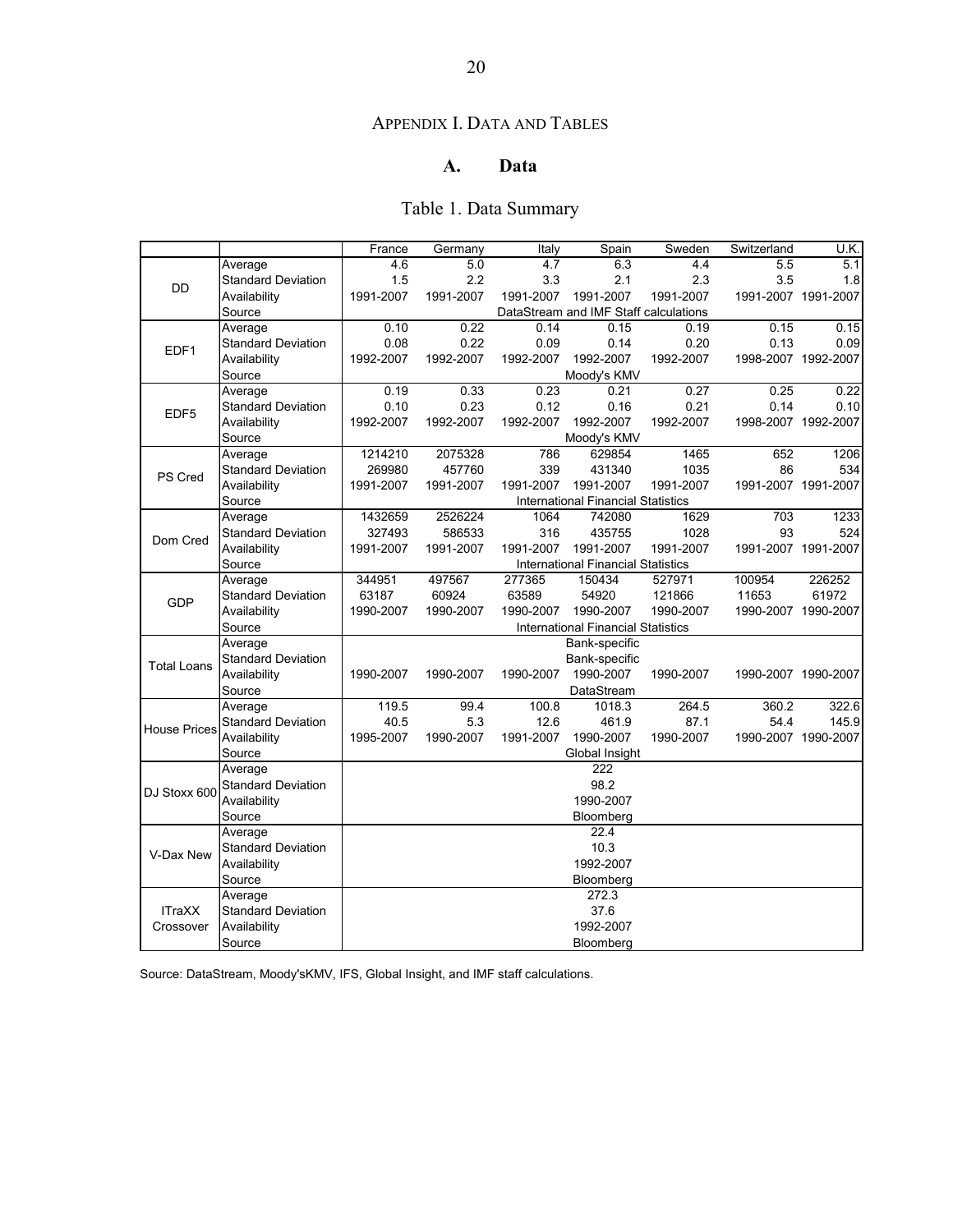#### **B. Cointegrating Relationship**

To study the dynamics of the relationship between credit and the financial risk variables, we start by estimating a vector error-correction model explaining the change in credit growth, i.e.,

$$
\Delta Cred_t = \alpha \left( Cred_{t-1} + \beta_1 GDP_{t-1} + \beta_2 \right) + \gamma_1 Risk_t + \gamma_2 Interest_t + \gamma_3 Controls_t + \gamma_4 + \varepsilon_t
$$
  
(0.1)

The relation between brackets is the long-term equilibrium relation between (the nonstationary variables) credit "*Cred*" (both private sector and domestic credit) and "*GDP"*, with the speed of adjustment toward equilibrium determined by the coefficient  $\alpha$ . The short-term variables determine the behavior of credit around the long-run equilibrium. Here, we use our risk measure (DD or EDF), as well as a price variable (an interest rate) to distinguish volume and price effects. We use GDP growth as a macroeconomic control.

The estimation results strongly support the existence of a cointegrating relationship between credit and GDP (Table B.2). The significance is evidenced by t-values in the 4-6 range for the long-term equilibrium relationship between credit and GDP, and in the 9–11 range for the adjustment coefficient. This hold both for the regressions explaining private sector credit, as well as the regressions with total domestic credit as the dependent variable.

Results also indicate that the various financial sector risk indicators we employ show significant short to medium-term effects. For both dependent variables, t-values for the different risk variables range from 4 to 7.5, while all estimated coefficients exhibit the expected sign (positive for DD-based measures, and negative for EDF-based measures).

The significance of our price variable and controls is less strong. The coefficient estimates for interbank interest rates are often not statistically different from 0, but generally do exhibit the expected (negative) sign. Lagged GDP growth exhibits the expected (positive) sign, but the coefficient estimate is only significantly different from 0 at the 5 percent level for the domestic credit regressions. Adding other control variables did not change this picture. Adding dummies did illustrate difference between countries, as both level dummies and dummies that interacted with the risk variables showed significance in some cases. Though adding 6 dummies to cover all 7 countries in the sample individually most often led to overidentified estimation, and hence did not yield reliable results. Adding a dummy indicating whether countries are in or outside of the Euro area seemed to indicate that the risk variables play a stronger role in the Euro area. However, this result may well have been unduly influenced by the data for Sweden in particular, as these series include the direct aftermath of the Swedish banking crisis.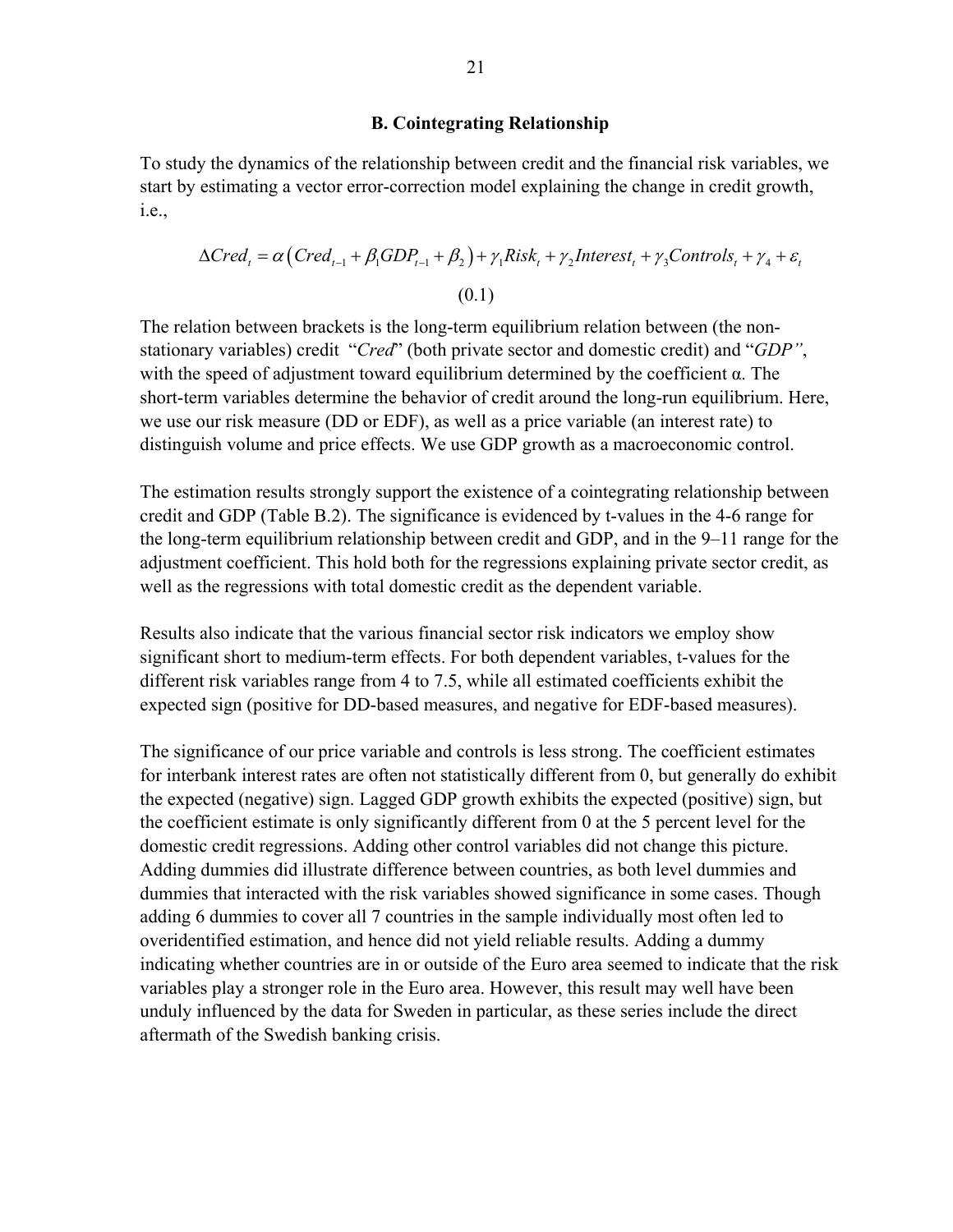| <b>Cointegrating Relationship</b> |          |          |          |          |          |          |          |          |          |          |           |          |          |          |          |          |
|-----------------------------------|----------|----------|----------|----------|----------|----------|----------|----------|----------|----------|-----------|----------|----------|----------|----------|----------|
| $PSCred(-1)$                      |          |          |          |          |          |          |          |          |          |          |           |          |          |          |          |          |
| $Dcred(-1)$                       |          |          |          |          |          |          |          |          |          |          |           |          |          |          |          |          |
| $GDP(-1)$                         | $-1.917$ | $-1.661$ | $-2.480$ | $-2.377$ | $-2.477$ | $-2.282$ | $-2.279$ | $-2.124$ | $-1.972$ | $-1.593$ | $-2.630$  | $-2.485$ | $-2.697$ | $-2.371$ | $-2.496$ | $-2.224$ |
|                                   | $(-4.8)$ | $(-4.1)$ | $(-5.8)$ | $(-5.3)$ | $(-5.7)$ | $(-5.1)$ | $(-5.5)$ | $(-5.0)$ | $(-4.2)$ | $(-3.5)$ | $(-5.20)$ | $(-4.8)$ | $(-5.4)$ | $(-4.8)$ | $(-5.2)$ | $(-4.7)$ |
| Adjustment Coefficient            | 0.0122   | 0.0119   | 0.0117   | 0.0112   | 0.0119   | 0.0116   | 0.0124   | 0.0120   | 0.0108   | 0.0109   | 0.0104    | 0.0101   | 0.0108   | 0.0109   | 0.0113   | 0.0113   |
|                                   | (10.2)   | (10.1)   | (9.5)    | (9.1)    | (9.5)    | (9.2)    | (10.1)   | (9.7)    | (10.9)   | (11.2)   | (10.0)    | (9.7)    | (10.4)   | (10.5)   | (10.9)   | (11.0)   |
| Short-term dynamics               |          |          |          |          |          |          |          |          |          |          |           |          |          |          |          |          |
| DD                                | 2006     |          |          |          |          |          |          |          | 1873     |          |           |          |          |          |          |          |
|                                   | (5.4)    |          |          |          |          |          |          |          | (4.9)    |          |           |          |          |          |          |          |
| <b>AWDD</b>                       |          | 1978     |          |          |          |          |          |          |          | 1895     |           |          |          |          |          |          |
|                                   |          | (5.4)    |          |          |          |          |          |          |          | (5.1)    |           |          |          |          |          |          |
| <b>SYSDD</b>                      |          |          | 1689     |          |          |          |          |          |          |          | 1475      |          |          |          |          |          |
|                                   |          |          | (4.8)    |          |          |          |          |          |          |          | (4.1)     |          |          |          |          |          |
| <b>DDINDEX</b>                    |          |          |          | 1401     |          |          |          |          |          |          |           | 1328     |          |          |          |          |
|                                   |          |          |          | (4.3)    |          |          |          |          |          |          |           | (4.0)    |          |          |          |          |
| EDF1                              |          |          |          |          | $-37202$ |          |          |          |          |          |           |          | -39434   |          |          |          |
|                                   |          |          |          |          | $(-6.0)$ |          |          |          |          |          |           |          | $(-6.2)$ |          |          |          |
| AWEDF1                            |          |          |          |          |          | -35878   |          |          |          |          |           |          |          | $-38627$ |          |          |
|                                   |          |          |          |          |          | $(-5.9)$ |          |          |          |          |           |          |          | $(-6.2)$ |          |          |
| EDF5                              |          |          |          |          |          |          | -41908   |          |          |          |           |          |          |          | $-43159$ |          |
|                                   |          |          |          |          |          |          | $(-7.4)$ |          |          |          |           |          |          |          | $(-7.5)$ |          |
| AWEDF5                            |          |          |          |          |          |          |          | $-39463$ |          |          |           |          |          |          |          | $-40943$ |
|                                   |          |          |          |          |          |          |          | $(-7.1)$ |          |          |           |          |          |          |          | $(-7.2)$ |
| <b>IBR</b>                        | $-179.6$ | $-154.1$ | $-545.9$ | $-584.0$ | $-323.4$ | $-326.7$ | $-132.5$ | $-164.0$ | $-12.69$ | 35.35    | $-385.1$  | $-396.4$ | 23.70    | 47.28    | 207.2    | 198.0    |
|                                   | $(-0.6)$ | $(-0.5)$ | $(-1.7)$ | $(-1.9)$ | $(-0.9)$ | $(-0.9)$ | $(-0.4)$ | $(-0.5)$ | (0.0)    | (0.1)    | $(-1.2)$  | $(-1.2)$ | (0.1)    | (0.1)    | (0.6)    | (0.6)    |
| $DGDP(t-1)$                       | 0.0358   | 0.0194   | 0.0388   | 0.0392   | 0.0353   | 0.0200   | 0.0281   | 0.0150   | 0.1197   | 0.1045   | 0.1229    | 0.1232   | 0.1223   | 0.1088   | 0.1157   | 0.1042   |
|                                   | (0.7)    | (0.4)    | (0.7)    | (0.8)    | (0.7)    | (0.4)    | (0.1)    | (0.3)    | (2.4)    | (2.1)    | (2.3)     | (2.4)    | (2.3)    | (2.1)    | (2.2)    | (2.0)    |

## **Table 2. Vector Error Correction Model Regression Results**  (Coefficient estimates with t-values in brackets)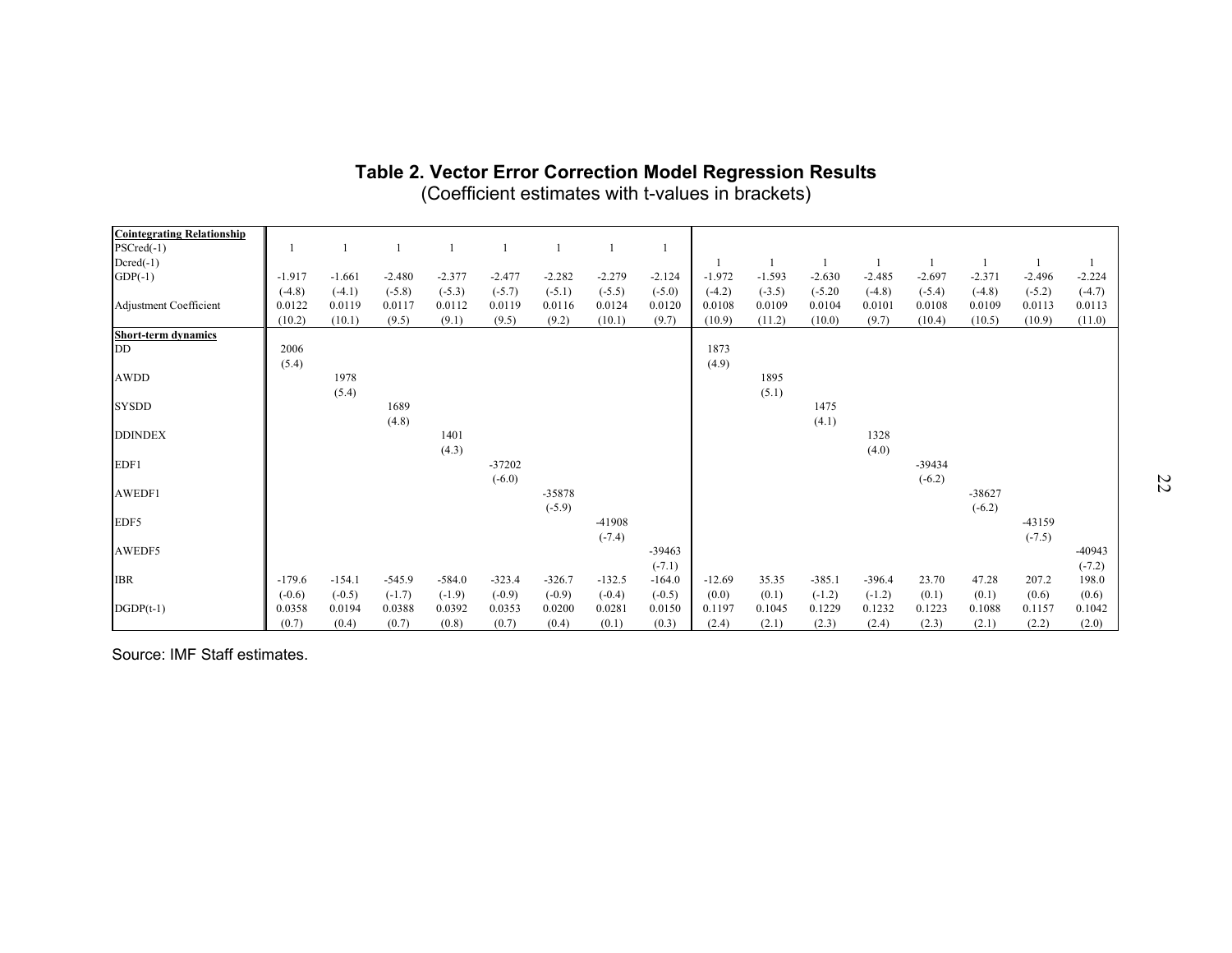## **C. Regression Outcomes**

## **Table 3. Macroeconomic Panel Regression Results for Private Sector Credit Using EDF1**

| <b>COEFFICIENT</b>                 | (2)<br>D1pscred | (3)<br>D4gdp | (4)<br>D1pscred | (5)<br>D4gdp | (6)<br>D1pscred         | (7)<br>D4gdp | (8)<br>D1pscred | (9)<br>D4gdp | (10)<br>D1pscred        | (11)<br>D <sub>4gdp</sub> | (12)<br>D1pscred | (13)<br>D4gdp | (14)<br><b>D1pscred</b> | (15)<br>D4gdp | (16)<br>D1pscred        | (17)<br>D4gdp | (18)<br>D1pscred | (19)<br>D4gdp | (20)<br>D1pscred        | (21)<br>D4gdp |
|------------------------------------|-----------------|--------------|-----------------|--------------|-------------------------|--------------|-----------------|--------------|-------------------------|---------------------------|------------------|---------------|-------------------------|---------------|-------------------------|---------------|------------------|---------------|-------------------------|---------------|
| L1edf1                             | $-0.00593***$   |              | $-0.00572***$   |              | $-0.00582***$           |              | $-0.00571***$   |              | $-0.00558***$           |                           | $-0.00414**$     |               | $-0.00366**$            |               | $-0.00500***$           |               | $-0.00389**$     |               | $-0.00469***$           |               |
|                                    | (0.0014)        |              | (0.0014)        |              | (0.0014)                |              | (0.0014)        |              | (0.0015)                |                           | (0.0017)         |               | (0.0018)                |               | (0.0017)                |               | (0.0018)         |               | (0.0018)                |               |
| ibr                                | $-0.00369**$    |              | $-0.00390**$    |              | $-0.0000146$            |              | $-0.00370**$    |              | $-0.00026$              |                           |                  |               |                         |               |                         |               |                  |               |                         |               |
| lr                                 | (0.0016)        |              | (0.0017)        |              | (0.0018)                |              | (0.0016)        |              | (0.0018)                |                           | $-0.00705**$     |               | $-0.00776***$           |               | $-0.000824$             |               | $-0.00704**$     |               | $-0.00124$              |               |
|                                    |                 |              |                 |              |                         |              |                 |              |                         |                           | (0.0028)         |               | (0.0029)                |               | (0.0033)                |               | (0.0028)         |               | (0.0033)                |               |
| L1D4gdp                            | $0.294***$      |              | $0.289***$      |              | $0.136*$                |              | $0.280***$      |              | $0.135*$                |                           | $0.228***$       |               | $0.214***$              |               | 0.112                   |               | $0.216***$       |               | 0.11                    |               |
|                                    | (0.0690)        |              | (0.0710)        |              | (0.0790)                |              | (0.0690)        |              | (0.0790)                |                           | (0.0760)         |               | (0.0790)                |               | (0.0820)                |               | (0.0750)         |               | (0.0810)                |               |
| L1D4pscred                         |                 | $0.0598***$  |                 | $0.0603***$  |                         | $0.0580***$  |                 | $0.0596***$  |                         | $0.0577***$               |                  | $0.0503***$   |                         | $0.0511***$   |                         | $0.0478***$   |                  | $0.0504***$   |                         | $0.0480***$   |
|                                    |                 | (0.0110)     |                 | (0.0110)     |                         | (0.0120)     |                 | (0.0120)     |                         | (0.0120)                  |                  | (0.0130)      |                         | (0.0130)      |                         | (0.0130)      |                  | (0.0130)      |                         | (0.0130)      |
| D4djstoxx                          |                 |              | 0.00448         |              |                         |              |                 |              |                         |                           |                  |               | 0.00741                 |               |                         |               |                  |               |                         |               |
|                                    |                 |              | (0.0060)        |              |                         |              |                 |              |                         |                           |                  |               | (0.0065)                |               |                         |               |                  |               |                         |               |
| L1D4housepi                        |                 |              |                 |              | $0.0957***$<br>(0.0250) |              |                 |              | $0.0905***$<br>(0.0250) |                           |                  |               |                         |               | $0.0952***$<br>(0.0300) |               |                  |               | $0.0899***$<br>(0.0300) |               |
| L1D4tagdp                          |                 |              |                 |              |                         |              | $0.0277***$     |              | $0.0243***$             |                           |                  |               |                         |               |                         |               | $0.0322***$      |               | $0.0292***$             |               |
|                                    |                 |              |                 |              |                         |              | (0.0093)        |              | (0.0093)                |                           |                  |               |                         |               |                         |               | (0.0100)         |               | (0.0100)                |               |
| Constant                           | $-0.00265$      | $0.0192***$  | $-0.00219$      | $0.0192***$  | $-0.00564$              | $0.0195***$  | $-0.004$        | $0.0191***$  | $-0.00655$              | $0.0195***$               | 0.0104           | $0.0194***$   | 0.0125                  | $0.0194***$   | $-0.00183$              | $0.0199***$   | 0.00855          | $0.0194***$   | $-0.00271$              | $0.0198***$   |
|                                    | (0.0044)        | (0.0010)     | (0.0045)        | (0.0010)     | (0.0044)                | (0.0010)     | (0.0044)        | (0.0010)     | (0.0045)                | (0.0010)                  | (0.0079)         | (0.0010)      | (0.0081)                | (0.0010)      | (0.0086)                | (0.0011)      | (0.0079)         | (0.0010)      | (0.0086)                | (0.0011)      |
| Observations                       | 400             | 400          | 400             | 400          | 384                     | 384          | 391             | 391          | 375                     | 375                       | 349              | 349           | 349                     | 349           | 333                     | 333           | 344              | 344           | 328                     | 328           |
| R-squared<br>$0.111$ $1.11$ $1.11$ | 0.13            | 0.07         | 0.13            | 0.07         | 0.16                    | 0.06         | 0.15            | 0.06         | 0.17                    | 0.06                      | 0.1              | 0.04          | 0.1                     | 0.04          | 0.12                    | 0.04          | 0.12             | 0.04          | 0.14                    | 0.04          |

Standard errors in parentheses \*\*\* p<0.01, \*\* p<0.05, \* p<0.1

Source: IMF Staff estimates

23

## **Table 4. Macroeconomic Panel Regression Results for Private Sector Credit Using EDF5**

| <b>COEFFICIENT</b>             | (2)<br>D1pscred | (3)<br>D4gdp | (4)<br>D1pscred | (5)<br>D4gdp | (6)<br>D1pscred | (7)<br>D4gdp | (8)<br>D1pscred | (9)<br>D4gdp | (10)<br>D1pscred | (11)<br>D <sub>4gdp</sub> | (12)<br><b>D1pscred</b> | (13)<br>D4gdp | (14)<br>D1pscred | (15)<br>D4gdp | (16)<br>D1pscred | (17)<br>D4gdp | (18)<br>D1pscred | (19)<br>D4gdp | (20)<br>D1pscred | (21)<br>D4gdp   |
|--------------------------------|-----------------|--------------|-----------------|--------------|-----------------|--------------|-----------------|--------------|------------------|---------------------------|-------------------------|---------------|------------------|---------------|------------------|---------------|------------------|---------------|------------------|-----------------|
|                                |                 |              |                 |              |                 |              |                 |              |                  |                           |                         |               |                  |               |                  |               |                  |               |                  |                 |
| L1edf5                         | $-0.00900$ ***  |              | $-0.00878***$   |              | $-0.00847***$   |              | $-0.00896***$   |              | $-0.00837***$    |                           | $-0.00696***$           |               | $-0.00637**$     |               | $-0.00774***$    |               | $-0.00669***$    |               | $-0.00744***$    |                 |
|                                | (0.0018)        |              | (0.0018)        |              | (0.0018)        |              | (0.0019)        |              | (0.0019)         |                           | (0.0024)                |               | (0.0025)         |               | (0.0024)         |               | (0.0025)         |               | (0.0025)         |                 |
| ibr                            | $-0.00369**$    |              | $-0.00386**$    |              | $-0.000344$     |              | $-0.00365**$    |              | $-0.00057$       |                           |                         |               |                  |               |                  |               |                  |               |                  |                 |
|                                | (0.0016)        |              | (0.0016)        |              | (0.0018)        |              | (0.0016)        |              | (0.0018)         |                           |                         |               |                  |               |                  |               |                  |               |                  |                 |
| lr                             |                 |              |                 |              |                 |              |                 |              |                  |                           | $-0.00660**$            |               | $-0.00725**$     |               | $-0.000674$      |               | $-0.00657**$     |               | $-0.00103$       |                 |
|                                |                 |              |                 |              |                 |              |                 |              |                  |                           | (0.0028)                |               | (0.0029)         |               | (0.0033)         |               | (0.0028)         |               | (0.0033)         |                 |
| L1D4gdp                        | $0.263***$      |              | $0.260***$      |              | 0.12            |              | $0.251***$      |              | 0.12             |                           | $0.214***$              |               | $0.202***$       |               | 0.0997           |               | $0.203***$       |               | 0.0987           |                 |
|                                | (0.0690)        |              | (0.0710)        |              | (0.0780)        |              | (0.0690)        |              | (0.0780)         |                           | (0.0760)                |               | (0.0780)         |               | (0.0820)         |               | (0.0750)         |               | (0.0820)         |                 |
| L1D4pscred                     |                 | $0.0599***$  |                 | $0.0603***$  |                 | $0.0580***$  |                 | $0.0597***$  |                  | $0.0578***$               |                         | $0.0504***$   |                  | $0.0511***$   |                  | $0.0479***$   |                  | $0.0504***$   |                  | $0.0480***$     |
|                                |                 | (0.0110)     |                 | (0.0110)     |                 | (0.0120)     |                 | (0.0120)     |                  | (0.0120)                  |                         | (0.0130)      |                  | (0.0130)      |                  | (0.0130)      |                  | (0.0130)      |                  | (0.0130)        |
| D4djstoxx                      |                 |              | 0.00406         |              |                 |              |                 |              |                  |                           |                         |               | 0.00671          |               |                  |               |                  |               |                  |                 |
|                                |                 |              | (0.0060)        |              |                 |              |                 |              |                  |                           |                         |               | (0.0065)         |               |                  |               |                  |               |                  |                 |
| L1D4housepi                    |                 |              |                 |              | $0.0895***$     |              |                 |              | $0.0835***$      |                           |                         |               |                  |               | $0.0927***$      |               |                  |               | $0.0877***$      |                 |
|                                |                 |              |                 |              | (0.0250)        |              |                 |              | (0.0250)         |                           |                         |               |                  |               | (0.0300)         |               |                  |               | (0.0300)         |                 |
| L1D4tagdp                      |                 |              |                 |              |                 |              | $0.0282***$     |              | $0.0252***$      |                           |                         |               |                  |               |                  |               | $0.0316***$      |               | $0.0287***$      |                 |
|                                |                 | $0.0192***$  |                 |              |                 | $0.0195***$  | (0.0092)        | $0.0191***$  | (0.0092)         |                           |                         |               |                  | $0.0194***$   | $-0.00327$       | $0.0199***$   | (0.0100)         |               | (0.0100)         | $0.0198***$     |
| Constant                       | $-0.0036$       |              | $-0.00327$      | $0.0192***$  | $-0.00573$      |              | $-0.00545$      |              | $-0.00710*$      | $0.0195***$               | 0.00783                 | $0.0194***$   | 0.00972          |               |                  |               | 0.00587          | $0.0194***$   | $-0.00442$       |                 |
|                                | (0.0041)        | (0.0010)     | (0.0042)<br>400 | (0.0010)     | (0.0041)        | (0.0010)     | (0.0042)        | (0.0010)     | (0.0042)         | (0.0010)                  | (0.0079)                | (0.0010)      | (0.0081)         | (0.0010)      | (0.0085)         | (0.0011)      | (0.0079)         | (0.0010)      | (0.0085)         | (0.0011)<br>328 |
| Observations                   | 400<br>0.15     | 400<br>0.07  | 0.15            | 400<br>0.07  | 384<br>0.17     | 384<br>0.06  | 391<br>0.17     | 391<br>0.06  | 375<br>0.19      | 375<br>0.06               | 349<br>0 <sub>1</sub>   | 349<br>0.04   | 349<br>0.1       | 349<br>0.04   | 333<br>0.12      | 333<br>0.04   | 344<br>0.13      | 344<br>0.04   | 328<br>0.15      | 0.04            |
| R-squared                      |                 |              |                 |              |                 |              |                 |              |                  |                           |                         |               |                  |               |                  |               |                  |               |                  |                 |
| Standard errors in parentheses |                 |              |                 |              |                 |              |                 |              |                  |                           |                         |               |                  |               |                  |               |                  |               |                  |                 |

\*\*\* p<0.01, \*\* p<0.05, \* p<0.1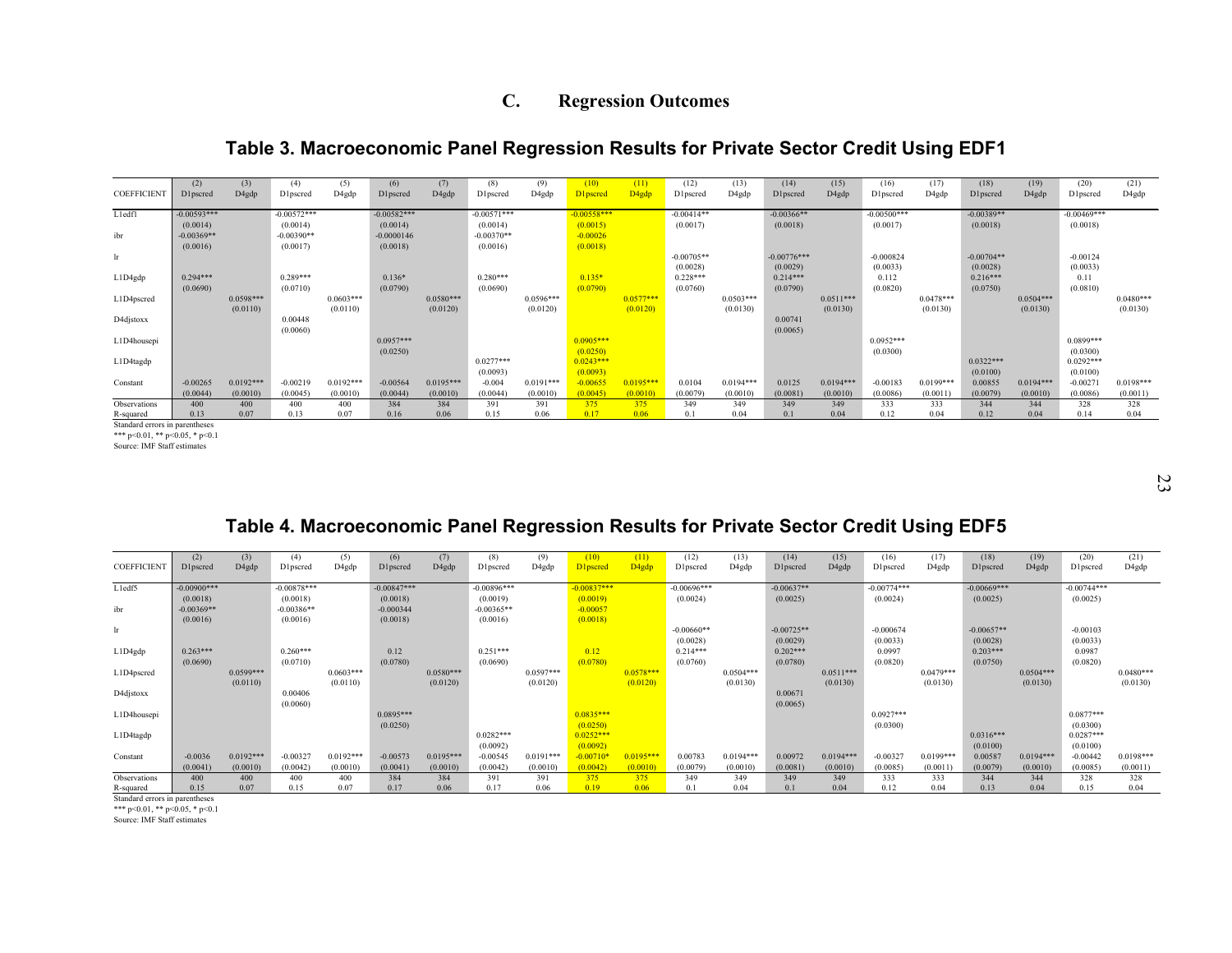## **Table 5. Macroeconomic Panel Regression Results for Private Sector Credit Using DD**

| <b>COEFFICIENT</b>                   | (2)<br><b>D</b> 1pscred | (3)<br>D4gdp | (4)<br>D1pscred | (5)<br>D4gdp | (6)<br>D1pscred | D <sub>4gdp</sub> | (8)<br>D1pscred | (9)<br>D4gdp | (10)<br>D1pscred | (11)<br>D4gdp | (12)<br>D1pscred | (13)<br>D4gdp | (14)<br>D1pscred | (15)<br>D4gdp | (16)<br>D1pscred | (17)<br>D4gdp | (18)<br>D1pscred | (19)<br>D4gdp | (20)<br>D1pscred | (21)<br>D4gdp |
|--------------------------------------|-------------------------|--------------|-----------------|--------------|-----------------|-------------------|-----------------|--------------|------------------|---------------|------------------|---------------|------------------|---------------|------------------|---------------|------------------|---------------|------------------|---------------|
| L1dd                                 | $0.00602***$            |              | $0.00610**$     |              | $0.00648***$    |                   | $0.00541**$     |              | $0.00597***$     |               | $0.00414*$       |               | 0.00313          |               | $0.00521**$      |               | 0.00352          |               | $0.00464**$      |               |
|                                      | (0.0021)                |              | (0.0025)        |              | (0.0021)        |                   | (0.0021)        |              | (0.0022)         |               | (0.0022)         |               | (0.0027)         |               | (0.0023)         |               | (0.0023)         |               | (0.0023)         |               |
| ibr                                  | $-0.00448***$           |              | $-0.00447***$   |              | $-0.00294*$     |                   | $-0.00457***$   |              | $-0.00314*$      |               |                  |               |                  |               |                  |               |                  |               |                  |               |
| lr.                                  | (0.0014)                |              | (0.0015)        |              | (0.0016)        |                   | (0.0014)        |              | (0.0016)         |               | $-0.00670***$    |               | $-0.00711***$    |               | $-0.00481*$      |               | $-0.00667***$    |               | $-0.00503*$      |               |
|                                      |                         |              |                 |              |                 |                   |                 |              |                  |               | (0.0025)         |               | (0.0025)         |               | (0.0028)         |               | (0.0025)         |               | (0.0028)         |               |
| L1D4gdp                              | $0.333***$              |              | $0.333***$      |              | $0.206***$      |                   | $0.338***$      |              | $0.216***$       |               | $0.257***$       |               | $0.252***$       |               | $0.158**$        |               | $0.266***$       |               | $0.172**$        |               |
|                                      | (0.0650)                |              | (0.0650)        |              | (0.0750)        |                   | (0.0650)        |              | (0.0760)         |               | (0.0700)         |               | (0.0710)         |               | (0.0780)         |               | (0.0700)         |               | (0.0790)         |               |
| L1D4pscred                           |                         | $0.0672***$  |                 | $0.0672***$  |                 | $0.0645***$       |                 | $0.0664***$  |                  | $0.0638***$   |                  | $0.0573***$   |                  | $0.0577***$   |                  | $0.0547***$   |                  | $0.0567***$   |                  | $0.0542***$   |
|                                      |                         | (0.0110)     |                 | (0.0110)     |                 | (0.0110)          |                 | (0.0110)     |                  | (0.0120)      |                  | (0.0120)      |                  | (0.0120)      |                  | (0.0130)      |                  | (0.0130)      |                  | (0.0130)      |
| D4djstoxx                            |                         |              | $-0.000402$     |              |                 |                   |                 |              |                  |               |                  |               | 0.00497          |               |                  |               |                  |               |                  |               |
| L1D4housepi                          |                         |              | (0.0068)        |              | $0.0809***$     |                   |                 |              | $0.0779***$      |               |                  |               | (0.0072)         |               | $0.0693***$      |               |                  |               | $0.0656***$      |               |
|                                      |                         |              |                 |              | (0.0220)        |                   |                 |              | (0.0220)         |               |                  |               |                  |               | (0.0250)         |               |                  |               | (0.0250)         |               |
| L1D4tagdp                            |                         |              |                 |              |                 |                   | 0.00818         |              | 0.00641          |               |                  |               |                  |               |                  |               | 0.00813          |               | 0.00654          |               |
|                                      |                         |              |                 |              |                 |                   | (0.0052)        |              | (0.0053)         |               |                  |               |                  |               |                  |               | (0.0055)         |               | (0.0055)         |               |
| Constant                             | 0.000987                | $0.0181***$  | 0.000894        | $0.0181***$  | $-0.00057$      | $0.0187***$       | 0.00117         | $0.0180***$  | $-0.000318$      | $0.0186***$   | $0.0114*$        | $0.0183***$   | $0.0134*$        | $0.0183***$   | 0.00745          | $0.0189***$   | $0.0112*$        | $0.0183***$   | 0.00777          | $0.0189***$   |
|                                      | (0.0040)                | (0.0009)     | (0.0045)        | (0.0009)     | (0.0040)        | (0.0009)          | (0.0040)        | (0.0009)     | (0.0041)         | (0.0009)      | (0.0067)         | (0.0010)      | (0.0073)         | (0.0010)      | (0.0072)         | (0.0010)      | (0.0067)         | (0.0010)      | (0.0072)         | (0.0010)      |
| Observations                         | 443                     | 443          | 443             | 443          | 416             | 416               | 434             | 434          | 407              | 407           | 392              | 392           | 392              | 392           | 365              | 365           | 387              | 387           | 360              | 360           |
| R-squared<br>$0.111$ $1.111$ $1.111$ | 0.11                    | 0.07         | 0.11            | 0.07         | 0.14            | 0.07              | 0.11            | 0.07         | 0.14             | 0.07          | 0.09             | 0.05          | 0.09             | 0.05          | 0.11             | 0.05          | 0.09             | 0.05          | 0.11             | 0.05          |

dard errors in pare \*\*\*  $p < 0.01$ , \*\*  $p < 0.05$ , \*  $p < 0.1$ 

Source: IMF Staff estimates

## **Table 6. Macroeconomic Panel Regression Results for Private Sector Credit Using System DD**

|                           |                                       |                         |                                       |                         |                                      |                          |                                       |                         |                                      |                         |                           |                         |                          |                         |                         |                         |                          |                         |                         | N                       |
|---------------------------|---------------------------------------|-------------------------|---------------------------------------|-------------------------|--------------------------------------|--------------------------|---------------------------------------|-------------------------|--------------------------------------|-------------------------|---------------------------|-------------------------|--------------------------|-------------------------|-------------------------|-------------------------|--------------------------|-------------------------|-------------------------|-------------------------|
| <b>COEFFICIENT</b>        | (2)<br><b>D1pscred</b>                | (3)<br>D4gdp            | (4)<br>D1pscred                       | (5)<br>D4gdp            | (6)<br>D1pscred                      | (7)<br>D <sub>4gdp</sub> | (8)<br>D1pscred                       | (9)<br>D4gdp            | (10)<br>D1pscred                     | (11)<br>D4gdp           | (12)<br>D1pscred          | (13)<br>D4gdp           | (14)<br>D1pscred         | (15)<br>D4gdp           | (16)<br>D1pscred        | (17)<br>D4gdp           | (18)<br>D1pscred         | (19)<br>D4gdp           | (20)<br>D1pscred        | (21)<br>D4gdp           |
| L1sysdd                   | $0.00751***$                          |                         | $0.00809***$                          |                         | $0.00831***$                         |                          | $0.00690***$                          |                         | $0.00785***$                         |                         | $0.00665***$              |                         | $0.00634**$              |                         | $0.00784***$            |                         | $0.00598**$              |                         | $0.00728***$            |                         |
| ibr                       | (0.0024)<br>$-0.00538***$<br>(0.0017) |                         | (0.0029)<br>$-0.00530***$<br>(0.0017) |                         | (0.0024)<br>$-0.00382**$<br>(0.0019) |                          | (0.0024)<br>$-0.00548***$<br>(0.0017) |                         | (0.0024)<br>$-0.00405**$<br>(0.0019) |                         | (0.0026)                  |                         | (0.0031)                 |                         | (0.0026)                |                         | (0.0026)                 |                         | (0.0027)                |                         |
| lr.                       |                                       |                         |                                       |                         |                                      |                          |                                       |                         |                                      |                         | $-0.00702***$<br>(0.0027) |                         | $-0.00714**$<br>(0.0028) |                         | $-0.00526*$<br>(0.0030) |                         | $-0.00680**$<br>(0.0027) |                         | $-0.00525*$<br>(0.0031) |                         |
| L1D4gdp                   | $0.329***$<br>(0.0660)                |                         | $0.329***$<br>(0.0660)                |                         | $0.206***$<br>(0.0760)               |                          | $0.332***$<br>(0.0660)                |                         | $0.214***$<br>(0.0760)               |                         | $0.252***$<br>(0.0720)    |                         | $0.251***$<br>(0.0730)   |                         | $0.154*$<br>(0.0800)    |                         | $0.261***$<br>(0.0720)   |                         | $0.166**$<br>(0.0810)   |                         |
| L1D4pscred                |                                       | $0.0653***$<br>(0.0110) |                                       | $0.0651***$<br>(0.0110) |                                      | $0.0626***$<br>(0.0110)  |                                       | $0.0646***$<br>(0.0110) |                                      | $0.0620***$<br>(0.0120) |                           | $0.0553***$<br>(0.0130) |                          | $0.0554***$<br>(0.0130) |                         | $0.0526***$<br>(0.0130) |                          | $0.0549***$<br>(0.0130) |                         | $0.0523***$<br>(0.0130) |
| D4djstoxx                 |                                       |                         | $-0.00255$<br>(0.0072)                |                         |                                      |                          |                                       |                         |                                      |                         |                           |                         | 0.00133<br>(0.0075)      |                         |                         |                         |                          |                         |                         |                         |
| L1D4housepi               |                                       |                         |                                       |                         | $0.0796***$<br>(0.0220)              |                          |                                       |                         | $0.0766***$<br>(0.0220)              |                         |                           |                         |                          |                         | $0.0694***$<br>(0.0250) |                         |                          |                         | $0.0667***$<br>(0.0250) |                         |
| L1D4tagdp                 |                                       |                         |                                       |                         |                                      |                          | 0.00824<br>(0.0053)                   |                         | 0.00658<br>(0.0053)                  |                         |                           |                         |                          |                         |                         |                         | 0.00767<br>(0.0055)      |                         | 0.00622<br>(0.0056)     |                         |
| Constant                  | $-0.000974$                           | $0.0181***$             | $-0.00187$                            | $0.0182***$             | $-0.00349$                           | $0.0187***$              | $-0.00068$                            | $0.0181***$             | $-0.00318$                           | $0.0187***$             | 0.00724                   | $0.0183***$             | 0.00791                  | $0.0183***$             | 0.00306                 | $0.0190***$             | 0.00691                  | $0.0183***$             | 0.00307                 | $0.0189***$             |
|                           | (0.0050)                              | (0.0009)                | (0.0057)                              | (0.0009)                | (0.0051)                             | (0.0009)                 | (0.0050)                              | (0.0009)                | (0.0051)                             | (0.0010)                | (0.0077)                  | (0.0010)                | (0.0086)                 | (0.0010)                | (0.0082)                | (0.0010)                | (0.0077)                 | (0.0010)                | (0.0082)                | (0.0010)                |
| Observations<br>R-squared | 426<br>0.12                           | 426<br>0.07             | 426<br>0.12                           | 426<br>0.07             | 399<br>0.15                          | 399<br>0.07              | 418<br>0.12                           | 418<br>0.07             | 391<br>0.15                          | 391<br>0.07             | 375<br>0 <sub>1</sub>     | 375<br>0.05             | 375<br>0.1               | 375<br>0.05             | 348<br>0.12             | 348<br>0.04             | 371<br>0.1               | 371<br>0.05             | 344<br>0.12             | 344<br>0.04             |

Standard errors in parentheses \*\*\* p<0.01, \*\* p<0.05, \* p<0.1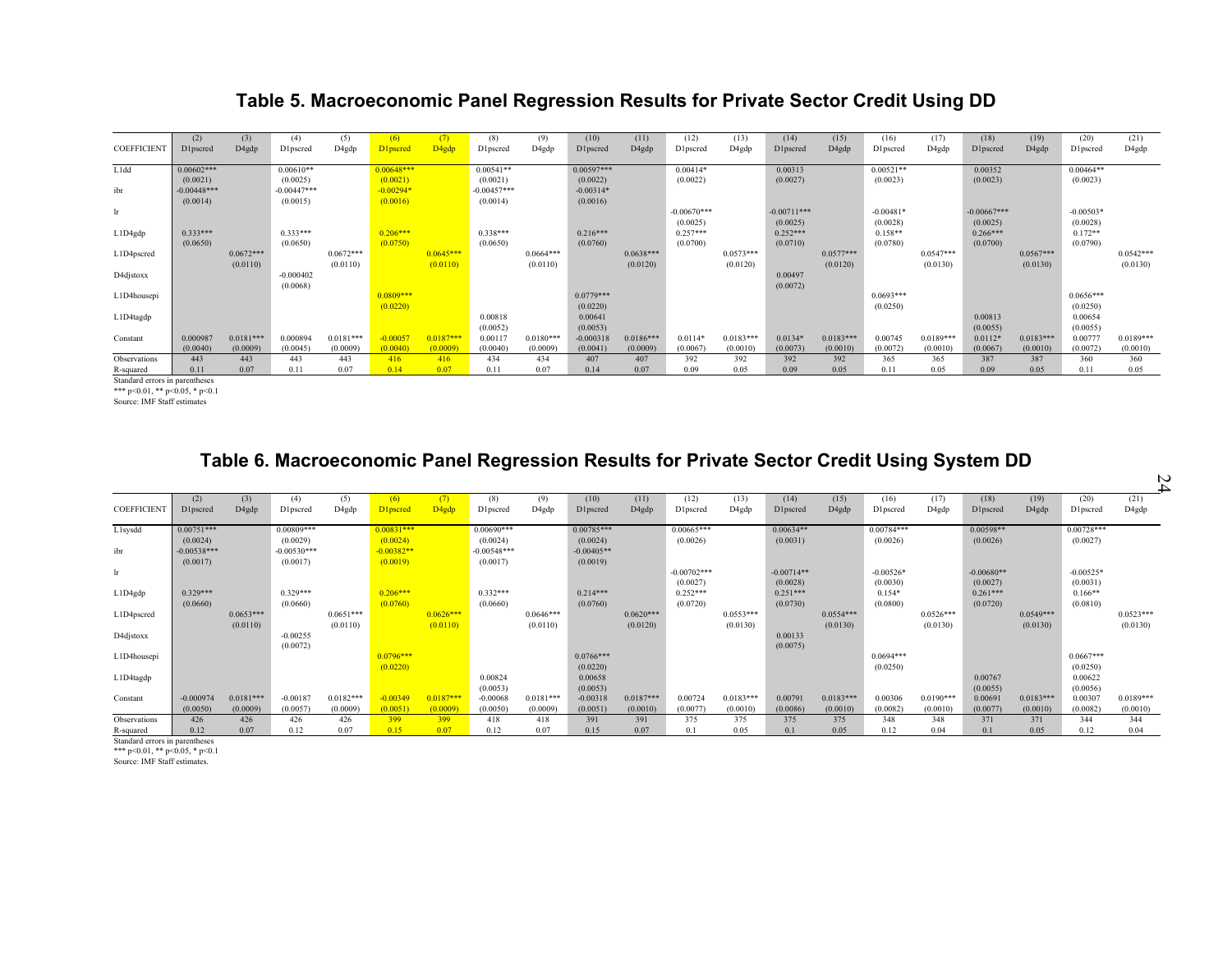## **Table 7. Macroeconomic Panel Regression Results for Private Sector Credit Using DD Index**

| <b>COEFFICIENT</b> | (2)<br>D1pscred           | (3)<br>D4gdp            | (4)<br>D1pscred           | (5)<br>D4gdp            | (6)<br><b>D</b> lpscred  | D <sub>4gdp</sub>       | (8)<br>D1pscred           | (9)<br>D4gdp            | (10)<br>D1pscred         | (11)<br>D4gdp           | (12)<br>D1pscred | (13)<br>D4gdp           | (14)<br>D1pscred | (15)<br>D4gdp           | (16)<br>D1pscred | (17)<br>D4gdp           | (18)<br>D1pscred    | (19)<br>D4gdp           | (20)<br>D1pscred     | (21)<br>D4gdp           |
|--------------------|---------------------------|-------------------------|---------------------------|-------------------------|--------------------------|-------------------------|---------------------------|-------------------------|--------------------------|-------------------------|------------------|-------------------------|------------------|-------------------------|------------------|-------------------------|---------------------|-------------------------|----------------------|-------------------------|
| L1ddindex          | $0.00684***$              |                         | $0.00729***$              |                         | $0.00915***$             |                         | $0.00702***$              |                         | $0.00898***$             |                         | $0.00645***$     |                         | $0.00621**$      |                         | $0.00887***$     |                         | $0.00669***$        |                         | $0.00879***$         |                         |
| ibr                | (0.0022)<br>$-0.00547***$ |                         | (0.0027)<br>$-0.00542***$ |                         | (0.0023)<br>$-0.00381**$ |                         | (0.0022)<br>$-0.00569***$ |                         | (0.0023)<br>$-0.00414**$ |                         | (0.0024)         |                         | (0.0029)         |                         | (0.0025)         |                         | (0.0024)            |                         | (0.0025)             |                         |
|                    | (0.0017)                  |                         | (0.0017)                  |                         | (0.0019)                 |                         | (0.0017)                  |                         | (0.0019)                 |                         |                  |                         |                  |                         |                  |                         |                     |                         |                      |                         |
| lr.                |                           |                         |                           |                         |                          |                         |                           |                         |                          |                         | $-0.00782***$    |                         | $-0.00789***$    |                         | $-0.00587**$     |                         | $-0.00747***$       |                         | $-0.00586*$          |                         |
|                    |                           |                         |                           |                         |                          |                         |                           |                         |                          |                         | (0.0027)         |                         | (0.0027)         |                         | (0.0030)         |                         | (0.0027)            |                         | (0.0030)             |                         |
| L1D4gdp            | $0.337***$                |                         | $0.338***$                |                         | $0.203***$               |                         | $0.348***$                |                         | $0.218***$               |                         | $0.254***$       |                         | $0.252***$       |                         | $0.148*$         |                         | $0.269***$          |                         | $0.164**$            |                         |
|                    | (0.0640)                  |                         | (0.0650)                  |                         | (0.0730)                 |                         | (0.0650)                  |                         | (0.0750)                 |                         | (0.0700)         |                         | (0.0720)         |                         | (0.0780)         |                         | (0.0710)            |                         | (0.0800)             |                         |
| L1D4pscred         |                           | $0.0671***$<br>(0.0110) |                           | $0.0669***$<br>(0.0110) |                          | $0.0635***$<br>(0.0110) |                           | $0.0663***$<br>(0.0120) |                          | $0.0629***$<br>(0.0120) |                  | $0.0572***$<br>(0.0130) |                  | $0.0573***$<br>(0.0130) |                  | $0.0537***$<br>(0.0130) |                     | $0.0567***$<br>(0.0130) |                      | $0.0534***$<br>(0.0130) |
| D4djstoxx          |                           |                         | $-0.0021$                 |                         |                          |                         |                           |                         |                          |                         |                  |                         | 0.00113          |                         |                  |                         |                     |                         |                      |                         |
|                    |                           |                         | (0.0072)                  |                         |                          |                         |                           |                         |                          |                         |                  |                         | (0.0074)         |                         |                  |                         |                     |                         |                      |                         |
| L1D4housepi        |                           |                         |                           |                         | $0.0891***$              |                         |                           |                         | $0.0841***$              |                         |                  |                         |                  |                         | $0.0776***$      |                         |                     |                         | $0.0738***$          |                         |
|                    |                           |                         |                           |                         | (0.0220)                 |                         |                           |                         | (0.0220)                 |                         |                  |                         |                  |                         | (0.0250)         |                         |                     |                         | (0.0250)             |                         |
| L1D4tagdp          |                           |                         |                           |                         |                          |                         | $0.00678*$                |                         | 0.00447                  |                         |                  |                         |                  |                         |                  |                         | 0.00535             |                         | 0.00361              |                         |
| Constant           | $-0.000717$               | $0.0179***$             | $-0.00147$                | $0.0179***$             | $-0.0063$                | $0.0186***$             | (0.0035)<br>$-0.00176$    | $0.0178***$             | (0.0039)<br>$-0.00628$   | $0.0185***$             | 0.00828          | $0.0180***$             | 0.00878          | $0.0180***$             | 0.00124          | $0.0188***$             | (0.0036)<br>0.00612 | $0.0180***$             | (0.0041)<br>0.000602 | $0.0188***$             |
|                    | (0.0050)                  | (0.0009)                | (0.0057)                  | (0.0009)                | (0.0052)                 | (0.0009)                | (0.0051)                  | (0.0009)                | (0.0053)                 | (0.0010)                | (0.0073)         | (0.0010)                | (0.0081)         | (0.0010)                | (0.0080)         | (0.0010)                | (0.0075)            | (0.0010)                | (0.0081)             | (0.0010)                |
| Observations       | 429                       | 429                     | 429                       | 429                     | 401                      | 401                     | 421                       | 421                     | 393                      | 393                     | 378              | 378                     | 378              | 378                     | 350              | 350                     | 374                 | 374                     | 346                  | 346                     |
| R-squared          | 0.12                      | 0.07                    | 0.12                      | 0.07                    | 0.16                     | 0.07                    | 013                       | 0.07                    | 0.16                     | 0.07                    | 0 <sub>1</sub>   | 0.05                    | 0.1              | 0.05                    | 0.13             | 0.05                    | 0 <sub>1</sub>      | 0.05                    | 0.13                 | 0.05                    |

Standard errors in parentheses

\*\*\* p<0.01, \*\* p<0.05, \* p<0.1

Source: IMF Staff estimates.

## **Table 8. Macroeconomic Panel Regression Results for Private Sector Credit Using Average Weighted DD**

| <b>COEFFICIENT</b> | (2)<br>D1pscred | (3)<br>D4gdp | (4)<br>D1pscred | (5)<br>D4gdp | (6)<br>D1pscred | (7)<br>D <sub>4gdp</sub> | (8)<br>D1pscred | (9)<br>D4gdp | (10)<br>D1pscred | (11)<br>D4gdp | (12)<br>D1pscred | (13)<br>D4gdp | (14)<br>D1pscred | (15)<br>D4gdp | (16)<br>D1pscred | (17)<br>D4gdp | (18)<br>D1pscred | (19)<br>D4gdp | (20)<br>D1pscred | (21)<br>D4gdp |
|--------------------|-----------------|--------------|-----------------|--------------|-----------------|--------------------------|-----------------|--------------|------------------|---------------|------------------|---------------|------------------|---------------|------------------|---------------|------------------|---------------|------------------|---------------|
| Llawdd             | $0.00593***$    |              | $0.00600**$     |              | $0.00641***$    |                          | $0.00541**$     |              | $0.00597***$     |               | $0.00404*$       |               | 0.00301          |               | $0.00511**$      |               | 0.00352          |               | $0.00464**$      |               |
|                    | (0.0021)        |              | (0.0025)        |              | (0.0021)        |                          | (0.0021)        |              | (0.0022)         |               | (0.0023)         |               | (0.0027)         |               | (0.0023)         |               | (0.0023)         |               | (0.0023)         |               |
| ibr                | $-0.00451***$   |              | $-0.00450***$   |              | $-0.00298*$     |                          | $-0.00457***$   |              | $-0.00314*$      |               |                  |               |                  |               |                  |               |                  |               |                  |               |
|                    | (0.0015)        |              | (0.0015)        |              | (0.0016)        |                          | (0.0014)        |              | (0.0016)         |               |                  |               |                  |               |                  |               |                  |               |                  |               |
| $\ln$              |                 |              |                 |              |                 |                          |                 |              |                  |               | $-0.00676***$    |               | $-0.00717***$    |               | $-0.00495*$      |               | $-0.00667***$    |               | $-0.00503*$      |               |
|                    |                 |              |                 |              |                 |                          |                 |              |                  |               | (0.0025)         |               | (0.0026)         |               | (0.0028)         |               | (0.0025)         |               | (0.0028)         |               |
| L1D4gdp            | $0.332***$      |              | $0.332***$      |              | $0.206***$      |                          | $0.338***$      |              | $0.216***$       |               | $0.258***$       |               | $0.253***$       |               | $0.162**$        |               | $0.266***$       |               | $0.172**$        |               |
| L1D4pscred         | (0.0650)        | $0.0666***$  | (0.0660)        | $0.0665***$  | (0.0750)        | $0.0639***$              | (0.0650)        | $0.0664***$  | (0.0760)         | $0.0638***$   | (0.0700)         | $0.0569***$   | (0.0710)         | $0.0572***$   | (0.0790)         | $0.0543***$   | (0.0700)         | $0.0567***$   | (0.0790)         | $0.0542***$   |
|                    |                 | (0.0110)     |                 | (0.0110)     |                 | (0.0120)                 |                 | (0.0110)     |                  | (0.0120)      |                  | (0.0130)      |                  | (0.0130)      |                  | (0.0130)      |                  | (0.0130)      |                  | (0.0130)      |
| D4djstoxx          |                 |              | $-0.000336$     |              |                 |                          |                 |              |                  |               |                  |               | 0.00501          |               |                  |               |                  |               |                  |               |
|                    |                 |              | (0.0069)        |              |                 |                          |                 |              |                  |               |                  |               | (0.0073)         |               |                  |               |                  |               |                  |               |
| L1D4housepi        |                 |              |                 |              | $0.0802***$     |                          |                 |              | $0.0779***$      |               |                  |               |                  |               | $0.0679***$      |               |                  |               | $0.0656***$      |               |
|                    |                 |              |                 |              | (0.0220)        |                          |                 |              | (0.0220)         |               |                  |               |                  |               | (0.0250)         |               |                  |               | (0.0250)         |               |
| L1D4tagdp          |                 |              |                 |              |                 |                          | 0.00818         |              | 0.00641          |               |                  |               |                  |               |                  |               | 0.00813          |               | 0.00654          |               |
|                    |                 |              |                 |              |                 |                          | (0.0052)        |              | (0.0053)         |               |                  |               |                  |               |                  |               | (0.0055)         |               | (0.0055)         |               |
| Constant           | 0.00119         | $0.0180***$  | 0.00111         | $0.0180***$  | $-0.000388$     | $0.0186***$              | 0.00117         | $0.0180***$  | $-0.000318$      | $0.0186***$   | $0.0116*$        | $0.0183***$   | $0.0136*$        | $0.0182***$   | 0.0078           | $0.0189***$   | $0.0112*$        | $0.0183***$   | 0.00777          | $0.0189***$   |
|                    | (0.0041)        | (0.0009)     | (0.0045)        | (0.0009)     | (0.0041)        | (0.0009)                 | (0.0040)        | (0.0009)     | (0.0041)         | (0.0009)      | (0.0067)         | (0.0010)      | (0.0074)         | (0.0010)      | (0.0072)         | (0.0010)      | (0.0067)         | (0.0010)      | (0.0072)         | (0.0010)      |
| Observations       | 434             | 434          | 434             | 434          | 407             | 407                      | 434             | 434          | 407              | 407           | 387              | 387           | 387              | 387           | 360              | 360           | 387              | 387           | 360              | 360           |
| R-squared          | 0.11            | 0.07         | 0.11            | 0.07         | 0.14            | 0.07                     | 0.11            | 0.07         | 0.14             | 0.07          | 0.09             | 0.05          | 0.09             | 0.05          | 0.11             | 0.05          | 0.09             | 0.05          | 0.11             | 0.05          |

Standard errors in parentheses \*\*\* p<0.01, \*\* p<0.05, \* p<0.1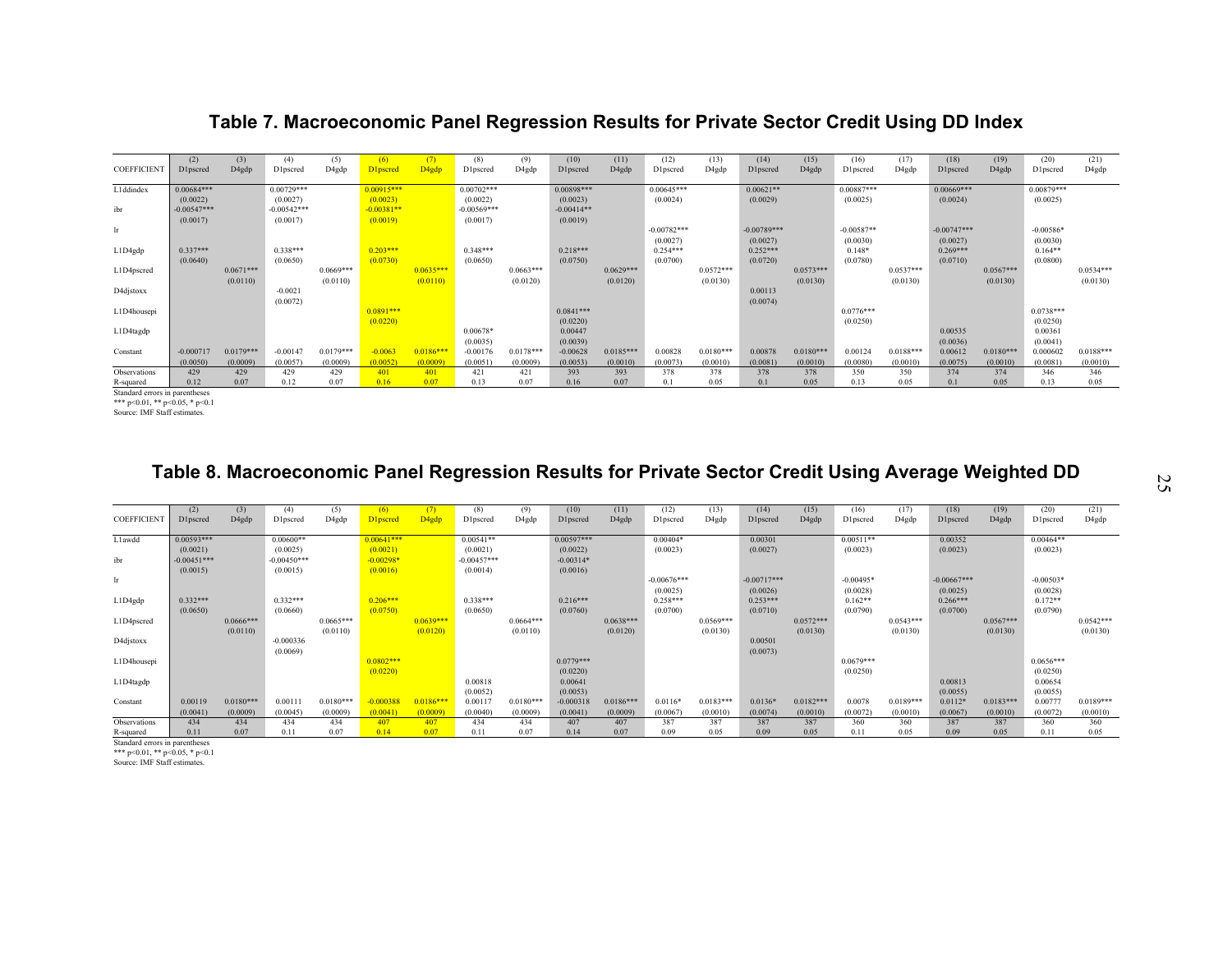## **Table 9. Macroeconomic Panel Regression Results for Private Sector Credit Using Average Weighted EDF1**

| <b>COEFFICIENT</b>                          | (2)<br><b>D</b> 1pscred | (3)<br>D4gdp | (4)<br>D1pscred | (5)<br>D <sub>4</sub> gdp | (6)<br>D1pscred | (7)<br>D4gdp | (8)<br>D1pscred | (9)<br>D4gdp | (10)<br>D1pscred | (11)<br>D <sub>4gdp</sub> | (12)<br><b>D1pscred</b> | (13)<br>D4gdp | (14)<br>D1pscred | (15)<br>D4gdp | (16)<br>D1pscred | (17)<br>D4gdp | (18)<br>D1pscred | (19)<br>D4gdp | (20)<br>D1pscred | (21)<br>D4gdp |
|---------------------------------------------|-------------------------|--------------|-----------------|---------------------------|-----------------|--------------|-----------------|--------------|------------------|---------------------------|-------------------------|---------------|------------------|---------------|------------------|---------------|------------------|---------------|------------------|---------------|
| Llawedfl                                    | $-0.00599***$           |              | $-0.00578***$   |                           | $-0.00586***$   |              | $-0.00571***$   |              | $-0.00558***$    |                           | $-0.00436**$            |               | $-0.00389**$     |               | $-0.00523***$    |               | $-0.00389**$     |               | $-0.00469***$    |               |
|                                             | (0.0015)                |              | (0.0015)        |                           | (0.0015)        |              | (0.0014)        |              | (0.0015)         |                           | (0.0018)                |               | (0.0018)         |               | (0.0018)         |               | (0.0018)         |               | (0.0018)         |               |
| ibr                                         | $-0.00374**$            |              | $-0.00394**$    |                           | $-0.0000863$    |              | $-0.00370**$    |              | $-0.00026$       |                           |                         |               |                  |               |                  |               |                  |               |                  |               |
|                                             | (0.0017)                |              | (0.0017)        |                           | (0.0019)        |              | (0.0016)        |              | (0.0018)         |                           |                         |               |                  |               |                  |               |                  |               |                  |               |
| lr.                                         |                         |              |                 |                           |                 |              |                 |              |                  |                           | $-0.00711**$            |               | $-0.00781***$    |               | $-0.000998$      |               | $-0.00704**$     |               | $-0.00124$       |               |
|                                             |                         |              |                 |                           |                 |              |                 |              |                  |                           | (0.0029)                |               | (0.0029)         |               | (0.0034)         |               | (0.0028)         |               | (0.0033)         |               |
| L1D4gdp                                     | $0.294***$              |              | $0.290***$      |                           | $0.139*$        |              | $0.280***$      |              | $0.135*$         |                           | $0.228***$              |               | $0.215***$       |               | 0.115            |               | $0.216***$       |               | 0.11             |               |
|                                             | (0.0700)                |              | (0.0710)        |                           | (0.0790)        |              | (0.0690)        |              | (0.0790)         |                           | (0.0760)                |               | (0.0790)         |               | (0.0820)         |               | (0.0750)         |               | (0.0810)         |               |
| L1D4pscred                                  |                         | $0.0593***$  |                 | $0.0597***$               |                 | $0.0575***$  |                 | $0.0596***$  |                  | $0.0577***$               |                         | $0.0500***$   |                  | $0.0507***$   |                  | $0.0476***$   |                  | $0.0504***$   |                  | $0.0480***$   |
|                                             |                         | (0.0120)     |                 | (0.0120)                  |                 | (0.0120)     |                 | (0.0120)     |                  | (0.0120)                  |                         | (0.0130)      |                  | (0.0130)      |                  | (0.0130)      |                  | (0.0130)      |                  | (0.0130)      |
| D4djstoxx                                   |                         |              | 0.00447         |                           |                 |              |                 |              |                  |                           |                         |               | 0.00718          |               |                  |               |                  |               |                  |               |
|                                             |                         |              | (0.0061)        |                           |                 |              |                 |              |                  |                           |                         |               | (0.0065)         |               |                  |               |                  |               |                  |               |
| L1D4housepi                                 |                         |              |                 |                           | $0.0942***$     |              |                 |              | $0.0905***$      |                           |                         |               |                  |               | $0.0929***$      |               |                  |               | $0.0899***$      |               |
|                                             |                         |              |                 |                           | (0.0260)        |              |                 |              | (0.0250)         |                           |                         |               |                  |               | (0.0300)         |               |                  |               | (0.0300)         |               |
| L1D4tagdp                                   |                         |              |                 |                           |                 |              | $0.0277***$     |              | $0.0243***$      |                           |                         |               |                  |               |                  |               | $0.0322***$      |               | $0.0292***$      |               |
|                                             |                         |              |                 |                           |                 |              | (0.0093)        |              | (0.0093)         |                           |                         |               |                  |               |                  |               | (0.0100)         |               | (0.0100)         |               |
| Constant                                    | $-0.00266$              | $0.0191***$  | $-0.00219$      | $0.0191***$               | $-0.00557$      | $0.0195***$  | $-0.004$        | $0.0191***$  | $-0.00655$       | $0.0195***$               | 0.0101                  | $0.0194***$   | 0.0122           | $0.0194***$   | $-0.00195$       | $0.0198***$   | 0.00855          | $0.0194***$   | $-0.00271$       | $0.0198***$   |
|                                             | (0.0045)                | (0.0010)     | (0.0045)        | (0.0010)                  | (0.0045)        | (0.0010)     | (0.0044)        | (0.0010)     | (0.0045)         | (0.0010)                  | (0.0080)                | (0.0010)      | (0.0082)         | (0.0010)      | (0.0087)         | (0.0011)      | (0.0079)         | (0.0010)      | (0.0086)         | (0.0011)      |
| Observations                                | 391                     | 391          | 391             | 391                       | 375             | 375          | 391             | 391          | 375              | 375                       | 344                     | 344           | 344              | 344           | 328              | 328           | 344              | 344           | 328              | 328           |
| R-squared<br>Standard errors in narentheses | 0.13                    | 0.06         | 0.13            | 0.06                      | 0.16            | 0.06         | 0.15            | 0.06         | 0.17             | 0.06                      | 01                      | 0.04          | 0.1              | 0.04          | 0.12             | 0.04          | 0.12             | 0.04          | 0.14             | 0.04          |

Standard errors in parentheses \*\*\* p<0.01, \*\* p<0.05, \* p<0.1

Source: IMF Staff estimates.

## **Table 10. Macroeconomic Panel Regression Results for Private Sector Credit Using Average Weighted EDF5**

26

|                                | (2)           | (3)         | (4)           | (5)         | (6)           | (7)         | (8)           | (9)         | (10)          | (11)              | (12)           | (13)        | (14)          | (15)        | (16)          | (17)        | (18)          | (19)        | (20)          | (21)        |
|--------------------------------|---------------|-------------|---------------|-------------|---------------|-------------|---------------|-------------|---------------|-------------------|----------------|-------------|---------------|-------------|---------------|-------------|---------------|-------------|---------------|-------------|
| <b>COEFFICIENT</b>             | D1pscred      | D4gdp       | D1pscred      | D4gdp       | D1pscred      | D4gdp       | D1pscred      | D4gdp       | D1pscred      | D <sub>4gdp</sub> | D1pscred       | D4gdp       | D1pscred      | D4gdp       | D1pscred      | D4gdp       | D1pscred      | D4gdp       | D1pscred      | D4gdp       |
|                                |               |             |               |             |               |             |               |             |               |                   |                |             |               |             |               |             |               |             |               |             |
| L1awedf5                       | $-0.00921***$ |             | $-0.00897***$ |             | $-0.00860***$ |             | $-0.00896***$ |             | $-0.00837***$ |                   | $-0.00742***$  |             | $-0.00683***$ |             | $-0.00820***$ |             | $-0.00669***$ |             | $-0.00744***$ |             |
|                                | (0.0019)      |             | (0.0019)      |             | (0.0019)      |             | (0.0019)      |             | (0.0019)      |                   | (0.0025)       |             | (0.0026)      |             | (0.0025)      |             | (0.0025)      |             | (0.0025)      |             |
| ibr                            | $-0.00372**$  |             | $-0.00389**$  |             | $-0.000439$   |             | $-0.00365**$  |             | $-0.00057$    |                   |                |             |               |             |               |             |               |             |               |             |
|                                | (0.0016)      |             | (0.0016)      |             | (0.0018)      |             | (0.0016)      |             | (0.0018)      |                   |                |             |               |             |               |             |               |             |               |             |
| lr.                            |               |             |               |             |               |             |               |             |               |                   | $-0.00661**$   |             | $-0.00725**$  |             | $-0.000795$   |             | $-0.00657**$  |             | $-0.00103$    |             |
|                                |               |             |               |             |               |             |               |             |               |                   | (0.0029)       |             | (0.0029)      |             | (0.0033)      |             | (0.0028)      |             | (0.0033)      |             |
| L1D4gdp                        | $0.265***$    |             | $0.262***$    |             | 0.125         |             | $0.251***$    |             | 0.12          |                   | $0.213***$     |             | $0.202**$     |             | 0.102         |             | $0.203***$    |             | 0.0987        |             |
|                                |               |             |               |             |               |             |               |             |               |                   |                |             |               |             |               |             |               |             |               |             |
|                                | (0.0700)      |             | (0.0710)      |             | (0.0790)      |             | (0.0690)      |             | (0.0780)      |                   | (0.0760)       |             | (0.0790)      |             | (0.0820)      |             | (0.0750)      |             | (0.0820)      |             |
| L1D4pscred                     |               | $0.0594***$ |               | $0.0597***$ |               | $0.0575***$ |               | $0.0597***$ |               | $0.0578***$       |                | $0.0500***$ |               | $0.0507***$ |               | $0.0477***$ |               | $0.0504***$ |               | $0.0480***$ |
|                                |               | (0.0120)    |               | (0.0120)    |               | (0.0120)    |               | (0.0120)    |               | (0.0120)          |                | (0.0130)    |               | (0.0130)    |               | (0.0130)    |               | (0.0130)    |               | (0.0130)    |
| D4djstoxx                      |               |             | 0.00396       |             |               |             |               |             |               |                   |                |             | 0.00643       |             |               |             |               |             |               |             |
|                                |               |             | (0.0060)      |             |               |             |               |             |               |                   |                |             | (0.0065)      |             |               |             |               |             |               |             |
| L1D4housepi                    |               |             |               |             | $0.0874***$   |             |               |             | $0.0835***$   |                   |                |             |               |             | $0.0903***$   |             |               |             | $0.0877***$   |             |
|                                |               |             |               |             | (0.0260)      |             |               |             | (0.0250)      |                   |                |             |               |             | (0.0300)      |             |               |             | (0.0300)      |             |
| L1D4tagdp                      |               |             |               |             |               |             | $0.0282***$   |             | $0.0252***$   |                   |                |             |               |             |               |             | $0.0316***$   |             | $0.0287***$   |             |
|                                |               |             |               |             |               |             | (0.0092)      |             | (0.0092)      |                   |                |             |               |             |               |             | (0.0100)      |             | (0.0100)      |             |
| Constant                       | $-0.00381$    | $0.0191***$ | $-0.00346$    | $0.0191***$ | $-0.00576$    | $0.0195***$ | $-0.00545$    | $0.0191***$ | $-0.00710*$   | $0.0195***$       | 0.00721        | $0.0194***$ | 0.00907       | $0.0194***$ | $-0.0037$     | $0.0198***$ | 0.00587       | $0.0194***$ | $-0.00442$    | $0.0198***$ |
|                                |               |             |               |             |               |             |               |             |               |                   |                |             |               |             |               |             |               |             |               |             |
|                                | (0.0042)      | (0.0010)    | (0.0043)      | (0.0010)    | (0.0042)      | (0.0010)    | (0.0042)      | (0.0010)    | (0.0042)      | (0.0010)          | (0.0080)       | (0.0010)    | (0.0082)      | (0.0010)    | (0.0086)      | (0.0011)    | (0.0079)      | (0.0010)    | (0.0085)      | (0.0011)    |
| Observations                   | 391           | 391         | 391           | 391         | 375           | 375         | 391           | 391         | 375           | 375               | 344            | 344         | 344           | 344         | 328           | 328         | 344           | 344         | 328           | 328         |
| R-squared                      | 0.15          | 0.06        | 0.15          | 0.06        | 0.17          | 0.06        | 0.17          | 0.06        | 0.19          | 0.06              | 0 <sub>1</sub> | 0.04        | 0.11          | 0.04        | 0.12          | 0.04        | 0.13          | 0.04        | 0.15          | 0.04        |
| Ctondord oppose in normalizano |               |             |               |             |               |             |               |             |               |                   |                |             |               |             |               |             |               |             |               |             |

ard errors in parent

\*\*\* p<0.01, \*\* p<0.05, \* p<0.1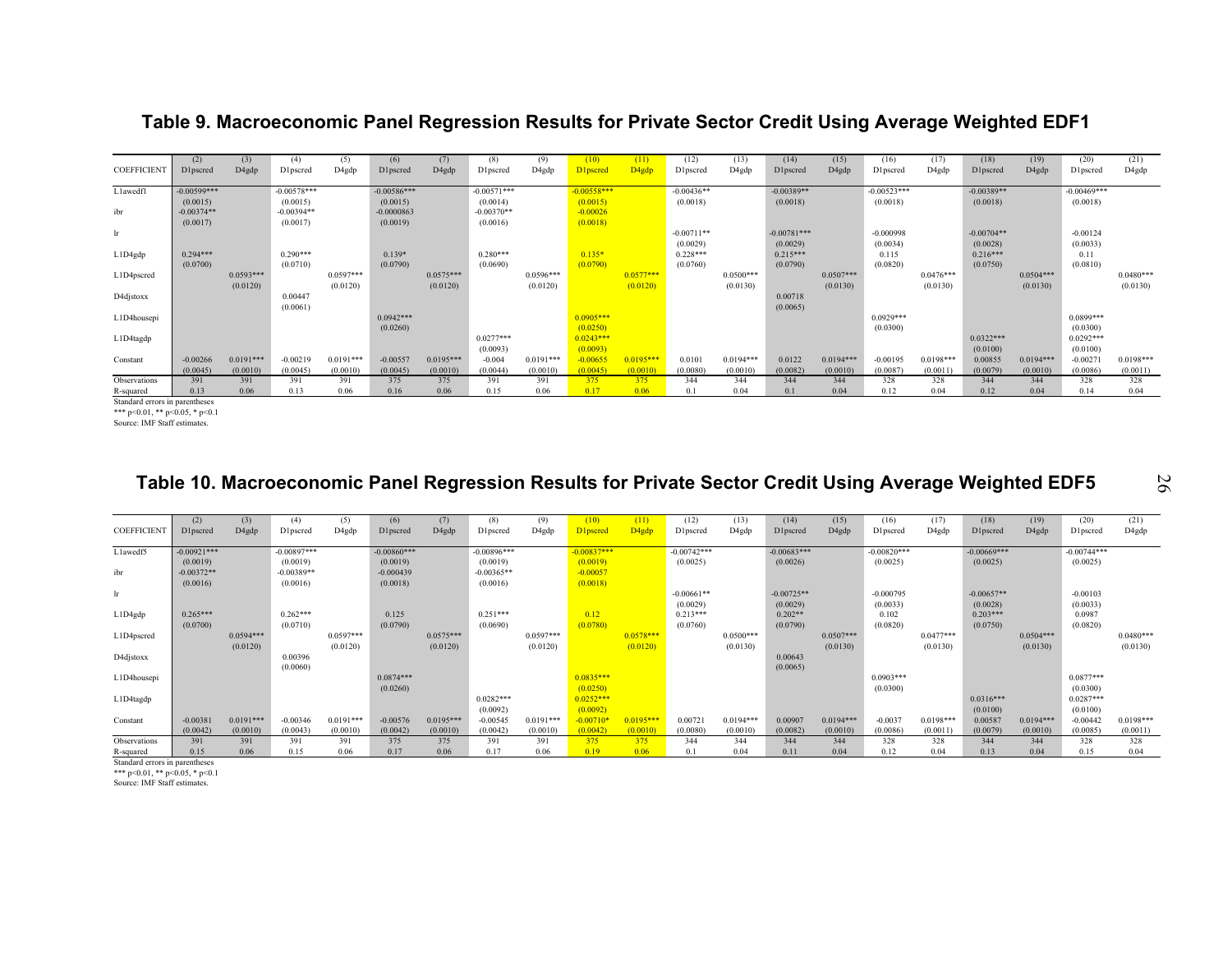## **Table 11. Macroeconomic Panel Regression Results for GDP Using DD**

|                                   | (2)                    | (3)        | (4)                    | (5)        | (6)          | (7)         | (8)                    | (9)        | (10)                    | (11)        | (12)                   | (13)        | (14)                    | (15)        | (16)                    | (17)        | (18)                   | (19)        | (20)                    | (21)        |
|-----------------------------------|------------------------|------------|------------------------|------------|--------------|-------------|------------------------|------------|-------------------------|-------------|------------------------|-------------|-------------------------|-------------|-------------------------|-------------|------------------------|-------------|-------------------------|-------------|
| <b>COEFFICIENT</b>                | D4gdp                  | D4pscred   | D4gdp                  | D4pscred   | D4gdp        | D4pscred    | D4gdp                  | D4pscred   | D4gdp                   | D4pscred    | D4gdp                  | D4pscred    | D4gdp                   | D4pscred    | D <sub>4gdp</sub>       | D4pscred    | D4gdp                  | D4pscred    | D4gdp                   | D4pscred    |
| L4dd                              | $0.00297**$            |            | 0.00162                |            | $0.00372**$  |             | 0.00298*               |            | $0.00369**$             |             | 0.00193                |             | 0.000104                |             | $0.00368**$             |             | 0.00204                |             | $0.00371**$             |             |
|                                   | (0.0015)               |            | (0.0014)               |            | (0.0015)     |             | (0.0015)               |            | (0.0015)                |             | (0.0017)               |             | (0.0016)                |             | (0.0017)                |             | (0.0017)               |             | (0.0017)                |             |
| ibr                               | $-0.000183$            |            | $-0.000815$            |            | $0.00217**$  |             | $-0.000158$            |            | $0.00221**$             |             |                        |             |                         |             |                         |             |                        |             |                         |             |
|                                   | (0.0011)               |            | (0.0010)               |            | (0.0011)     |             | (0.0011)               |            | (0.0011)                |             |                        |             |                         |             |                         |             |                        |             |                         |             |
| lr                                |                        |            |                        |            |              |             |                        |            |                         |             | $-0.00791***$          |             | $-0.00913***$           |             | $-0.00381**$            |             | $-0.00792***$          |             | $-0.00383**$            |             |
|                                   |                        |            |                        |            |              |             |                        |            |                         |             | (0.0018)               |             | (0.0017)                |             | (0.0019)                |             | (0.0019)               |             | (0.0019)                |             |
| L1D4pscred                        | $0.135***$<br>(0.0150) |            | $0.123***$<br>(0.0140) |            | $0.0799***$  |             | $0.137***$<br>(0.0150) |            | $0.0797***$<br>(0.0160) |             | $0.107***$<br>(0.0170) |             | $0.0906***$<br>(0.0160) |             | $0.0622***$<br>(0.0180) |             | $0.109***$<br>(0.0170) |             | $0.0626***$<br>(0.0180) |             |
| L1D4gdp                           |                        | $1.685***$ |                        | $1.676***$ | (0.0160)     | $1.569***$  |                        | $1.651***$ |                         | $1.541***$  |                        | $1.414***$  |                         | $1.404***$  |                         | $1.317***$  |                        | $1.400***$  |                         | $1.310***$  |
|                                   |                        | (0.1400)   |                        | (0.1400)   |              | (0.1500)    |                        | (0.1400)   |                         | (0.1500)    |                        | (0.1400)    |                         | (0.1400)    |                         | (0.1500)    |                        | (0.1400)    |                         | (0.1500)    |
| D4djstoxx                         |                        |            | $0.0245***$            |            |              |             |                        |            |                         |             |                        |             | $0.0283***$             |             |                         |             |                        |             |                         |             |
|                                   |                        |            | (0.0037)               |            |              |             |                        |            |                         |             |                        |             | (0.0038)                |             |                         |             |                        |             |                         |             |
| L1D4housepi                       |                        |            |                        |            | $0.101***$   |             |                        |            | $0.101***$              |             |                        |             |                         |             | $0.0973***$             |             |                        |             | $0.0976***$             |             |
|                                   |                        |            |                        |            | (0.0140)     |             |                        |            | (0.0150)                |             |                        |             |                         |             | (0.0170)                |             |                        |             | (0.0170)                |             |
| L1D4tagdp                         |                        |            |                        |            |              |             | $-0.00315$             |            | $-0.00041$              |             |                        |             |                         |             |                         |             | $-0.00399$             |             | $-0.000593$             |             |
|                                   |                        |            |                        |            |              |             | (0.0054)               |            | (0.0051)                |             |                        |             |                         |             |                         |             | (0.0058)               |             | (0.0057)                |             |
| Constant                          | $0.0114***$            | $0.00708*$ | $0.0127***$            | $0.00727*$ | $0.00777***$ | $0.0110***$ | $0.0116***$            | 0.00738*   | $0.00780***$            | $0.0111***$ | $0.0291***$            | $0.00906**$ | $0.0325***$             | $0.00927**$ | $0194***$               | $0.0126***$ | $0.0293***$            | $0.00883**$ | $0.0194***$             | $0.0122***$ |
|                                   | (0.0026)               | (0.0038)   | (0.0025)               | (0.0038)   | (0.0026)     | (0.0040)    | (0.0027)               | (0.0038)   | (0.0026)                | (0.0040)    | (0.0046)               | (0.0038)    | (0.0044)                | (0.0038)    | (0.0048)                | (0.0039)    | (0.0047)               | (0.0038)    | (0.0049)                | (0.0039)    |
| Observations                      | 424                    | 424        | 424                    | 424        | 406          | 406         | 415                    | 415        | 397                     | 397         | 374                    | 374         | 374                     | 374         | 356                     | 356         | 369                    | 369         | 351                     | 351         |
| R-squared<br>$\sim$ $\sim$ $\sim$ | 0.11                   | 0.17       | 0.2                    | 0.17       | 0.22         | 0.16        | 0.11                   | 0.17       | 0.22                    | 0.16        | 0.13                   | 0.14        | 0.24                    | 0.14        | 0.21                    | 014         | 0.13                   | 0.14        | 0.21                    | 0.14        |

Standard errors in parentheses \*\*\* p<0.01, \*\* p<0.05, \* p<0.1

Source: IMF Staff estimates.

**Table 12. Bank-Specific Panel Regression Results Using EDF1** 

|                    | (2)               | (3)                | (4)          | (5)         | (6)          | (7)                | (8)           | (9)         | (10)              | (11)                           | (12)         | (13)        |
|--------------------|-------------------|--------------------|--------------|-------------|--------------|--------------------|---------------|-------------|-------------------|--------------------------------|--------------|-------------|
| <b>COEFFICIENT</b> | D <sub>4tlo</sub> | D <sub>4</sub> gdp | D4tlo        | D4gdp       | D4tlo        | D <sub>4</sub> gdp | D4tlo         | D4gdp       | D <sub>4tlo</sub> | D <sub>4</sub> g <sub>dp</sub> | D4tlo        | D4gdp       |
|                    |                   |                    |              |             |              |                    |               |             |                   |                                |              |             |
| edfl               | $-0.0459***$      |                    | $-0.0423***$ |             | $-0.0456***$ |                    | $-0.0170***$  |             | $-0.0164***$      |                                | $-0.0164***$ |             |
|                    | (0.0054)          |                    | (0.0054)     |             | (0.0054)     |                    | (0.0043)      |             | (0.0043)          |                                | (0.0044)     |             |
| bankint            | $-0.0517***$      |                    | $-0.0555***$ |             | $-0.0587***$ |                    | $-0.0499$ *** |             | $-0.0509***$      |                                | $-0.0545***$ |             |
|                    | (0.0120)          |                    | (0.0120)     |             | (0.0130)     |                    | (0.0095)      |             | (0.0095)          |                                | (0.0110)     |             |
| L1D4gdp            | $1.508***$        |                    | 1.388***     |             | $1.565***$   |                    | 1.309***      |             | $1.286***$        |                                | $1.305***$   |             |
|                    | (0.2300)          |                    | (0.2300)     |             | (0.2500)     |                    | (0.1800)      |             | (0.1800)          |                                | (0.2000)     |             |
| L1D4tlo            |                   | $0.00876***$       |              | $0.0102***$ |              | $0.00854***$       |               | $0.00620**$ |                   | $0.00640**$                    |              | $0.00642**$ |
|                    |                   | (0.0031)           |              | (0.0030)    |              | (0.0031)           |               | (0.0030)    |                   | (0.0030)                       |              | (0.0031)    |
| D4djstoxx          |                   |                    | $0.146***$   |             |              |                    |               |             | $0.0362*$         |                                | $0.0366*$    |             |
|                    |                   |                    | (0.0260)     |             |              |                    |               |             | (0.0210)          |                                | (0.0220)     |             |
| L1D4housepi        |                   |                    |              |             | $-0.103$     |                    |               |             |                   |                                | $-0.0375$    |             |
|                    |                   |                    |              |             | (0.1200)     |                    |               |             |                   |                                | (0.0960)     |             |
| L1D4tagdp          |                   |                    |              |             |              |                    | $0.648***$    |             | $0.641***$        |                                | $0.635***$   |             |
|                    |                   |                    |              |             |              |                    | (0.0220)      |             | (0.0220)          |                                | (0.0230)     |             |
| Constant           | 0.0378            | $0.0196***$        | 0.0497       | $0.0195***$ | 0.0545       | $0.0197***$        | $0.0575**$    | $0.0198***$ | $0.0601**$        | $0.0198***$                    | $0.0682***$  | $0.0198***$ |
|                    | (0.0310)          | (0.0007)           | (0.0310)     | (0.0007)    | (0.0330)     | (0.0007)           | (0.0240)      | (0.0007)    | (0.0240)          | (0.0007)                       | (0.0260)     | (0.0007)    |
| Observations       | 1362              | 1362               | 1362         | 1362        | 1334         | 1334               | 1362          | 1362        | 1362              | 1362                           | 1334         | 1334        |
| R-squared          | 0.1100            | 0.0000             | 0.1300       | 0.0000      | 0.1100       | 0.0000             | 0.4500        | 0.0000      | 0.4500            | 0.0000                         | 0.4500       | 0.0000      |

Standard errors in parentheses

\*\*\* p<0.01, \*\* p<0.05, \* p<0.1

\*\*\* p<0.01, \*\* p<0.05, \* p<0.1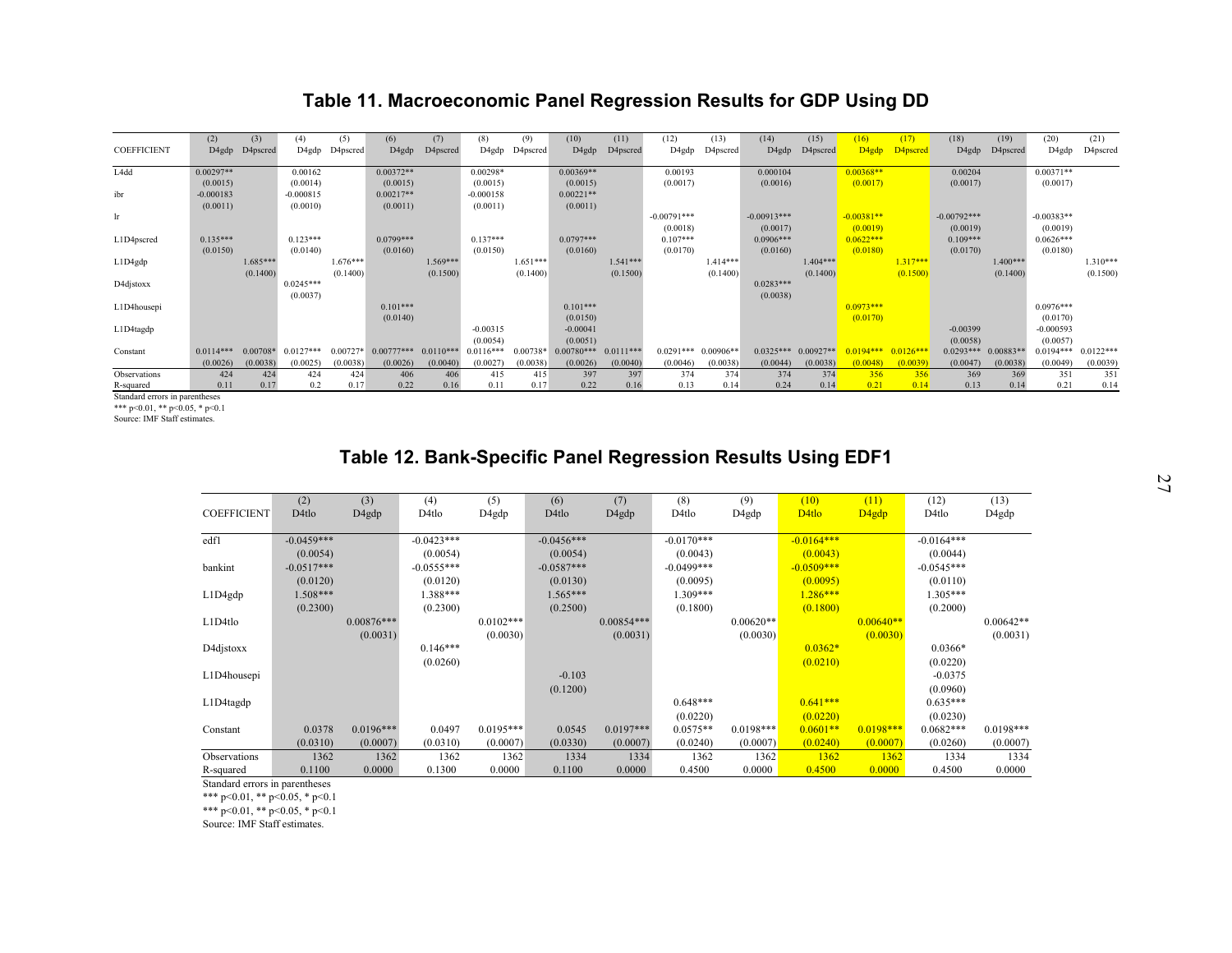## **Table 13. Bank-Specific Panel Regression Results Using EDF5**

| (2)          | (3)                                            | (4)          | (5)                | (6)               | (7)          | (8)          | (9)          | (10)              | (11)              | (12)         | (13)                     |
|--------------|------------------------------------------------|--------------|--------------------|-------------------|--------------|--------------|--------------|-------------------|-------------------|--------------|--------------------------|
| D4tlo        | D <sub>4</sub> gdp                             | D4tlo        | D <sub>4</sub> gdp | D <sub>4tlo</sub> | D4gdp        | D4tlo        | D4gdp        | D <sub>4tlo</sub> | D <sub>4gdp</sub> | D4tlo        | D4gdp                    |
|              |                                                |              |                    |                   |              |              |              |                   |                   |              |                          |
|              |                                                |              |                    |                   |              |              |              |                   |                   |              |                          |
| (0.0065)     |                                                | (0.0065)     |                    | (0.0066)          |              | (0.0053)     |              | (0.0053)          |                   |              |                          |
| $-0.0481***$ |                                                | $-0.0519***$ |                    | $-0.0563***$      |              | $-0.0483***$ |              | $-0.0492***$      |                   | $-0.0534***$ |                          |
| (0.0120)     |                                                | (0.0120)     |                    | (0.0130)          |              | (0.0095)     |              | (0.0095)          |                   | (0.0110)     |                          |
|              |                                                |              |                    |                   |              |              |              |                   |                   |              |                          |
|              |                                                |              |                    |                   |              |              |              |                   |                   |              |                          |
| $1.437***$   |                                                | $1.324***$   |                    | 1.508***          |              | $1.280***$   |              | $1.258***$        |                   | 1.285***     |                          |
| (0.2300)     |                                                | (0.2300)     |                    | (0.2400)          |              | (0.1800)     |              | (0.1800)          |                   | (0.2000)     |                          |
|              | $0.00901***$                                   |              | $0.0104***$        |                   | $0.00877***$ |              | $0.00627**$  |                   | $0.00647**$       |              | $0.00648**$              |
|              | (0.0031)                                       |              | (0.0030)           |                   | (0.0031)     |              | (0.0030)     |                   | (0.0030)          |              | (0.0031)                 |
|              |                                                | $0.141***$   |                    |                   |              |              |              | $0.0348*$         |                   | 0.0348       |                          |
|              |                                                | (0.0260)     |                    |                   |              |              |              | (0.0210)          |                   | (0.0210)     |                          |
|              |                                                |              |                    | $-0.121$          |              |              |              |                   |                   | $-0.0481$    |                          |
|              |                                                |              |                    | (0.1200)          |              |              |              |                   |                   | (0.0960)     |                          |
|              |                                                |              |                    |                   |              | $0.641***$   |              | $0.635***$        |                   | $0.629***$   |                          |
|              |                                                |              |                    |                   |              | (0.0220)     |              | (0.0230)          |                   | (0.0230)     |                          |
| 0.029        | $0.0196***$                                    | 0.0403       | $0.0195***$        | 0.0485            | $0.0197***$  | $0.0518**$   | $0.0198***$  | $0.0542**$        | $0.0198***$       | $0.0637**$   | $0.0198***$              |
| (0.0300)     | (0.0007)                                       | (0.0300)     | (0.0007)           | (0.0330)          | (0.0007)     | (0.0240)     | (0.0007)     | (0.0240)          | (0.0007)          | (0.0260)     | (0.0007)                 |
| 1362         | 1362                                           | 1362         | 1362               | 1334              | 1334         | 1362         | 1362         | 1362              | 1362              | 1334         | 1334                     |
| 0.1200       | 0.0000                                         | 0.1400       | 0.0000             | 0.1200            | 0.0000       | 0.4500       | 0.0000       | 0.4500            | 0.0000            | 0.4500       | 0.0000                   |
|              | $-0.0635***$<br>Chandred annous in nononthoops |              | $-0.0590***$       |                   | $-0.0628***$ |              | $-0.0248***$ |                   | $-0.0241***$      |              | $-0.0241***$<br>(0.0054) |

lard errors in parentheses

\*\*\* p<0.01, \*\* p<0.05, \* p<0.1

Source: IMF Staff estimates.

# **Table 14. Bank-Specific Panel Regression Using DD**

| (2)         | (3)                      | (4)         | (5)         | (6)               | (7)                     | (8)         | (9)                            | (10)              | (11)                          | (12)       | (13)               | (14)       | (15)                                           |
|-------------|--------------------------|-------------|-------------|-------------------|-------------------------|-------------|--------------------------------|-------------------|-------------------------------|------------|--------------------|------------|------------------------------------------------|
| D4tlo       | D4gdp                    | D4tlo       | D4gdp       | D <sub>4tlo</sub> | D <sub>4g</sub> dp      | D4tlo       | D4gdp                          | D <sub>4tlo</sub> | D4gdp                         | D4tlo      | D4gdp              | D4tlo      | D4gdp                                          |
|             |                          |             |             |                   |                         |             |                                |                   |                               |            |                    |            |                                                |
|             |                          |             |             |                   |                         |             |                                |                   |                               |            |                    |            |                                                |
| (0.0130)    |                          | (0.0140)    |             | (0.0130)          |                         | (0.0097)    |                                | (0.0110)          |                               | (0.0140)   |                    | (0.0110)   |                                                |
| $-0.0348**$ |                          | $-0.0375**$ |             | $-0.0349*$        |                         | $-0.0261**$ |                                | $-0.0260**$       |                               | $-0.0323*$ |                    | $-0.0248*$ |                                                |
| (0.0170)    |                          | (0.0170)    |             | (0.0180)          |                         | (0.0130)    |                                | (0.0130)          |                               | (0.0180)   |                    | (0.0140)   |                                                |
| 1.035***    |                          | $0.948***$  |             | $0.809**$         |                         | $1.026***$  |                                | $1.032***$        |                               | 0.566      |                    | $0.862***$ |                                                |
| (0.3200)    |                          | (0.3300)    |             | (0.3500)          |                         | (0.2500)    |                                | (0.2500)          |                               | (0.3600)   |                    | (0.2800)   |                                                |
|             | 0.000941                 |             | 0.00143     |                   | 0.00105                 |             | 0.000439                       |                   | 0.000442                      |            | 0.00175            |            | 0.000483                                       |
|             | (0.0018)                 |             | (0.0018)    |                   | (0.0018)                |             | (0.0018)                       |                   | (0.0018)                      |            | (0.0018)           |            | (0.0018)                                       |
|             |                          | $0.147***$  |             |                   |                         |             |                                | $-0.00478$        |                               | $0.183***$ |                    | 0.016      |                                                |
|             |                          | (0.0420)    |             |                   |                         |             |                                | (0.0320)          |                               | (0.0430)   |                    | (0.0340)   |                                                |
|             |                          |             |             | $0.303*$          |                         |             |                                |                   |                               | $0.474***$ |                    | $0.224*$   |                                                |
|             |                          |             |             |                   |                         |             |                                |                   |                               |            |                    |            |                                                |
|             |                          |             |             |                   |                         | $0.852***$  |                                | $0.852***$        |                               |            |                    | $0.832***$ |                                                |
|             |                          |             |             |                   |                         |             |                                |                   |                               |            |                    |            |                                                |
|             | $0.0201***$              | $0.105**$   | $0.0201***$ | 0.0707            | $0.0203***$             |             | $0.0201***$                    |                   | $0.0201***$                   | $0.0942**$ | $0.0202***$        |            | $0.0203***$                                    |
| (0.0430)    | (0.0006)                 | (0.0430)    | (0.0006)    | (0.0450)          | (0.0007)                | (0.0330)    | (0.0006)                       | (0.0330)          | (0.0006)                      | (0.0450)   | (0.0007)           | (0.0360)   | (0.0007)                                       |
| 1418        | 1418                     | 1418        | 1418        | 1371              | 1371                    | 1418        | 1418                           | 1418              | 1418                          | 1371       | 1371               | 1371       | 1371                                           |
| 0.0200      | 0.0000                   | 0.0300      | 0.0000      | 0.0200            | 0.0000                  | 0.4200      | 0.0000                         | 0.4200            | 0.0000                        | 0.0400     | 0.0000             | 0.4100     | 0.0000                                         |
|             | $0.0343***$<br>$0.0763*$ |             | 0.0148      |                   | $0.0358***$<br>(0.1600) |             | 0.000627<br>(0.0270)<br>0.0395 |                   | 0.00125<br>(0.0270)<br>0.0384 |            | 0.0112<br>(0.1600) |            | $-0.0000117$<br>(0.1300)<br>(0.0280)<br>0.0357 |

Standard errors in parentheses

\*\*\* p<0.01, \*\* p<0.05, \* p<0.1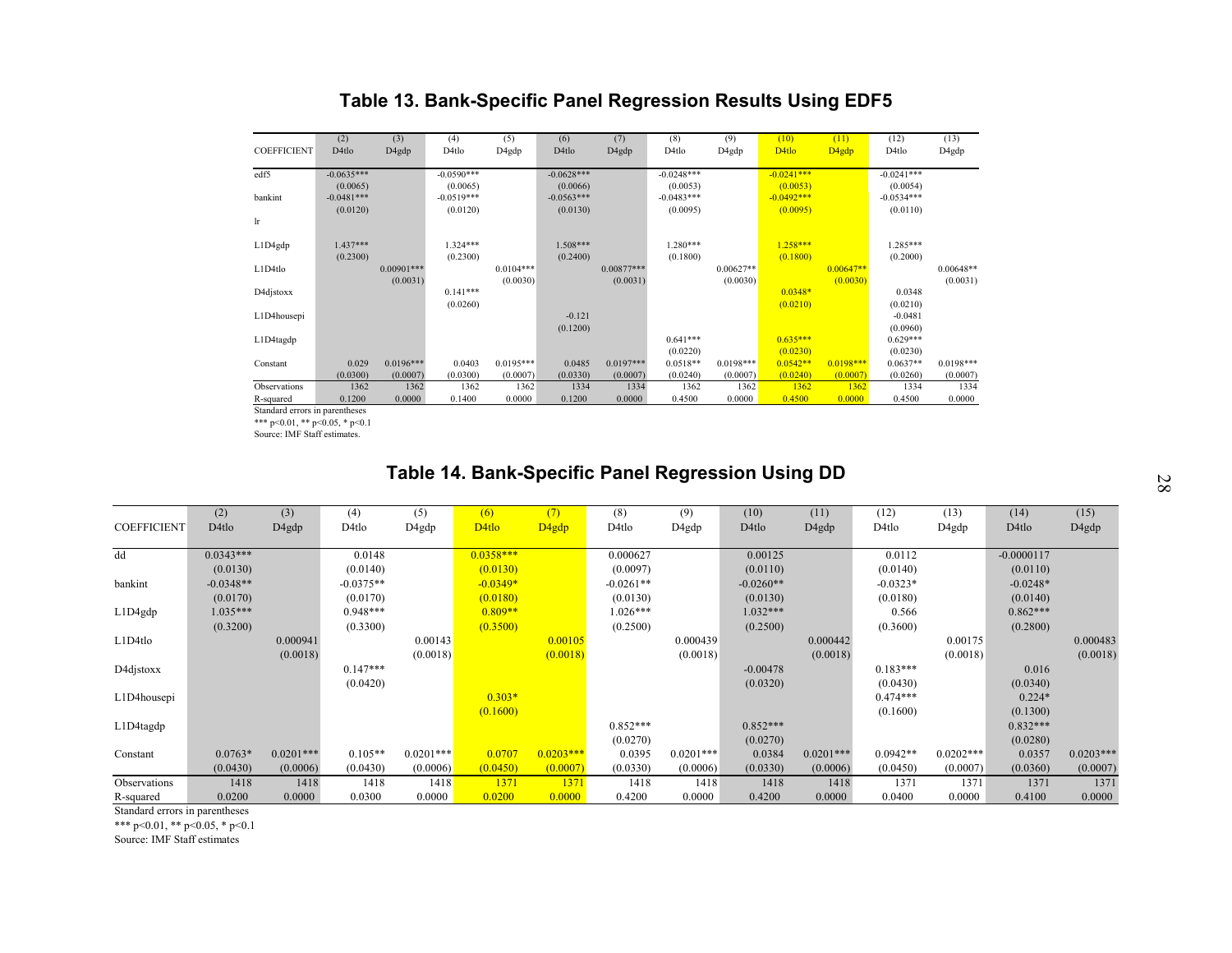|                    | (2)               | (3)                | (4)          | (5)         | (6)               | (7)                | (8)          | (9)         | (10)         | (11)        | (12)              | (13)              | (14)              | (15)               |
|--------------------|-------------------|--------------------|--------------|-------------|-------------------|--------------------|--------------|-------------|--------------|-------------|-------------------|-------------------|-------------------|--------------------|
| <b>COEFFICIENT</b> | D <sub>4tlo</sub> |                    | D4tlo        |             | D <sub>4tlo</sub> |                    | D4tlo        |             | D4tlo        | D4gdp       | D <sub>4tlo</sub> |                   | D <sub>4tlo</sub> |                    |
|                    |                   | D <sub>4</sub> gdp |              | D4gdp       |                   | D <sub>4</sub> gdp |              | D4gdp       |              |             |                   | D <sub>4gdp</sub> |                   | D <sub>4</sub> gdp |
| edfl               | $-0.0399***$      |                    | $-0.0394***$ |             | $-0.0392***$      |                    | $-0.0212***$ |             | $-0.0399***$ |             | $-0.0218***$      |                   | $-0.0208***$      |                    |
|                    | (0.0092)          |                    | (0.0089)     |             | (0.0093)          |                    | (0.0077)     |             | (0.0092)     |             | (0.0076)          |                   | (0.0077)          |                    |
| bankint            | $-0.0653***$      |                    | $-0.0679***$ |             | $-0.0622***$      |                    | $-0.0690***$ |             | $-0.0653***$ |             | $-0.0700***$      |                   | $-0.0657***$      |                    |
|                    | (0.0170)          |                    | (0.0170)     |             | (0.0180)          |                    | (0.0140)     |             | (0.0170)     |             | (0.0140)          |                   | (0.0150)          |                    |
| L1D4gdp            | $1.683***$        |                    | 1.499***     |             | $1.637***$        |                    | $1.310***$   |             | $1.683***$   |             | $1.252***$        |                   | $1.187***$        |                    |
|                    | (0.2800)          |                    | (0.2800)     |             | (0.3000)          |                    | (0.2300)     |             | (0.2800)     |             | (0.2300)          |                   | (0.2500)          |                    |
| L1D4tlo            |                   | $0.0200***$        |              | $0.0219***$ |                   | $0.0201***$        |              | $0.0150***$ |              | $0.0200***$ |                   | $0.0157***$       |                   | $0.0159***$        |
|                    |                   | (0.0047)           |              | (0.0047)    |                   | (0.0047)           |              | (0.0047)    |              | (0.0047)    |                   | (0.0047)          |                   | (0.0047)           |
| D4djstoxx          |                   |                    | $0.231***$   |             |                   |                    |              |             |              |             | $0.101***$        |                   | $0.107***$        |                    |
|                    |                   |                    | (0.0340)     |             |                   |                    |              |             |              |             | (0.0300)          |                   | (0.0310)          |                    |
| L1D4housepi        |                   |                    |              |             | 0.0938            |                    |              |             |              |             |                   |                   | 0.132             |                    |
|                    |                   |                    |              |             | (0.1800)          |                    |              |             |              |             |                   |                   | (0.1500)          |                    |
| L1D4tagdp          |                   |                    |              |             |                   |                    | $0.603***$   |             |              |             | $0.575***$        |                   | $0.573***$        |                    |
|                    |                   |                    |              |             |                   |                    | (0.0330)     |             |              |             | (0.0330)          |                   | (0.0330)          |                    |
| Rawedf1            | 0.0112            |                    | $0.0190*$    |             | 0.0122            |                    | $0.0209**$   |             | 0.0112       |             | $0.0238**$        |                   | $0.0254**$        |                    |
|                    | (0.0120)          |                    | (0.0120)     |             | (0.0120)          |                    | (0.0098)     |             | (0.0120)     |             | (0.0097)          |                   | (0.0099)          |                    |
| Constant           | $0.0997**$        | $0.0201***$        | $0.117**$    | $0.0199***$ | $0.0957*$         | $0.0201***$        | $0.137***$   | $0.0204***$ | $0.0997**$   | $0.0201***$ | $0.143***$        | $0.0204***$       | $0.138***$        | $0.0203***$        |
|                    | (0.0500)          | (0.0010)           | (0.0490)     | (0.0010)    | (0.0510)          | (0.0010)           | (0.0410)     | (0.0010)    | (0.0500)     | (0.0010)    | (0.0410)          | (0.0010)          | (0.0420)          | (0.0010)           |
| Observations       | 724               | 724                | 724          | 724         | 724               | 724                | 724          | 724         | 724          | 724         | 724               | 724               | 724               | 724                |
| R-squared          | 0.1100            | 0.0200             | 0.1600       | 0.0200      | 0.1200            | 0.0200             | 0.3900       | 0.0200      | 0.1100       | 0.0200      | 0.4000            | 0.0200            | 0.4000            | 0.0200             |
|                    |                   |                    |              |             |                   |                    |              |             |              |             |                   |                   |                   |                    |

## **Table 15. Bank-Specific Panel Regression Results Using EDF1 and Competition Controls**

Standard errors in parentheses

\*\*\* p<0.01, \*\* p<0.05, \* p<0.1 \*\*\* p<0.01, \*\* p<0.05, \* p<0.1

Source: IMF Staff estimates.

## **Table 16. Bank-Specific Panel Regression Results Using EDF5 and Competition Controls**

| <b>COEFFICIENT</b>                          | (2)<br>D <sub>4tlo</sub> | (3)<br>D4gdp | (4)<br>D4tlo | (5)<br>D4gdp | (6)<br>D4tlo | (7)<br>D4gdp | (8)<br>D4tlo | (9)<br>D4gdp | (10)<br>D <sub>4tlo</sub> | (11)<br>D <sub>4gdp</sub> | (12)<br>D4tlo | (13)<br>D4gdp |
|---------------------------------------------|--------------------------|--------------|--------------|--------------|--------------|--------------|--------------|--------------|---------------------------|---------------------------|---------------|---------------|
| edf5                                        | $-0.0415***$             |              | $-0.0391***$ |              | $-0.0416***$ |              | $-0.0212**$  |              | $-0.0211**$               |                           | $-0.0208**$   |               |
|                                             | (0.0100)                 |              | (0.0099)     |              | (0.0100)     |              | (0.0085)     |              | (0.0085)                  |                           | (0.0087)      |               |
| bankint                                     | $-0.0488***$             |              | $-0.0510***$ |              | $-0.0491***$ |              | $-0.0560***$ |              | $-0.0566***$              |                           | $-0.0556***$  |               |
|                                             | (0.0170)                 |              | (0.0160)     |              | (0.0180)     |              | (0.0140)     |              | (0.0140)                  |                           | (0.0150)      |               |
| Rawedf5                                     | $-0.0699$                |              | $-0.035$     |              | $-0.0703$    |              | 0.0122       |              | 0.0233                    |                           | 0.0248        |               |
|                                             | (0.0550)                 |              | (0.0540)     |              | (0.0560)     |              | (0.0460)     |              | (0.0460)                  |                           | (0.0460)      |               |
| L1D4gdp                                     | $1.556***$               |              | 1.395***     |              | $1.559***$   |              | $1.238***$   |              | $1.186***$                |                           | $1.173***$    |               |
|                                             | (0.2800)                 |              | (0.2800)     |              | (0.3000)     |              | (0.2400)     |              | (0.2400)                  |                           | (0.2500)      |               |
| L1D4tlo                                     |                          | $0.0209***$  |              | $0.0226***$  |              | $0.0209***$  |              | $0.0155***$  |                           | $0.0161***$               |               | $0.0161***$   |
|                                             |                          | (0.0047)     |              | (0.0047)     |              | (0.0047)     |              | (0.0047)     |                           | (0.0047)                  |               | (0.0047)      |
| D4djstoxx                                   |                          |              | $0.220***$   |              |              |              |              |              | $0.0939***$               |                           | $0.0952***$   |               |
|                                             |                          |              | (0.0340)     |              |              |              |              |              | (0.0300)                  |                           | (0.0310)      |               |
| L1D4housepi                                 |                          |              |              |              | $-0.00837$   |              |              |              |                           |                           | 0.0299        |               |
|                                             |                          |              |              |              | (0.1800)     |              |              |              |                           |                           | (0.1500)      |               |
| L1D4tagdp                                   |                          |              |              |              |              |              | $0.596***$   |              | $0.570***$                |                           | $0.569***$    |               |
|                                             |                          |              |              |              |              |              | (0.0330)     |              | (0.0330)                  |                           | (0.0340)      |               |
| Rawedf5                                     | $-0.0699$                |              | $-0.035$     |              | $-0.0703$    |              | 0.0122       |              | 0.0233                    |                           | 0.0248        |               |
|                                             | (0.0550)                 |              | (0.0540)     |              | (0.0560)     |              | (0.0460)     |              | (0.0460)                  |                           | (0.0460)      |               |
| Constant                                    | $0.0792*$                | $0.0200***$  | $0.0728*$    | $0.0199***$  | $0.0799*$    | $0.0200***$  | $0.0733**$   | $0.0204***$  | $0.0708**$                | $0.0203***$               | $0.0683*$     | $0.0203***$   |
|                                             | (0.0410)                 | (0.0010)     | (0.0400)     | (0.0010)     | (0.0440)     | (0.0010)     | (0.0340)     | (0.0010)     | (0.0340)                  | (0.0010)                  | (0.0360)      | (0.0010)      |
| Observations                                | 724                      | 724          | 724          | 724          | 724          | 724          | 724          | 724          | 724                       | 724                       | 724           | 724           |
| R-squared<br>Ctondard arrare in noranthagae | 0.1200                   | 0.0200       | 0.1700       | 0.0200       | 0.1200       | 0.0200       | 0.3900       | 0.0200       | 0.4000                    | 0.0200                    | 0.4000        | 0.0200        |

rd errors in par

\*\*\* p<0.01, \*\* p<0.05, \* p<0.1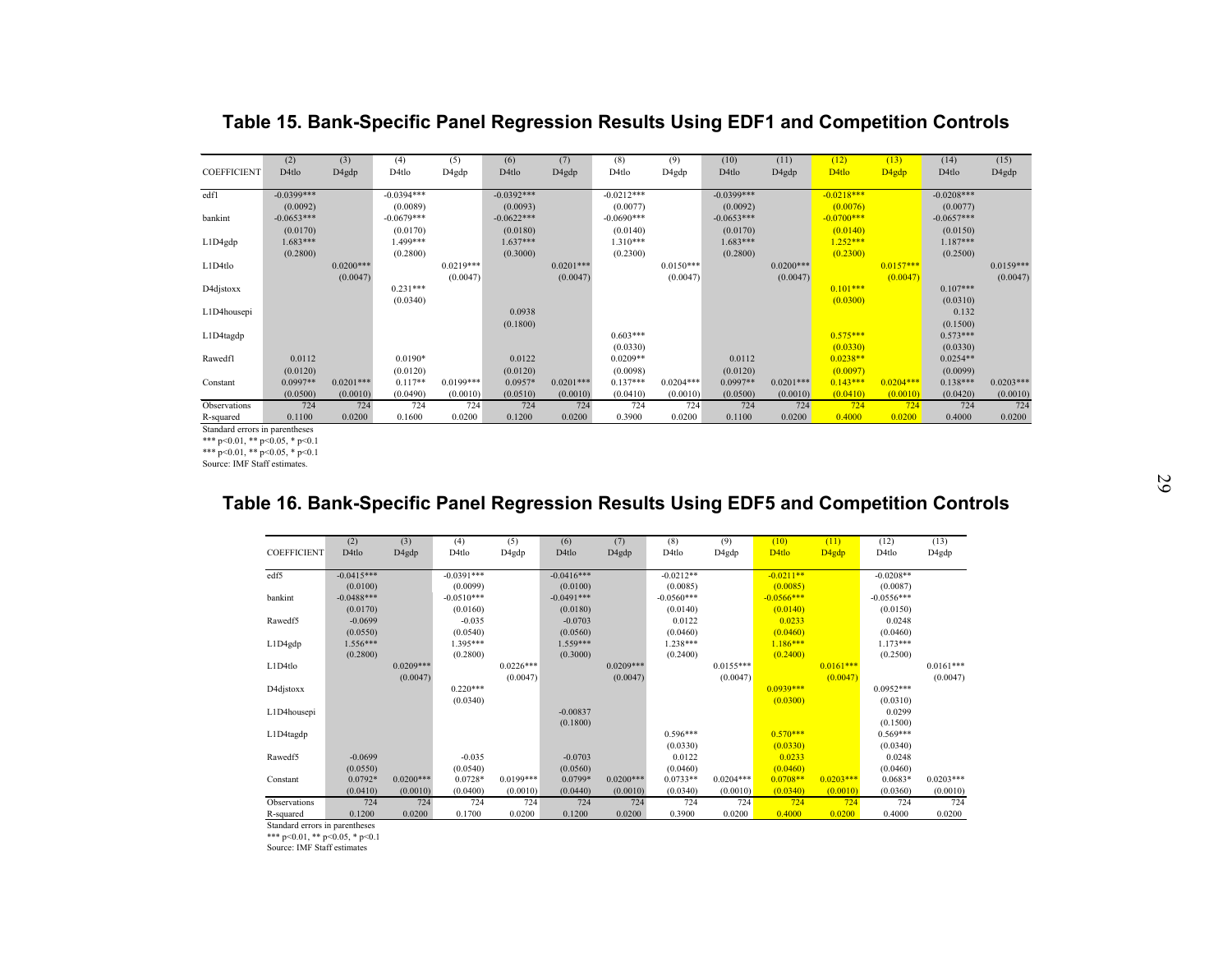|                    | (2)          | (3)         | (4)          | (5)         | (6)               | (7)               | (8)               | (9)         | (10)         | (11)        | (12)         | (13)        | (14)              | (15)        |
|--------------------|--------------|-------------|--------------|-------------|-------------------|-------------------|-------------------|-------------|--------------|-------------|--------------|-------------|-------------------|-------------|
| <b>COEFFICIENT</b> | D4tlo        | D4gdp       | D4tlo        | D4gdp       | D <sub>4tlo</sub> | D <sub>4gdp</sub> | D <sub>4tlo</sub> | D4gdp       | D4tlo        | D4gdp       | D4tlo        | D4gdp       | D <sub>4tlo</sub> | D4gdp       |
|                    |              |             |              |             |                   |                   |                   |             |              |             |              |             |                   |             |
| dd                 | $0.0410***$  |             | $0.0296**$   |             | $0.0401***$       |                   | $0.0231**$        |             | 0.0198*      |             | $0.0256*$    |             | 0.0175            |             |
|                    | (0.0140)     |             | (0.0140)     |             | (0.0140)          |                   | (0.0120)          |             | (0.0120)     |             | (0.0140)     |             | (0.0120)          |             |
| bankint            | $-0.0588***$ |             | $-0.0581***$ |             | $-0.0521***$      |                   | $-0.0501***$      |             | $-0.0500***$ |             | $-0.0472***$ |             | $-0.0451***$      |             |
|                    | (0.0140)     |             | (0.0140)     |             | (0.0150)          |                   | (0.0120)          |             | (0.0120)     |             | (0.0140)     |             | (0.0130)          |             |
| L1D4gdp            | 1.238***     |             | $1.121***$   |             | $1.032***$        |                   | 1.049***          |             | $1.017***$   |             | $0.791***$   |             | $0.837***$        |             |
|                    | (0.2800)     |             | (0.2800)     |             | (0.3000)          |                   | (0.2400)          |             | (0.2400)     |             | (0.3100)     |             | (0.2600)          |             |
| L1D4tlo            |              | 0.00237     |              | 0.00269     |                   | 0.00262           |                   | 0.00303     |              | 0.00304     |              | 0.00311     |                   | 0.00312     |
|                    |              | (0.0026)    |              | (0.0026)    |                   | (0.0026)          |                   | (0.0025)    |              | (0.0025)    |              | (0.0026)    |                   | (0.0026)    |
| D4djstoxx          |              |             | $0.139***$   |             |                   |                   |                   |             | 0.0433       |             | $0.166***$   |             | $0.0596*$         |             |
|                    |              |             | (0.0380)     |             |                   |                   |                   |             | (0.0340)     |             | (0.0390)     |             | (0.0340)          |             |
| L1D4housepi        |              |             |              |             | $0.273**$         |                   |                   |             |              |             | $0.408***$   |             | $0.225*$          |             |
|                    |              |             |              |             | (0.1400)          |                   |                   |             |              |             | (0.1400)     |             | (0.1200)          |             |
| L1D4tagdp          |              |             |              |             |                   |                   | $0.479***$        |             | $0.472***$   |             |              |             | $0.467***$        |             |
|                    |              |             |              |             |                   |                   | (0.0280)          |             | (0.0290)     |             |              |             | (0.0290)          |             |
| Rawdd              | 0.00406      |             | 0.000454     |             | 0.00481           |                   | 0.00134           |             | 0.000255     |             | 0.000915     |             | 0.000591          |             |
|                    | (0.0033)     |             | (0.0035)     |             | (0.0034)          |                   | (0.0029)          |             | (0.0030)     |             | (0.0034)     |             | (0.0030)          |             |
| Constant           | $0.0777**$   | $0.0212***$ | $0.110***$   | $0.0212***$ | 0.0585            | $0.0212***$       | $0.0676**$        | $0.0211***$ | $0.0776**$   | $0.0211***$ | $0.0863**$   | $0.0211***$ | $0.0667**$        | $0.0211***$ |
|                    | (0.0360)     | (0.0009)    | (0.0370)     | (0.0009)    | (0.0380)          | (0.0009)          | (0.0310)          | (0.0009)    | (0.0320)     | (0.0009)    | (0.0380)     | (0.0009)    | (0.0330)          | (0.0009)    |
| Observations       | 798          | 798         | 798          | 798         | 794               | 794               | 798               | 798         | 798          | 798         | 794          | 794         | 794               | 794         |
| R-squared          | 0.0900       | 0.0000      | 0.1100       | 0.0000      | 0.1000            | 0.0000            | 0.3300            | 0.0000      | 0.3300       | 0.0000      | 0.1200       | 0.0000      | 0.3300            | 0.0000      |

**Table 17. Bank-Specific Panel Regression Results Using DD and Competition Controls**

Standard errors in parentheses

\*\*\* p<0.01, \*\* p<0.05, \* p<0.1

Source: IMF Staff estimates.

## **Table 18. Bank-Specific Panel Regression Results for GDP Using DD**

| <b>COEFFICIENT</b> | (2)<br>D4gdp | (3)<br>D4tlo | (4)<br>D4gdp | (5)<br>D4tlo | (6)<br>D4gdp | (7)<br>D <sub>4tlo</sub> | (8)<br>D4gdp | (9)<br>D4tlo | (10)<br>D4gdp | (11)<br>D4tlo | (12)<br>D4gdp | (13)<br>D4tlo | (14)<br>D4gdp | (15)<br>D4tlo |
|--------------------|--------------|--------------|--------------|--------------|--------------|--------------------------|--------------|--------------|---------------|---------------|---------------|---------------|---------------|---------------|
| dd                 | $0.00449***$ |              | 0.00115      |              | $0.00422***$ |                          | $0.00485***$ |              | 0.00135       |               | $-0.000206$   |               | $-0.0000112$  |               |
|                    | (0.0010)     |              | (0.0011)     |              | (0.0010)     |                          | (0.0010)     |              | (0.0011)      |               | (0.0011)      |               | (0.0011)      |               |
| bankint            | $-0.000417$  |              | $-0.000882$  |              | $0.00480***$ |                          | $-0.00037$   |              | $-0.000861$   |               | $0.00477***$  |               | $0.00466***$  |               |
|                    | (0.0014)     |              | (0.0013)     |              | (0.0014)     |                          | (0.0014)     |              | (0.0013)      |               | (0.0014)      |               | (0.0014)      |               |
| L1D4tlo            | 0.000395     |              | $-0.000308$  |              | $-0.00089$   |                          | $0.00944***$ |              | $0.0112***$   |               | $-0.002$      |               | $0.00797***$  |               |
|                    | (0.0018)     |              | (0.0017)     |              | (0.0017)     |                          | (0.0031)     |              | (0.0031)      |               | (0.0017)      |               | (0.0029)      |               |
| L1D4gdp            |              | $1.124***$   |              | $1.169***$   |              | $1.132***$               |              | 1.088***     |               | $1.126***$    |               | 1.188***      |               | $1.160***$    |
|                    |              | (0.3200)     |              | (0.3200)     |              | (0.3300)                 |              | (0.3200)     |               | (0.3200)      |               | (0.3300)      |               | (0.3300)      |
| D4djstoxx          |              |              | $0.0243***$  |              |              |                          |              |              | $0.0263***$   |               | $0.0316***$   |               | $0.0333***$   |               |
|                    |              |              | (0.0033)     |              |              |                          |              |              | (0.0033)      |               | (0.0032)      |               | (0.0032)      |               |
| L1D4housepi        |              |              |              |              | $0.131***$   |                          |              |              |               |               | $0.150***$    |               | $0.148***$    |               |
|                    |              |              |              |              | (0.0120)     |                          |              |              |               |               | (0.0120)      |               | (0.0110)      |               |
| L1D4tagdp          |              |              |              |              |              |                          | $-0.0183***$ |              | $-0.0234***$  |               |               |               | $-0.0204***$  |               |
|                    |              |              |              |              |              |                          | (0.0051)     |              | (0.0050)      |               |               |               | (0.0048)      |               |
| Constant           | $0.0143***$  | $0.0521***$  | $0.0191***$  | $0.0512***$  | 0.00129      | $0.0508***$              | $0.0144***$  | $0.0528***$  | $0.0196***$   | $0.0520***$   | $0.00607*$    | $0.0497***$   | $0.00679*$    | $0.0503***$   |
|                    | (0.0035)     | (0.0100)     | (0.0035)     | (0.0100)     | (0.0036)     | (0.0100)                 | (0.0034)     | (0.0100)     | (0.0034)      | (0.0100)      | (0.0035)      | (0.0100)      | (0.0035)      | (0.0100)      |
| Observations       | 1418         | 1418         | 1418         | 1418         | 1371         | 1371                     | 1418         | 1418         | 1418          | 1418          | 1371          | 1371          | 1371          | 1371          |
| R-squared          | 0.0100       | 0.0100       | 0.0500       | 0.0100       | 0.1000       | 0.0100                   | 0.0200       | 0.0100       | 0.0600        | 0.0100        | 0.1600        | 0.0100        | 0.1700        | 0.0100        |

Standard errors in parentheses

\*\*\* p<0.01, \*\* p<0.05, \* p<0.1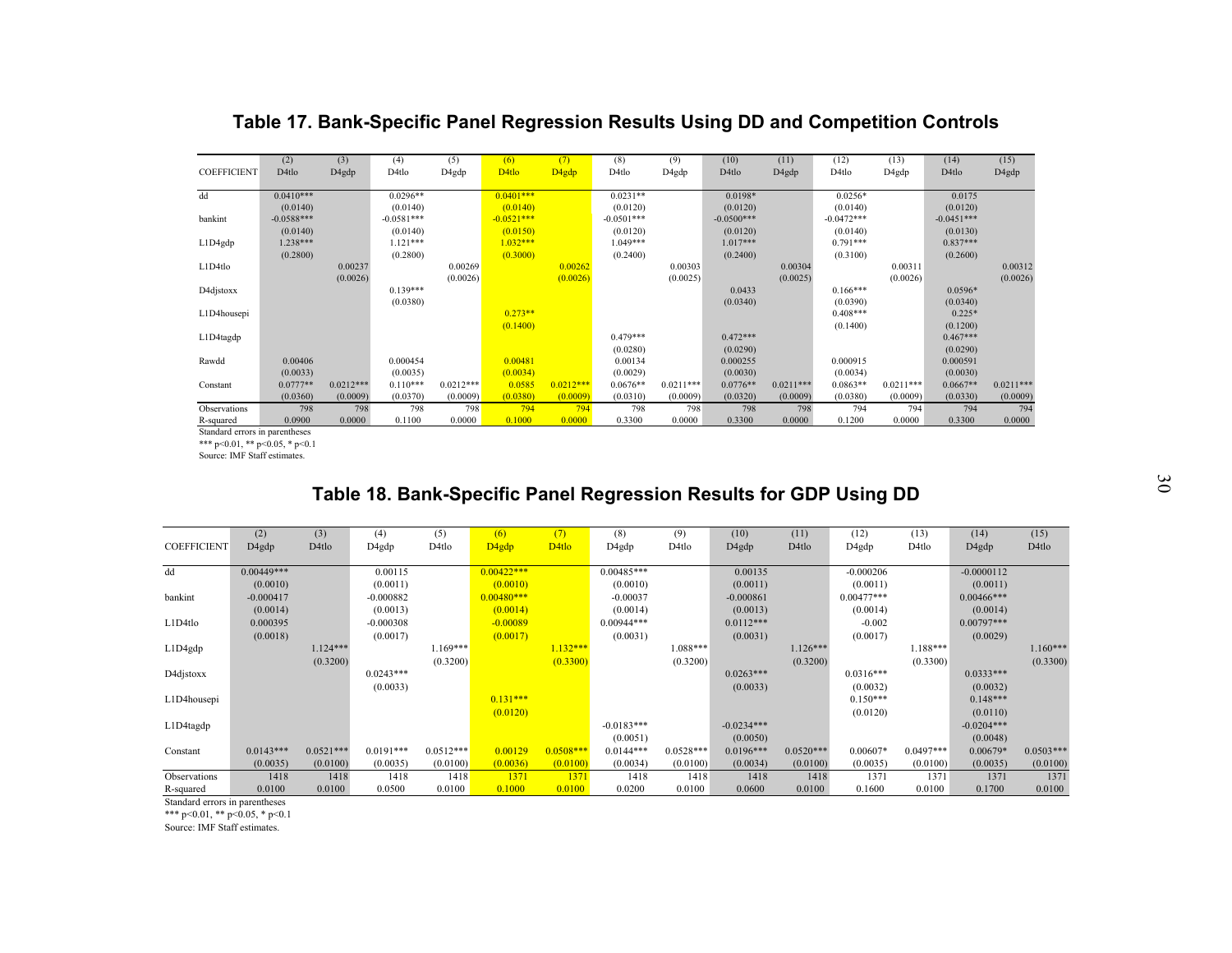#### **REFERENCES**

- Altunbas, Yener, Otabek Fazylov, and Philip Molyneux, 2002, "Evidence on the bank lending channel in Europe," *Journal of Banking & Finance*, Vol. 26, Chapter 11, pp. 2093–2110.
- Altunbas, Yener, Leonardo Gambacorta, and David Marqués, 2007, "Securitization and the Bank Lending Channel," European Central Bank Working Paper Series, No. 838 (Frankfurt: European Central Bank).
- Angeloni, Ignazio, and Michael Ehrmann, 2003, "Monetary policy transmission in the euro area: any changes after EMU?," European Central Bank Working Paper Series, No. 240, (Frankfurt: European Central Bank).
- Bagehot, W., 1873, "Lombard Street," London: Henry S. King and Company.
- Bayoumi, Tam, and Andrew Swinston, 2007, "Foreign Entanglements: Estimating the Source and Size of Spillovers Across Industrial Countries," IMF Working Paper 07/183 (Washington: International Monetary Fund).
- Bernanke, Ben, 1983, "Nonmonetary Effects of the Financial Crisis in the Propagation of the Great Depression," *American Economic Review*, Vol. 73, pp. 257–76 (June).
- Bernanke, Ben, and Alan Blinder, 1988, "Money, Credit and Aggregate Demand," *American Economic Review*, Vol. 78, pp. 901–21.
- Bernanke, Ben, and Mark Gertler, 1995, "Inside the Black Box: The Credit Channel of Monetary Policy Transmission," *The Journal of Economic Perspectives*, Vol. 9, pp. 27–48.
- Black, F., and M. Scholes, 1973, "The Pricing of Options and Corporate Liabilities," *Journal of Political Economy*, Vol. 81, No. 3, pp. 637–54.
- Cihak, Martin, and Petya Koeva Brooks, 2008, *From Subprime Loans to Subprime Growth? Evidence from the Euro Area*, IMF Staff Country Report No. 08/263, pp. 5–25 (August) (Washington: International Monetary Fund).
- De Nicoló, Gianni, Robert Corker, Alexander F. Tieman, and Jan-Willem van der Vossen, 2005, *European Financial Integration, Stability and Supervision*, IMF Staff Country Report No. 05/266, pp. 113–146 (August) (Washington: International Monetary Fund).
- Esponiza, Raphael, Fabio Fornari, and Marco Lombardi, 2008, "The Role of Financial Variables in Predicting Economic Activity and in the International Transmission of Shocks," mimeo.